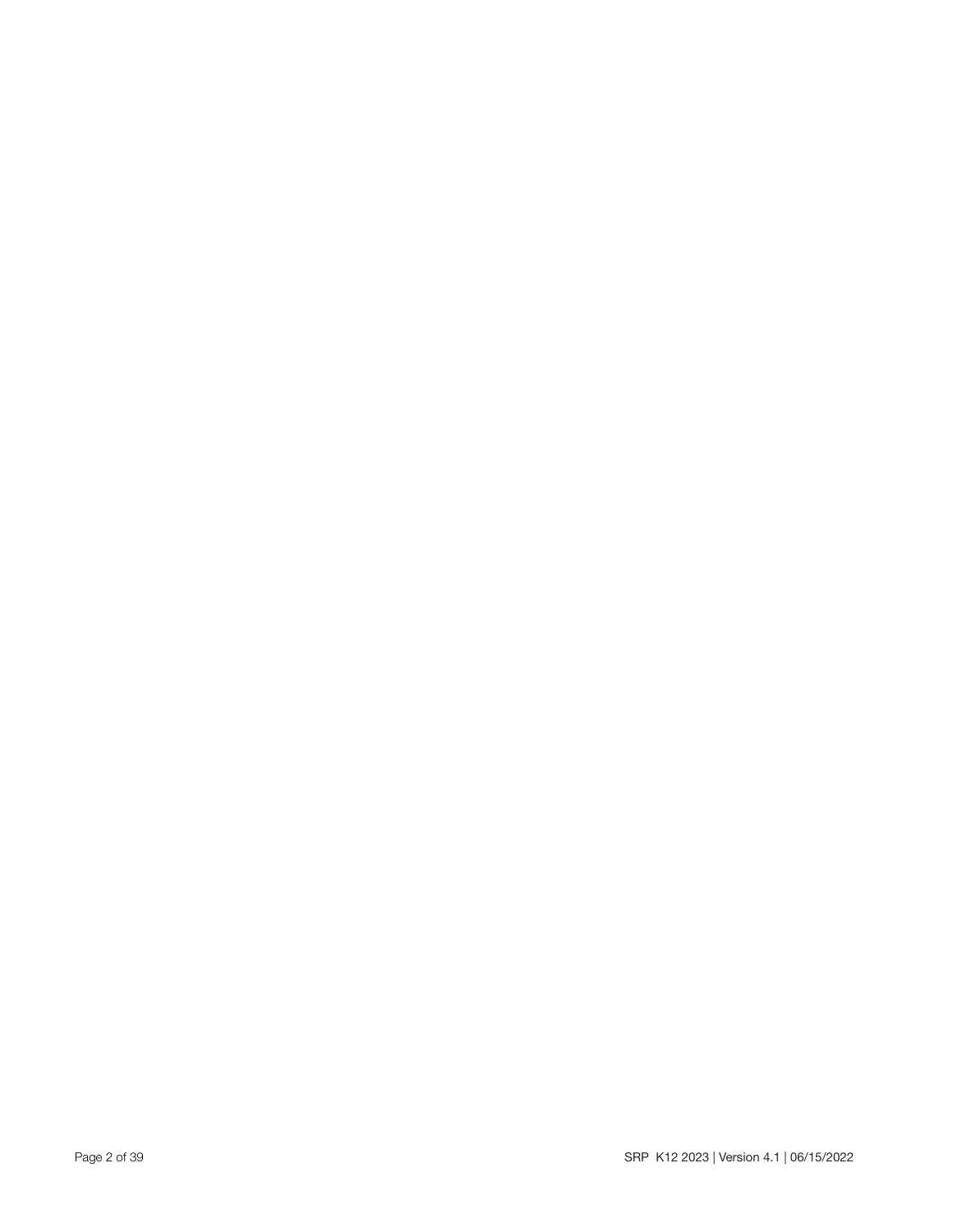## **PEACE**

It does not mean to be in a place where there is no noise, trouble, or hard work.

It means to be in the midst of those things and still be calm in your heart.

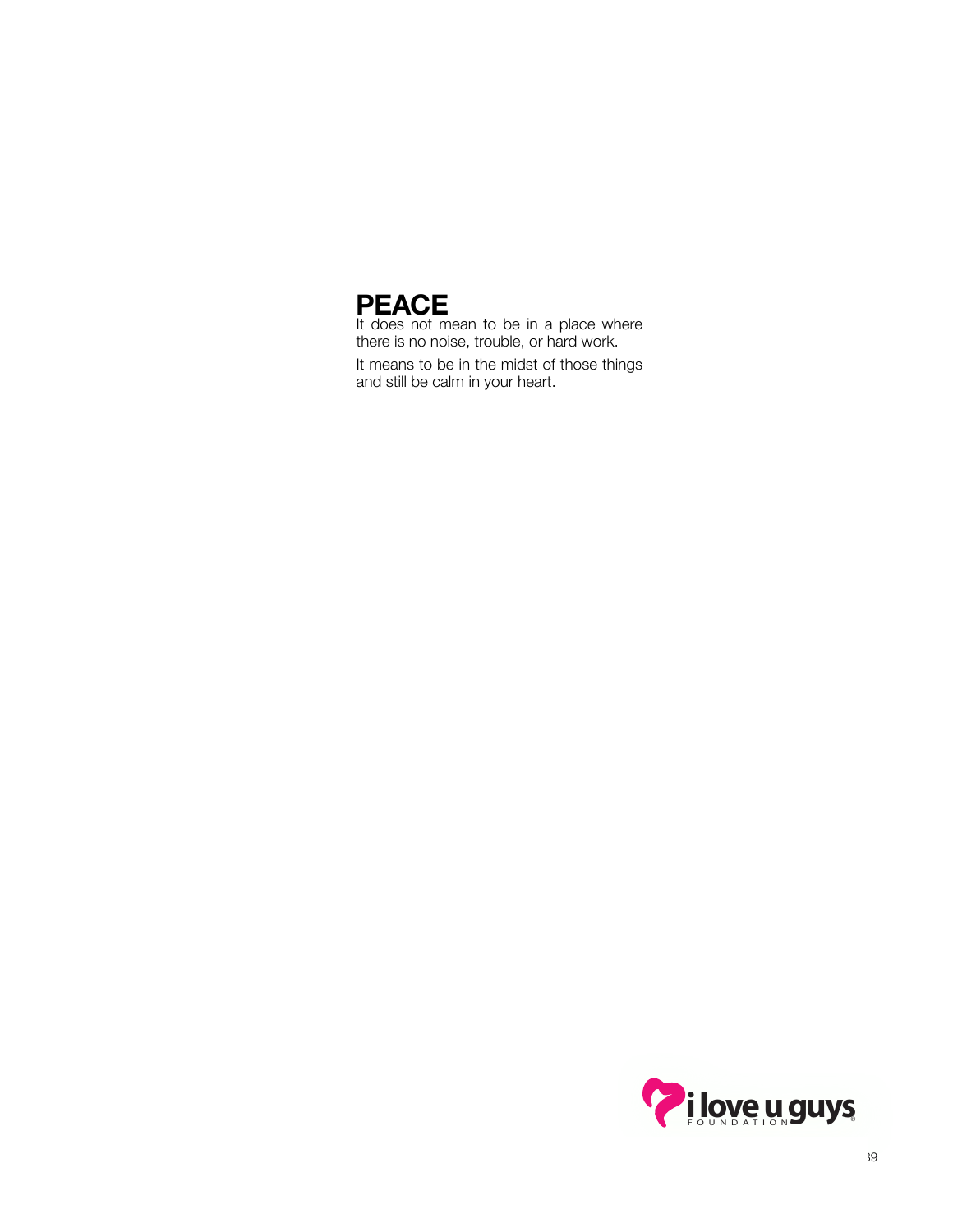

## **SRP 2023 K-12 CHANGE HISTORY VERSION 4.1**

| <b>AUTHOR/CONTRIBUTOR</b>          | <b>VERSION</b> | <b>REVISION DATE</b> | <b>REVISION COMMENTARY</b>                                                                                                                              |
|------------------------------------|----------------|----------------------|---------------------------------------------------------------------------------------------------------------------------------------------------------|
| John-Michael Keyes                 | 1.0            | 2009-03-02           | Original content                                                                                                                                        |
| Russ Deffner<br>John-Michael Keyes | 2.0            | 2015-01-08           | Version update. See: The Standard Response Protocol<br>V <sub>2</sub> An Overview of What's New in the SRP                                              |
| Tom Kelley (TxSSC)                 | 2.1            | 2017-12-02           | Content, edits, formal inclusion of the Standard Re-<br>sponse Protocol Extended "Hold in your classroom".<br><b>Texas School Safety Center version</b> |
| John-Michael Keyes                 | 2.2            | 2018-05-22           | Content, edits. Colorado School District Self Insurance<br>Pool version.                                                                                |
| John-Michael Keyes                 | 3.0            | 2019-06-05           | Incorporated "Hold in your classroom or area" into the<br><b>Standard Response Protocol</b>                                                             |
| John-Michael Keyes                 | 4.0            | 2020-01-17           | Replaced Lockout Action with Secure Action                                                                                                              |
| Ellen Stoddard-Keyes               | 4.0            | 2020-06-23           | Added new content and incorporated suggestions.                                                                                                         |
| I Love U Guys Foundation           | 4.1            | 2022-6-15            | Additional Guidance, Detail and Resources                                                                                                               |



**The Standard Response Protocol 2023 K12**

Operational Guidance for Schools, Districts, Departments and Agencies

Version 4.1 ISBN-13: 978-1-951260-07-1

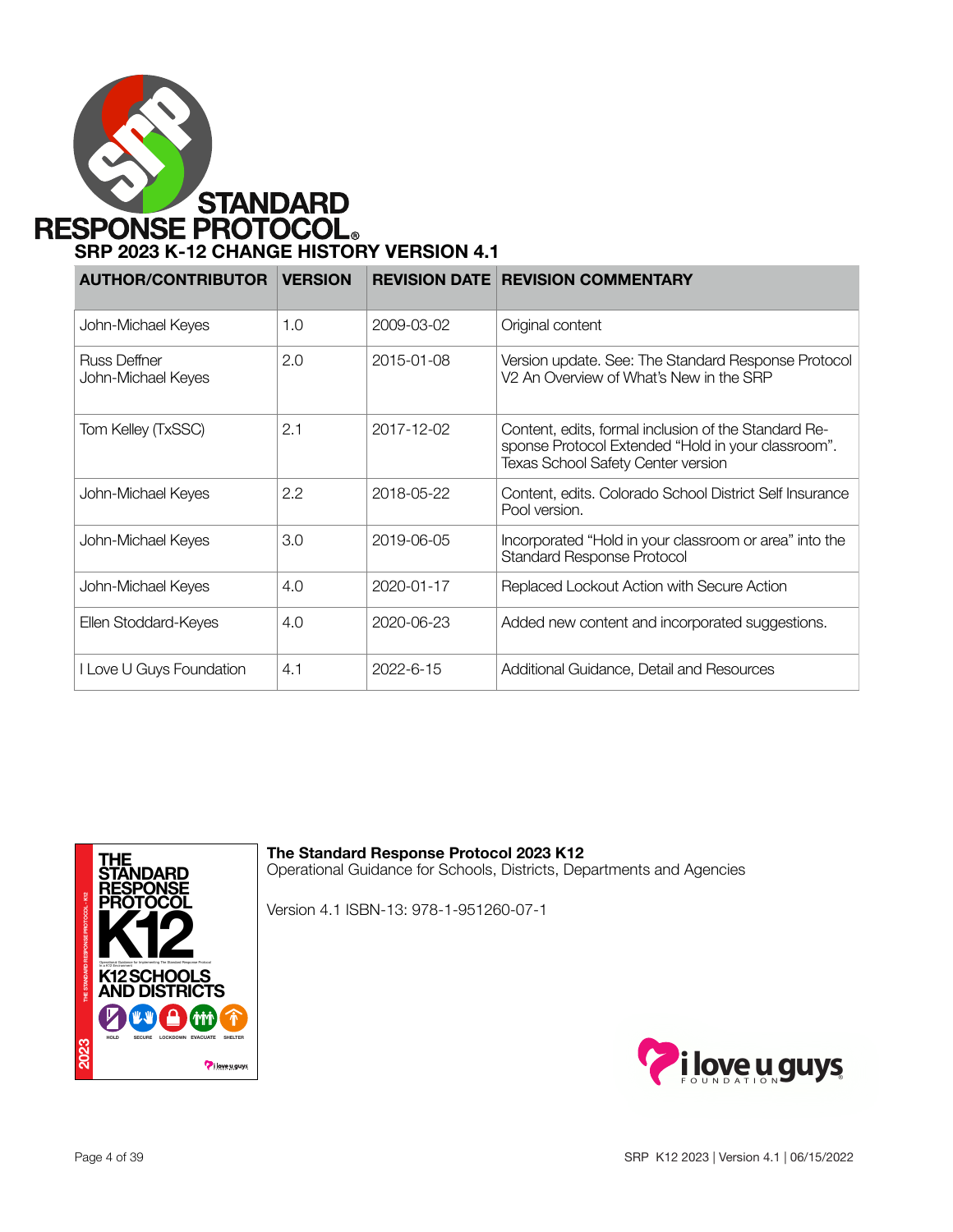## **DEDICATION**

On September 27th, 2006 a gunman entered Platte Canyon High School in Bailey, Colorado, held seven girls hostage and ultimately shot and killed Emily Keyes. During the time she was held hostage, Emily sent her parents text messages... "I love you guys" and "I love u guys. k?"

Emily's kindness, spirit, fierce joy, and the dignity and grace that followed this tragic event define the core of The "I Love U Guys" Foundation. This book is dedicated to Emily.

## **FORWARD**

The original concept of this program came from recognizing that most school safety plans focused on response to individual incidents. Since there is no way to predict every single type of incident, that method leaves gaps in response. It is fairly common, after a tragedy, to hear someone say "I didn't think that would happen here," so the assumption is that there was no response plan for it.

Many safety plans The Foundation looked at contained similar actions being used for the various incidents, but they were called different things. The Standard Response Protocol was developed with input from many safety practitioners and is action-based, defining each physical response. When the actions are practiced and understood, they can be used almost universally for any incident. This is a life skill that stretches far beyond school.

This book contains guidance on using the actions, as well as discussions and other considerations when using The Standard Response Protocol.

## **ACKNOWLEDGMENTS**

The Keyes family is primarily grateful to responders Deputy Chief A.J. DeAndrea and Deputy Mike Denuzzi for opening the door for discussion and communication in the aftermath of the tragedy, and to former investigative reporter Paula Woodward for making the introduction. (There's a story there…)

Thanks to Ted Zocco-Hochhalter for introducing us to emergency management for safer schools, and to Katherine Zocco-Hochhalter for bringing humanity to the conversation, and to both for sharing their knowledge and friendship.

## **STAFF**

Need we say more? At the release of this version, The Foundation employs five people full time, all of whom bring unique skills, curiosity and intelligence to these materials, so it's all hands on deck.

#### **Current Staff:**

Allyson Jones, Communications Manager, Carly Posey, Mission Director, Dan Rector, Emergency Management Planner, Ellen Stoddard-Keyes, Operations Director, and John-Michael Keyes, Executive Director

## **BOARD OF DIRECTORS**

Chris Zimmerman, Craig Straw, Dave Bauer, Frank DeAngelis, Heilit Biehl, James Englert, Louis S. Gonzalez, Martha Vargas, Murphy Robinson, and Pat Hamilton.

Whereas many nonprofits have a combative relationship with their Boards, we have always treasured ours for their dedication and wisdom.

## **AUTHORS AND CONTRIBUTORS**

We are incredibly grateful to the people who have helped with the development of the programs. For contributions to content we are grateful to the following people:

Dr. David Benke (former teacher and former Board member) for Teacher Guidance;

Kevin Burd (Detective Lieutenant Ret., Priority of Life Training and Consulting) for content contribution and training expertise;

Russell Deffner (Advisor/Contractor/Volunteer ) for Incident Command Guidance;

Tom Kelley (School Safety Training and Education Specialist, Texas School Safety Center) for content contributions;

Ian Lopez (Director of Safety & Security, Cherry Creek Schools) for content contribution;

John McDonald (Executive Director, Safety, Security and Emergency Planning, Jefferson County Public Schools) for ongoing discussion and input on what's really going on in the world;

Joleen Reefe (City and County of Broomfield Ret.) for the phrase, "Locks, Lights, Out of Sight";

Jaclyn Schildkraut (PhD, Associate Professor, Department of Criminal Justice, State University of New York at Oswego) for accuracy and research on drill and guidance;

Heidi Walts (Commander, Northglenn Police Department) for being the best sister and sister-in-law to John-Michael and Ellen, and also giving excellent guidance when they needed it the most.

## **ADJUNCT INSTRUCTORS**

They conduct trainings around the country on a part time basis, bringing their expertise and knowledge to the table. And they bring back information about how we can improve the programs

#### **Current Adjunct Instructors:**

Stacy Avila (Arvada Police Dept. Ret.)

David Benke, retired teacher and former Board member

Kevin Burd (Detective Lieutenant Ret., Priority of Life Training and Consulting)

Pat Hamilton (Chief Operating Officer, Adams 12 Five Star Schools)

Chris Zimmerman (Principal, Cimarron Middle School, Douglas County)

## **CONTACT INFORMATION**

The "I Love U Guys" Foundation can be reached online at<https://iloveuguys.org>.

Email: [srp@iloveuguys.org](mailto:srp@iloveuguys.org)

The "I Love U Guys" Foundation PO Box 919, Conifer, CO 80433 303.426.3100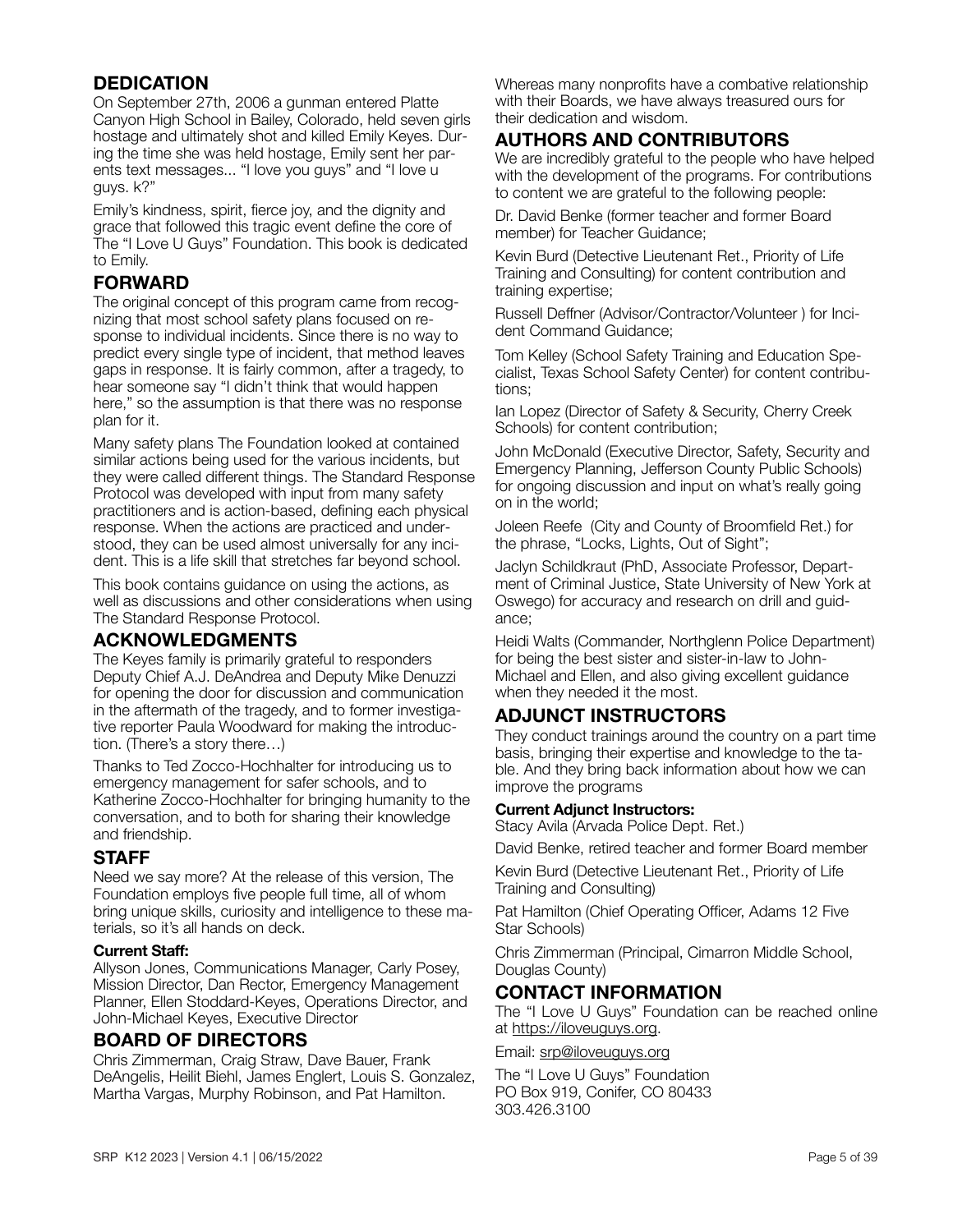# **"Tactics are intel driven."**

*What we plan is based on what we know.* 

# **"But the environment dictates tactics."**

*But what we do, is based on where we are.*

*– Deputy Chief A.J. DeAndrea*

*– Civilian Translation: John-Michael Keyes*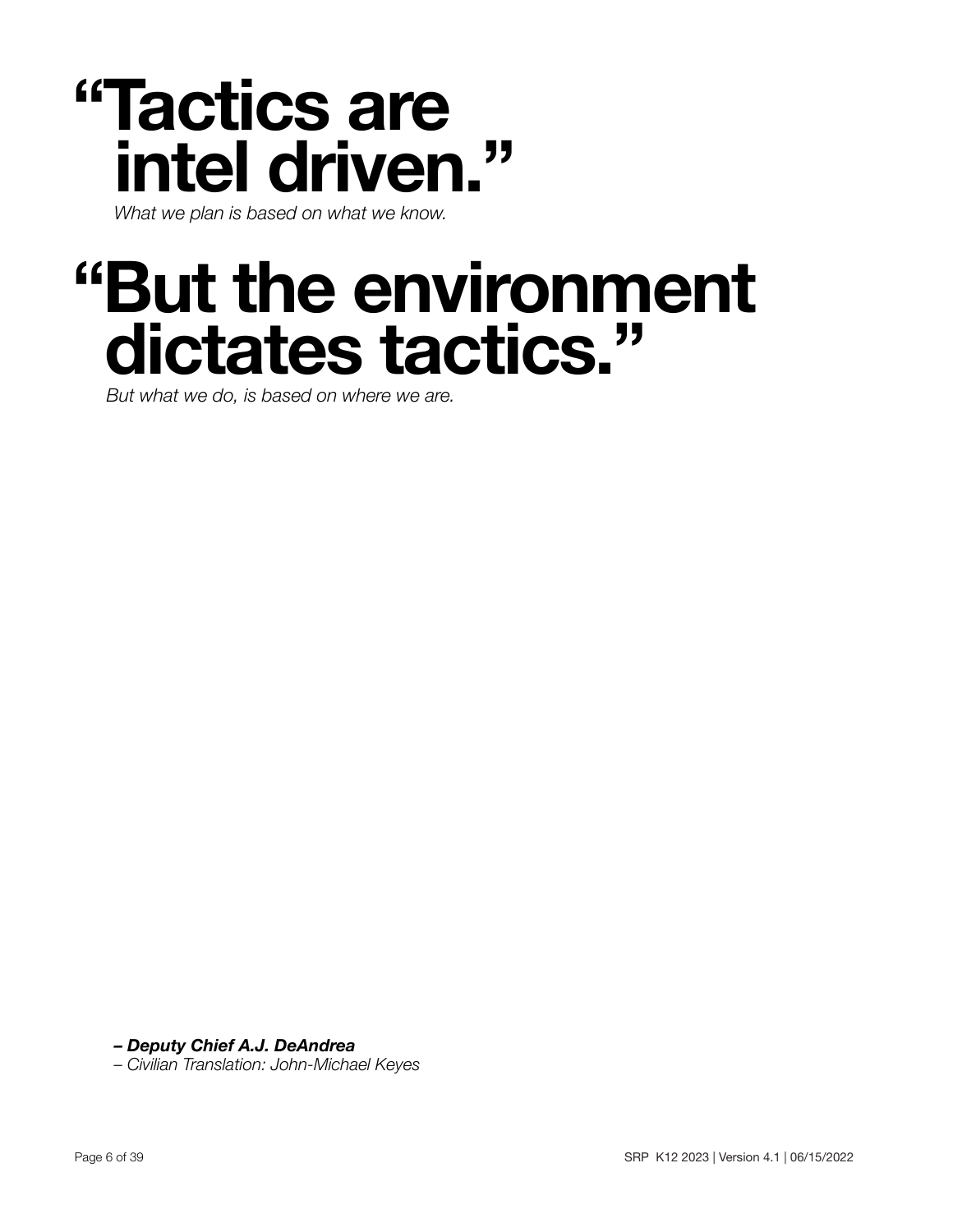## **TABLE OF CONTENTS**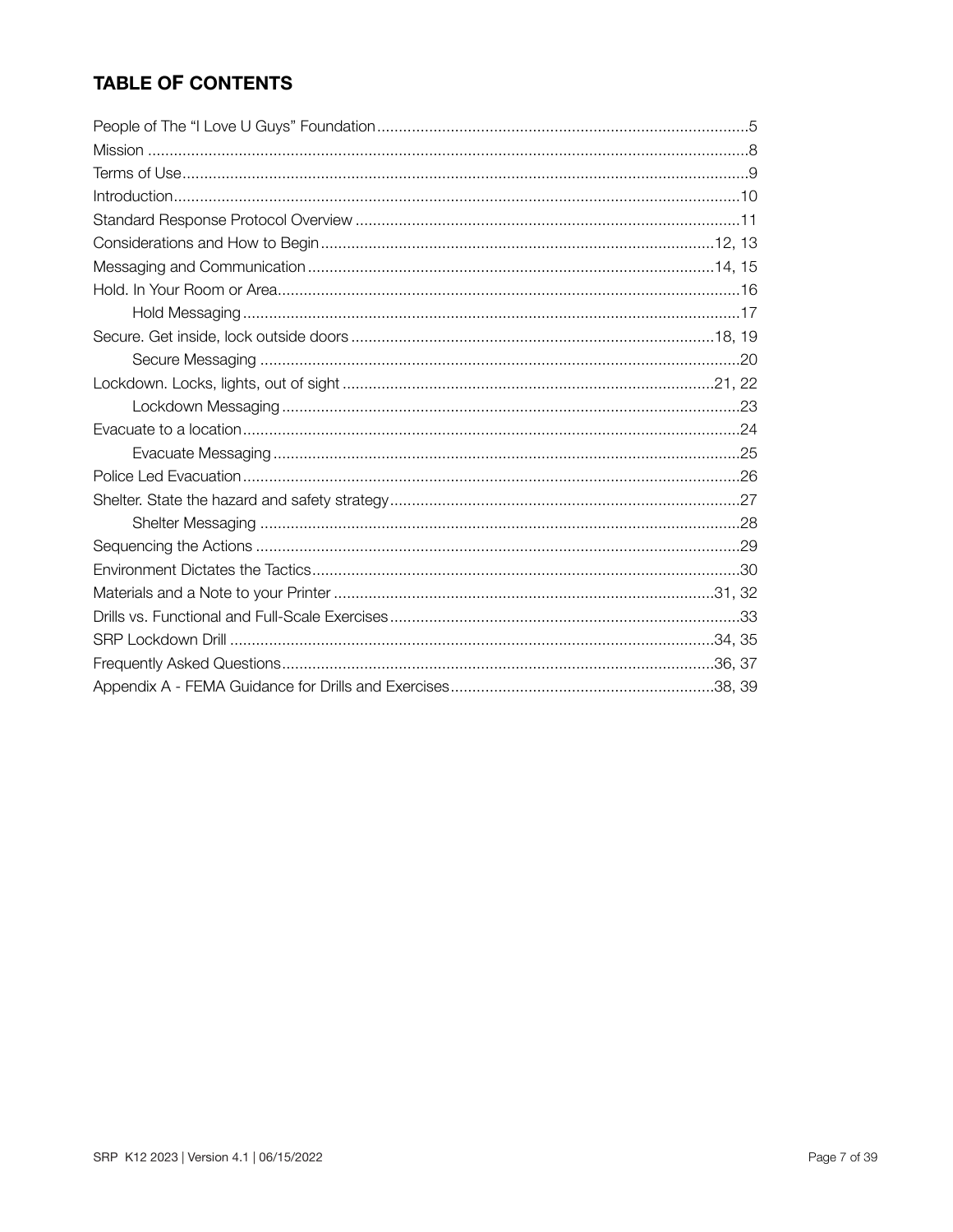

## **MISSION**

The "I Love U Guys" Foundation was created to restore and protect the joy of youth through educational programs and positive actions in collaboration with families, schools, communities, organizations and government entities.

## **THE "I LOVE U GUYS" FOUNDATION**

On September 27th, 2006 a gunman entered Platte Canyon High School in Bailey, Colorado, held seven girls hostage and ultimately shot and killed Emily Keyes. During the time she was held hostage, Emily sent her parents text messages... "I love you guys" and "I love u guys. k?"

Emily's kindness, spirit, fierce joy, and the dignity and grace that followed this tragic event define the core of The "I Love U Guys" Foundation.

## **COMMITMENT**

There are several things we are committed to. The most important thing we can do is offer our material at no cost to schools, districts, departments, agencies and organizations. The reason we are able to continue to provide this service is due, in part, to the generosity of our donors and Mission Partners (see Partner with Love on the website). The "I Love U Guys" Foundation works very hard to keep our costs down as well as any costs associated with our printed materials. Donor and Mission Partner support allows us to stretch those dollars and services even more. Your gift, no matter the size, helps us achieve our mission. Your help makes a difference to the students, teachers, first responders, and the communities in which we live and work.

## **WARNINGS AND DISCLAIMER**

Every effort has been made to make this book as complete and accurate as possible, but no warranty or fitness is implied. The information provided is on an "as is" basis. Please visit our website [\(https://iloveuguys.org](https://iloveuguys.org)) for the detailed information.

There are some links to resources in this book. In most PDFs they will be clickable, but The Foundation cannot guarantee that the actual source is still available at that site.

## **COPYRIGHTS AND TRADEMARKS**

In order to protect the integrity and consistency of The Standard Response Protocol, The "I Love U Guys" Foundation exercises all protection under copyright and trademark. Use of this material is governed by the Terms of Use (details in the MOU and NOI documents) or a Commercial Licensing Agreement.

## **COMMERCIAL LICENSING**

Incorporating the SRP into a commercial product, like software or publication, requires a commercial license. Please contact The "I Love U Guys" Foundation for more information and costs.

## **ABOUT SRP 2023**

Since 2015, The Foundation offered optional classroom training that included "Hold in your classroom." In 2017, The Foundation developed materials for The Standard Response Protocol Extended (SRP-X) that included the Hold action.

With SRP 2021, the Hold action was incorporated into the Standard Response Protocol and the Lockout action was changed to Secure.

For SRP 2023, there is expanded guidance, the introduction of the "SRP Lockdown Drill," and new communications guidance.

Although the SRP 2021 version is still valid, The "I Love U Guys" Foundation recommends updating to the newer version as soon as feasible.

As you begin to implement and drill the protocol, keep in mind that environments are different. What that means is that we provide you with some tactics. Things we know. But your school, your agencies, and your environment, will ultimately dictate what you do.

## **THE "I LOVE U GUYS" FOUNDATION MOU**

Some schools, districts, departments and agencies may desire a formalized Memorandum of Understanding (MOU) with The "I Love U Guys" Foundation. For a current version of the MOU, please visit [iloveuguys.org.](http://iloveuguys.org)

The purpose of an MOU is to define responsibilities of each party and provide scope, and clarity of expectations. It affirms agreement of stated protocol by schools, districts, departments and agencies. It also confirms the online availability of the Foundation's materials.

An additional benefit for the Foundation is in seeking funding. Some private grantors view the MOU as a demonstration of program effectiveness.

This can be emailed to [srp@iloveuguys.org](mailto:srp@iloveuguys.org)

## **NOTICE OF INTENT**

Another option is to formally notify the Foundation with a Notice of Intent (NOI). This is a notice that you are reviewing the materials but have not adopted them yet. This is also available on the website.

At a minimum, schools, districts, departments and agencies that will ultimately incorporate the SRP into their safety plans and practices should email [srp@iloveuguys.org](mailto:srp@iloveuguys.org) and let us know.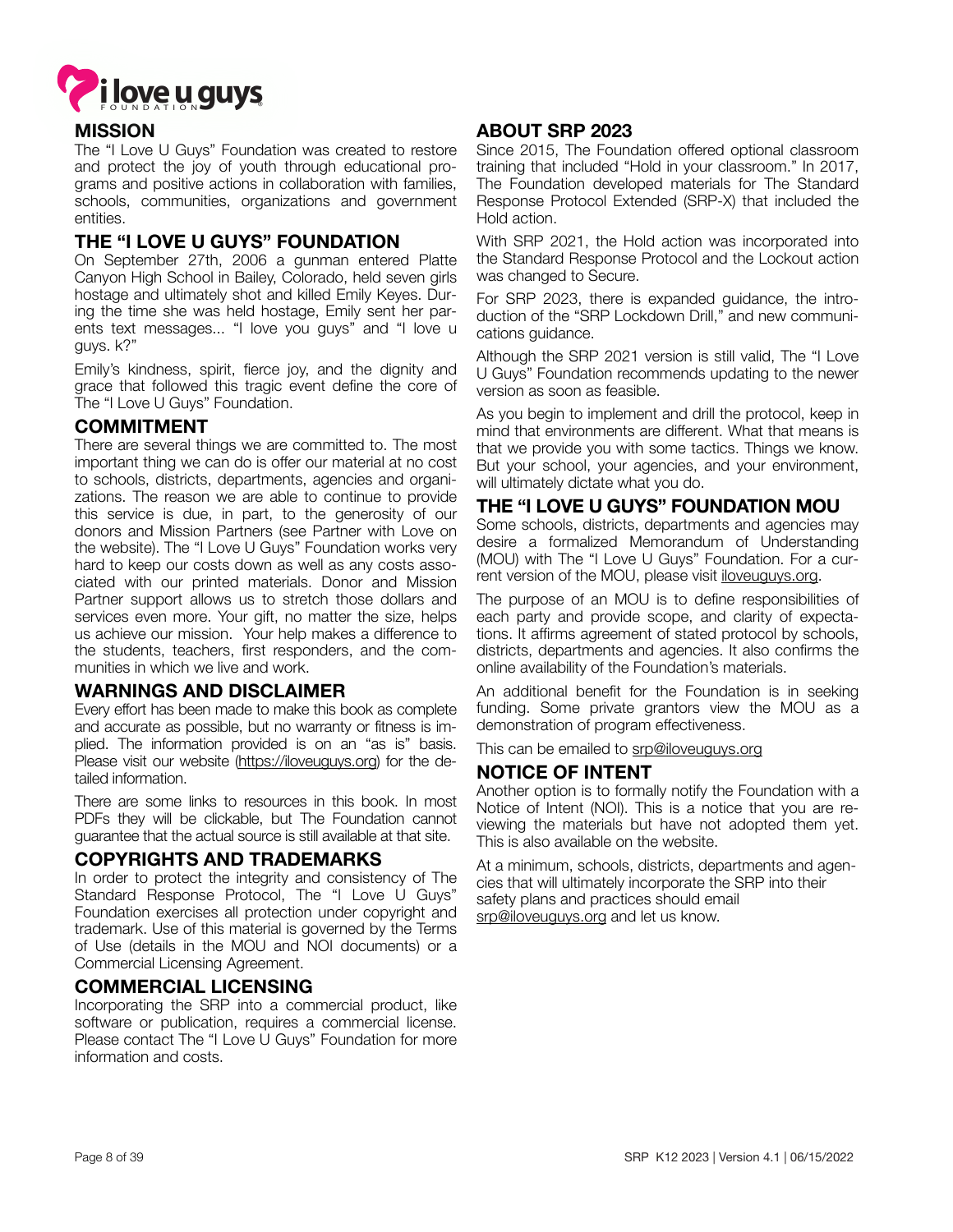## **FAIR USE POLICY**

These materials are for educational and informational purposes only and may contain copyrighted material the use of which has not always been specifically authorized by the copyright owner. In accord with our nonprofit mission, we are making such material available for the public good to restore and protect the joy of youth through educational programs and positive actions in collaboration with families, schools, communities, organizations and government entities.

The "I Love U Guys" Foundation IRS 501(c)3 est. 2006 asserts this constitutes a 'fair use' of any such copyrighted material as provided in Section 107 of the US Copyright Law. In accordance with Title 17 U.S.C. Section 107, these materials are distributed without profit to those who have expressed a prior interest in receiving the included information for criticism, comment, news reporting, teaching, scholarship, education and research.

If you wish to use copyrighted material from this site for purposes of your own that go beyond fair use, you must obtain permission from copyright owner.

If your copyrighted material appears in our materials and you disagree with our assessment that it constitutes 'fair use,' contact us.

## **PRIVACY POLICY**

When you agree to the Terms of Use by sending an MOU or NOI, your contact information will be entered into a database. You will receive notification when there are updates and/or new materials. You will have the opportunity to opt-in to receive periodic blog posts and newsletters via email.

**Our Commitment to Program Users:** We will not sell, share or trade names, contact, or personal information with any other entity, nor send mailings to our donors on behalf of other organizations. This policy applies to all information received by The "I Love U Guys" Foundation, both online and offline, as well as any electronic, written, or oral communications. Please see our website for the full Privacy text.

## **TERMS OF USE**

Schools, districts, departments, agencies and organizations may use these materials, at no cost, under the following conditions:

- 1. Materials are not re-sold
- 2. Core actions and directives are not modified 2.1. **Hold** - "In Your Room or Area."
	- 2.2. **Secure** "Get Inside, Lock Outside Doors"
	- 2.3. **Lockdown** "Locks, Lights, Out of Sight"
	- 2.4. **Evacuate** A Location may be specified
	- 2.5. **Shelter** State the Hazard and the Safety **Strategy**
- 3. The Notification of Intent (NOI) is used when the materials are being evaluated. A sample NOI can be downloaded from the website, and is provided to The "I Love U Guys" Foundation through one of the following:
	- 3.1. Complete the NOI and email it to [srp@iloveuguys.org](mailto:srp@iloveuguys.org)
	- 3.2. Send an email to srp@iloveuguys.org
- 4. The Memorandum of Understating (MOU) is used when it has been determined that the materials will be used. A sample MOU can be downloaded from iloveuguys.org, and is provided to The "I Love U Guys" Foundation by emailing it to [srp@iloveuguys.org](mailto:srp@iloveuguys.org)
- 5. The following modifications to the materials are allowable:
	- 5.1. Localization of Evacuation events
	- 5.2. Localization of Shelter events
	- 5.3. Addition of organization logo

## **ONE DEMAND**

The protocol also carries an obligation. Kids and teens are smart. An implicit part of the SRP is that authorities and school personnel tell students what's going on.

Certainly, temper it at the elementary school level, but middle schoolers and older need accurate information for the greatest survivability, and to minimize panic and assist recovery.

Note: Student training includes preparation for some alternative methods during a tactical response but reinforces deference to local law enforcement.

## **REQUEST FOR COMMENT**

The Standard Response Protocol is a synthesis of common practices in use at a number of districts, departments and agencies. The evolution of SRP has included review, comment and suggestion from a number of practitioners. With each version, the SRP is subjected to tactical scrutiny by law enforcement agencies, and operational review and adoption by schools. Suggestions for modification can be made via email at

[srp\\_rfc@ iloveuguys.org](mailto:srp_rfc@%20iloveuguys.org?subject=SRP%20Comments). Please include contact information, district, department or agency, including daytime phone.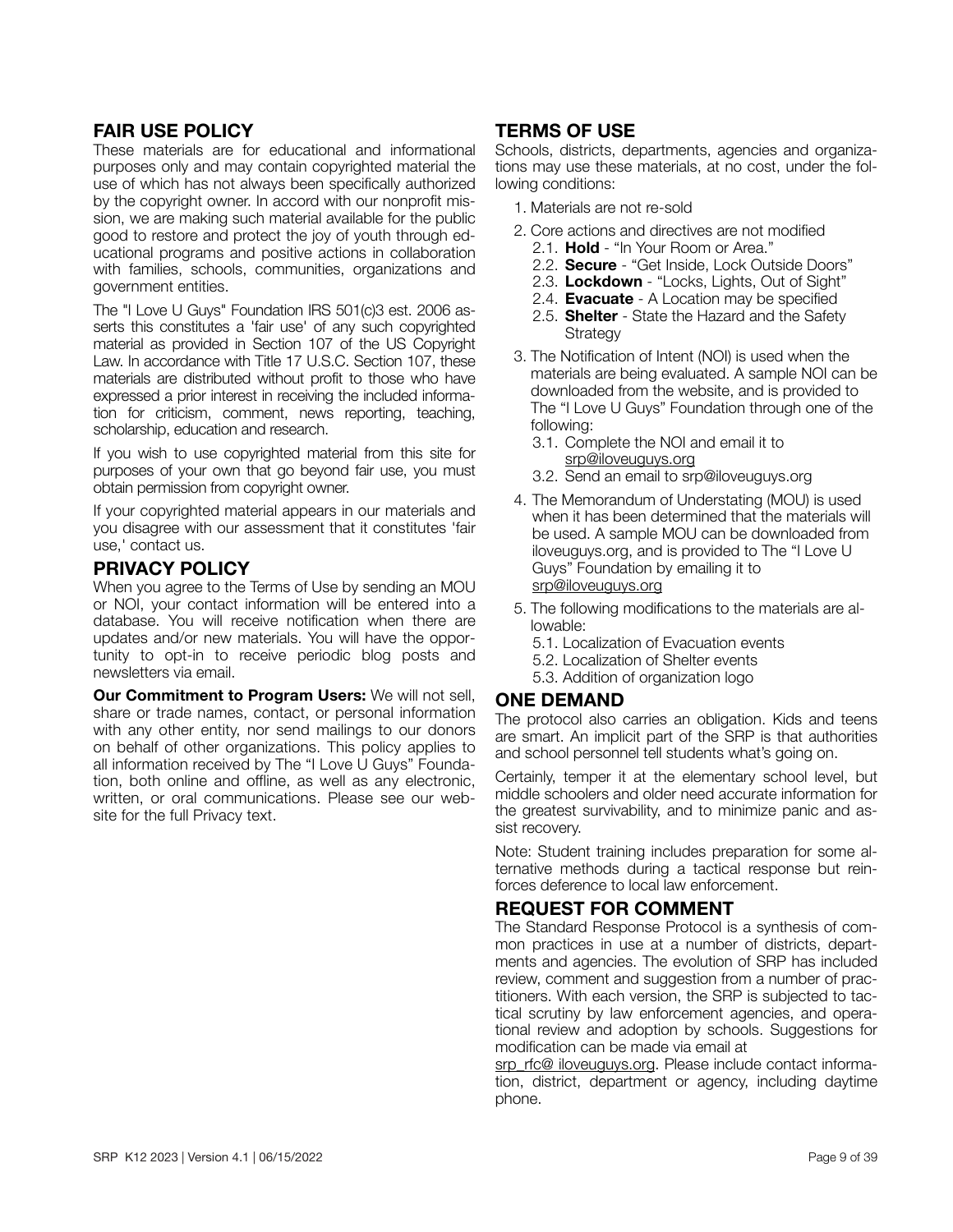

## **INTRODUCTION**

This document outlines The Standard Response Protocol (SRP) and offers guidance on incorporating this protocol into a school safety plan for critical incident response within individual schools in a school district.

The intent of this document is to provide basic guidance with respect to local conditions and authorities. The only mandate presented is that districts, agencies and departments retain the "Terms of Art, which are actions," and "Directives" defined by this protocol.

The SRP is not a replacement for any school safety plan or program. It is simply a classroom response enhancement for critical incidents, designed to provide consistent, clear, shared language and actions among all students, staff and first responders.

As a standard, SRP is being adopted by emergency managers, law enforcement, school and district administrators and emergency medical services across the country. Hundreds of agencies have evaluated it and recommended the SRP to thousands of schools across the US and Canada.

New materials and updates can be found online at

[https://iloveuguys.org/The-Standard-Response-Proto](https://iloveuguys.org/The-Standard-Response-Protocol.html#Intro)[col.html#Intro](https://iloveuguys.org/The-Standard-Response-Protocol.html#Intro)

## **A CRITICAL LOOK**

Be prepared to look at existing plans with a critical eye, as often they can be described as a "Directive" of a certain "Term of Art." For example, conducting a fire drill is practicing a specific type of evacuation and the actions performed are similar in all evacuation scenarios. It makes sense to teach and train broader evacuation techniques while testing or practicing a more specific directive, like evacuating to the parking lot due to a fire.

## **TIME BARRIERS**

Time barriers or measures taken beforehand to 'harden the structure' can be an invaluable asset to safety; not only for staff and students, but also visitors to a campus who expect a friendly and secure environment.

Time barriers are best described as a physical barrier that slows down the entry into, or movement through, a facility. Any additional delay allows trained persons to take further protective action and gives first responders more time to arrive.

An example of a time barrier is making the exterior doors of a building automatically lock, and could include installing a film on glass door panels to prevent them from shattering, thereby delaying an intruder's attempt to break into the premises.

## **THE POWER OF A LOCKED DOOR**

Finally, the most powerful time barrier in an active assailant event is a locked classroom door. The Sandy Hook Advisory Commission Report\* says this:

#### *"The testimony and other evidence presented to the Commission reveals that there has never been an event in which an active shooter breached a locked classroom door."*

In Foundation investigations of past school shootings where life was lost behind a locked classroom door, some edge cases were revealed. The perpetrator in the Red Lake, MN incident gained entry into the classroom by breaking through the side panel window next to the

## **"SRP is not a replacement... it's plans."**

classroom door. In the Platte Canyon hostage incident, the perpetrator was already **an enhancement to** in the room when Jeffco **your existing safety** Regional SWAT explosively breached the classroom door. At Marjory Stoneman

Douglas High School, shots were fired through glass panels in doors, but the perpetrator never entered any locked classrooms.

## **BEFORE YOU BEGIN**

Districts and schools typically have a comprehensive safety program established and executed by a dedicated team of safety or security personnel. That same Safety Team should be responsible for incorporating the SRP into the safety plan. Including staff, students and a counselor or nurse on the Safety Team can greatly increase the buy-in and participation from all campus safety stakeholders.

If it was not done during the development of the existing safety plan it is highly encouraged that, while incorporating the SRP, the safety team establish contact with local emergency services and law enforcement officials as they can help ensure safety plans will not conflict with existing local emergency services protocols.

*\*FINAL REPORT OF THE SANDY HOOK ADVISORY COMMISSION Presented to Governor Dannel P. Malloy State of Connecticut March 6, 2015 - Document page 238 - Appendix A-I.1*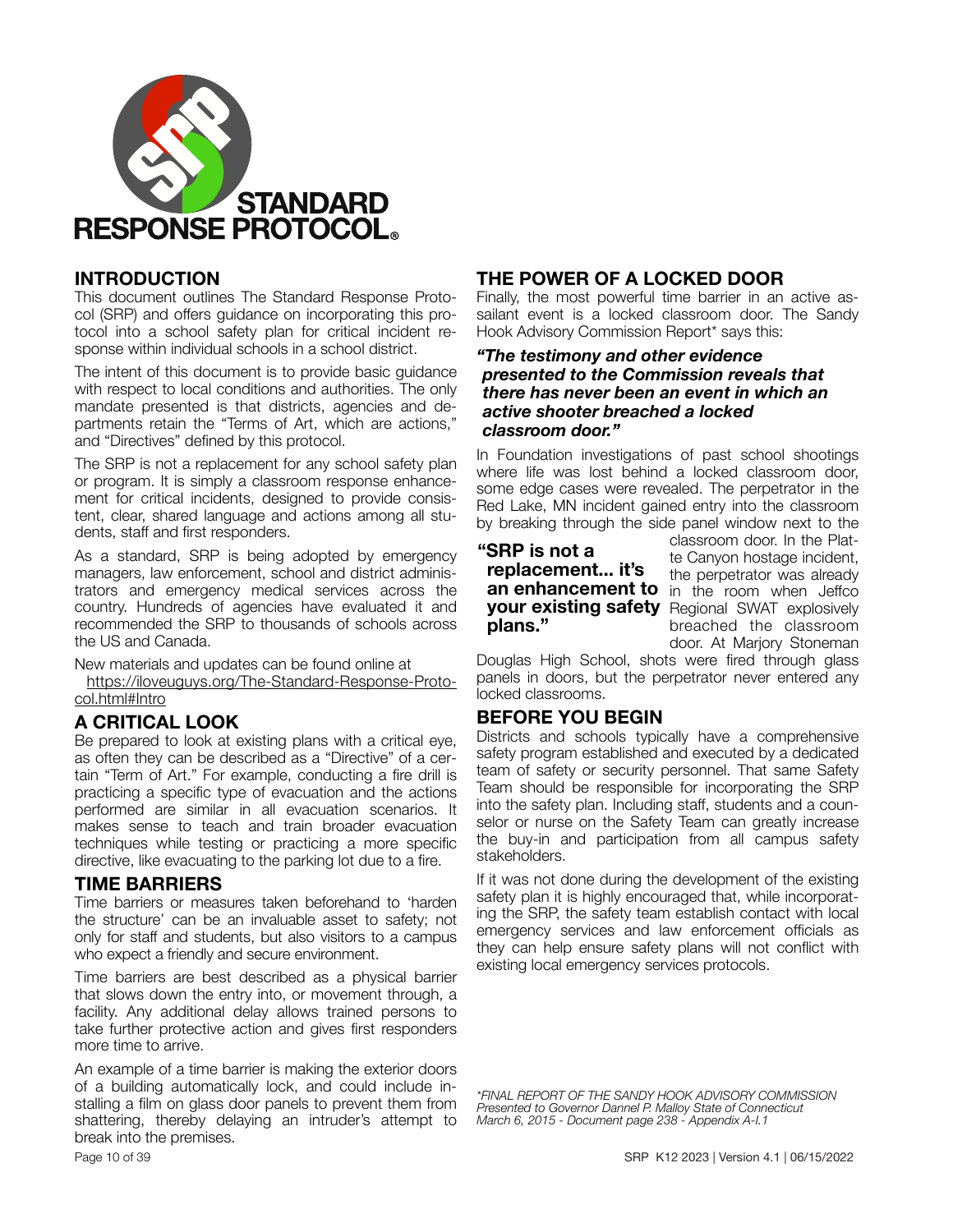

## **THE STANDARD RESPONSE PROTOCOL**

A critical ingredient in the safe school recipe is the uniform classroom response to an incident at school. Weather events, fires, accidents, intruders and other threats to student safety are scenarios that are planned and trained for by school and district administration and staff.

Historically, schools have taken a scenario-based approach to respond to hazards and threats. It's not uncommon to find a stapled sheaf of papers or tabbed binder in a teacher's desk that describes a variety of things that might happen, and the specific response to each event.

## **SRP IS ACTION BASED**

The Standard Response Protocol is based not on individual scenarios but on the response to any given scenario. Like the Incident Command System (ICS), SRP demands a specific vocabulary but also allows for great flexibility. The premise is simple: there are five specific actions that can be performed during an incident. When communicating these actions, each is followed by a "Directive." Execution of the action is performed by active participants, including students, staff, teachers and first responders.

- **Hold** is followed by "In your Room or Area. Clear the Halls" and is the protocol used when the hallways need to be kept clear of people.
- **Secure** is followed by "Get Inside, Lock Outside Doors" and is the protocol used to safeguard students and staff within the building.
- **Lockdown** is followed by "Locks, Lights, Out of Sight" and is the protocol used to secure individual rooms and keep students quiet and in place.
- **Evacuate** may be followed by a location, and is the protocol used to move students and staff from one location to a different location in or out of the building.
- **Shelter** is always followed by the hazard and a safety strategy and is the protocol for group and self-protection.

These specific actions can act as both a verb and a noun. If the action is Lockdown, it would be announced on public address as "Lockdown! Locks, Lights, Out of Sight." Communication to local responders would then be "We are in Lockdown."

## **ACTIONS**

Each response has specific student and staff actions. The Evacuate action might be followed by a location: "Evacuate to the Bus Zone." Actions can be chained. For instance, "Evacuate to Hallway. Shelter for Earthquake. Drop, Cover and Hold."

#### **BENEFITS**

The benefits of SRP become quickly apparent. By standardizing the vocabulary, all stakeholders can understand the response and status of the event. For students, this provides continuity of expectations and actions throughout their educational career. For teachers, this becomes a simpler process to train and drill. For first responders, the common vocabulary and protocols establish a greater predictability that persists through the duration of an incident. Parents can easily understand the practices and can reinforce the protocol. Additionally, this protocol enables rapid response determination when an unforeseen event occurs.

The protocol also allows for a more predictable series of actions as an event unfolds. An intruder event may start as a Lockdown, but as the intruder is isolated, first responders may assist as parts of the school "Evacuate to a different building," and later "Evacuate to the bus zone."

## **TACTICAL RESPONSES**

SRP also acknowledges that some school incidents involve a tactical response from law enforcement, and suggests consultation with local law enforcement regarding expectations and actions.

## **SEQUENCING THE ACTIONS**

As you read through the Action Sections, you'll see that the actions can be sequenced as situations change and information is gathered. See page 29 for examples of how this can, and has, been done.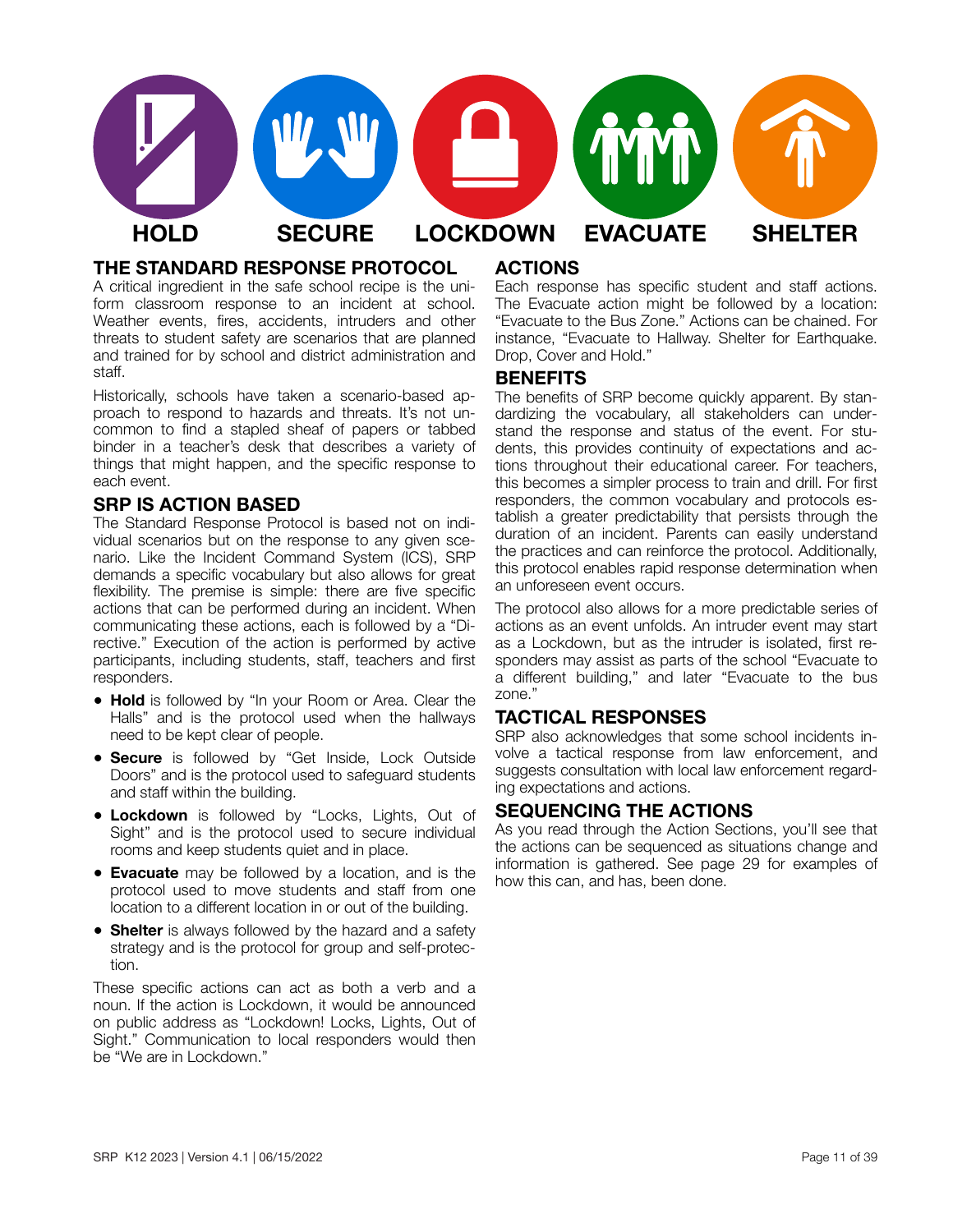

## **CONSIDERATIONS, AND HOW TO BEGIN**

This section of the guidance gives references for building and progressing your Emergency Operations Plan. It defines conditions, actions, responsibilities and other aspects of preparing and incorporating The Standard Response Protocol within a school or district safety plan.

## **EMERGENCY OPERATIONS PLAN**

To create or review your EOP, a good resource is the Readiness and Emergency Management for Schools Technical Assistance Center.

Go to [rems.ed.gov](http://rems.ed.gov). Click the Tools button, and in the dropdown menu, choose K12 Emergency Management Virtual Toolkit.

## **PREREQUISITES: NIMS AND ICS**

In order to coordinate the use of the SRP in district plans, it is highly recommended that key individuals within the district and those with a role in district/campus emergency operations, complete the following courses through FEMA.



- 1. IS 100.C: Introduction to the Incident Command System
- 2. IS-700.B: An Introduction to the National Incident Management System
- 3. IS 362.A: Multihazard Emergency Planning for **Schools**

These courses are available online at no cost on the internet at http://training.fema.gov. Anticipate one to three hours per course to successfully achieve certification. The courses are offered at no charge. Please note: The "I Love U Guys" Foundation is not affiliated with FEMA.

## **RESOURCES AND CREATING RELATIONSHIPS**

Throughout this book, you'll see suggestions to contact local or regional responders. Whether it's law enforcement, emergency services, the fire department, or your county emergency manager, communication with these local resources is essential.

In most areas, schools are the largest population centers during a school day, so it makes sense to utilize the advice and services those agencies provide. Additionally, some county emergency managers are equipped to assist with your safety planning. Some school districts are able to engage with their regional Department of Homeland Security for training resources.

Take a look around your county and state and see what's available.

If you would like to speak with other schools or districts prior to utilizing the Standard Response Protocol, contact The " I Love U Guys" Foundation at info@iloveuguys.org and we may be able to connect you with a school or district near you that has a similar profile and/or similar challenges.

## **TALK TO THE FIRE MARSHAL**

It's important to discuss classroom security options and modifications with local fire authorities. Some will allow a locked classroom door to be propped open during the school day, while some will not. Variances in local Fire Codes and applications will help determine the options for your schools.

## **DOORS, LOCKS AND STRESS**

A consistent observation by first responders is that human beings have difficulty completing even routine tasks when they are under stress. The otherwise simple task of locking the classroom door may become extremely difficult for a teacher who has just heard a Lockdown order. Elevated adrenaline levels may result in the loss of fine motor skills, which can impede an act as normal as inserting a key to lock a door.

If your classroom doors cannot be locked using gross motor skills from the inside of the classroom, keeping the classroom doors locked during instruction has proven to be a time barrier. While this may create an inconvenience if students are late or need to re-enter the classroom for other reasons, it provides an essential layer of protection against intruders.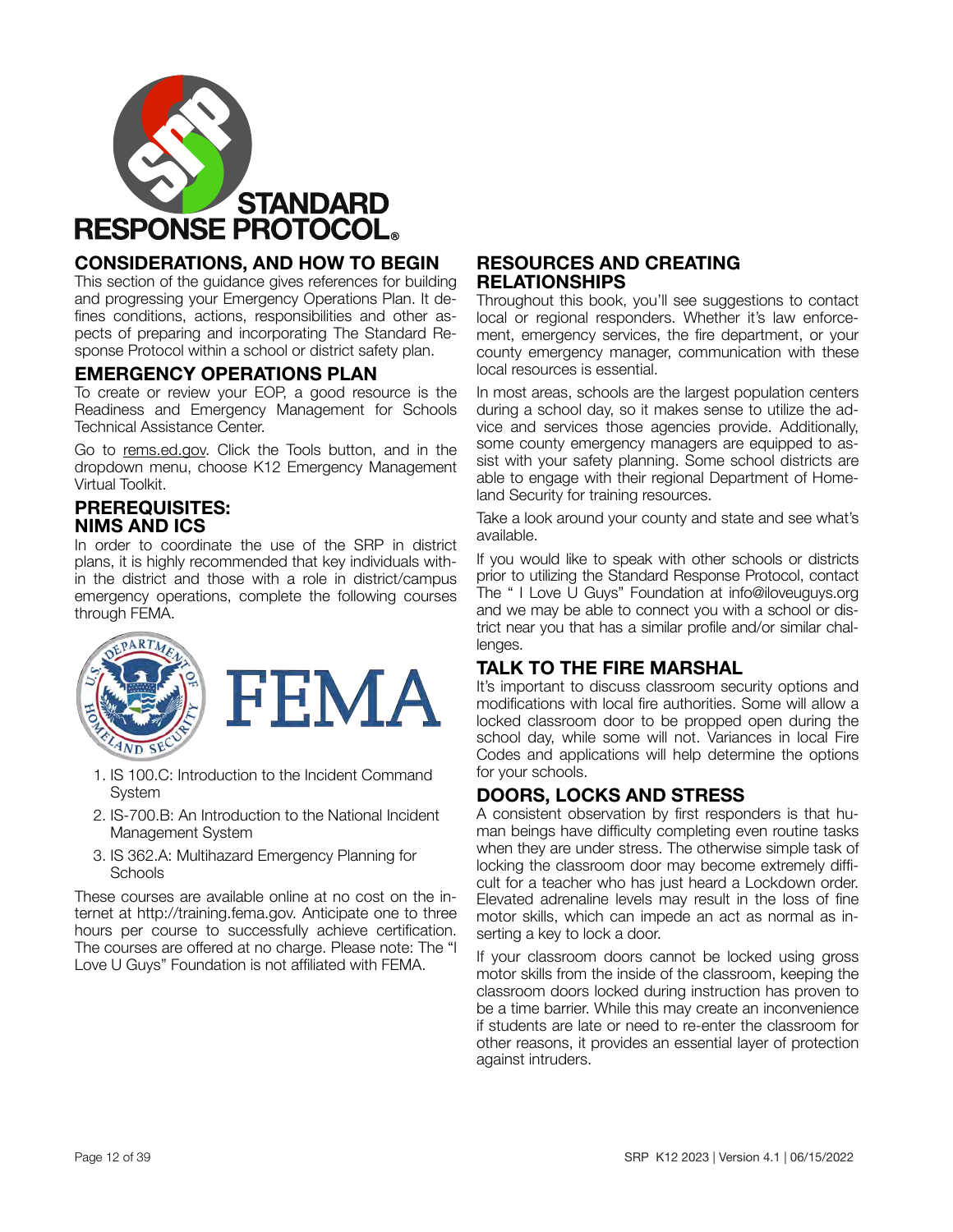

## **WHO STARTS?**

For obvious reasons, a person in authority at the school or district level would have to approve the use of the SRP. While they may be the authority, however, it's usually a security person or someone from the safety team (Liaison) who actually initiates the process.

If the organization has an MOU with The "I Love U Guys" Foundation that person is the Authorized Liaison, meaning that we communicate directly with them about updates and new materials.

Either way, the Liaison is the person who organizes and schedules internal training, puts up posters, and plans for outward communication. They may engage the district communication person to plan messages to educate parents and the community on the SRP.

## **MEMORANDA OF UNDERSTANDING**

Establishing a Memorandum of Understanding (MOU) and/or Mutual Aid Agreement (MAA) between responding agencies and local resources is critical. It is insufficient to rely on a conversation or handshake between entities who would respond to an incident or provide resources during an emergency.

Written agreements such as MOUs and MAAs are important to emergency operation plans and should be reviewed and updated regularly.

An SRP-focused Sample MOU between a School District and Law Enforcement/Fire/EMS was created in order to guide schools in creating effective MOUs with local first responders. Download it from the SRP section at [https://iloveuguys.org](https://iloveuguys.org/The-Standard-Response-Protocol.html)

#### **TRAINING RESOURCES SRP Training**

While the SRP materials may be downloaded and implemented at no cost, The Foundation can provide onsite or online training for a cost, and has worked with a number of organizations in providing training workshops.

Send training inquiries to [training@iloveuguys.org.](mailto:training@iloveuguys.org)

#### **Do-It-Yourself Training**

The "I Love U Guys" Foundation also provides a number of print, video, and presentation materials which can be downloaded.

It is recommended that a refresher training be conducted for students and staff in schools at least once during the school year using the materials. This can be as easy as showing a 7-minute video. Check <https://iloveuguys.org> frequently for new and updated materials.

## **WHAT ABOUT PARENTS AND GUARDIANS?**

The Foundation provides informational SRP handouts for schools to send home or email to parents. These describe the SRP actions and directives, and also let parents know what they should expect to see and do during and after an incident.

While it's important to make sure parents understand this outward-facing part of your safety plan, finding the best method to deliver the information can be challenging. Here are some ways schools communicate the SRP to parents:

- **Back to school events**
- Email a link to the parent handout from the school website twice a year. That can be accompanied by student lessons on SRP.
- \* Flyers at parent teacher conferences
- \* A short training on Back to School night
- \* School Accountability Committee safety procedure review
- \* One district we're aware of publishes a short magazine periodically to send to the parents with school information. They put in a 2-page spread on the SRP, along with articles about what's going on at the school.

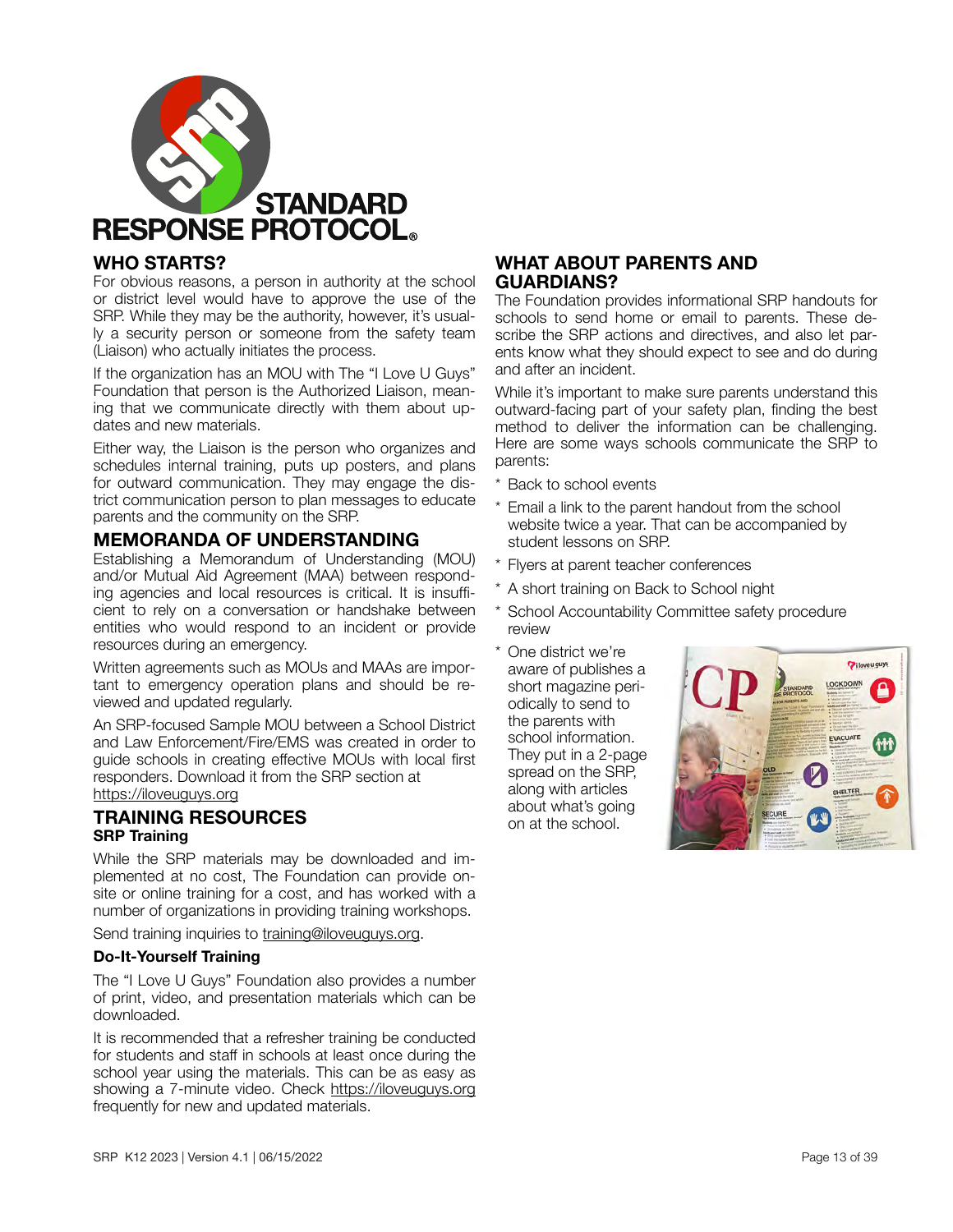

## **COMMUNICATION**

Every school's Emergency Operations Plan (EOP) should contain a section for communicating both internally and externally during a crisis situation.

In any type of incident, clear and well-planned communication is essential. Depending on the type of incident, you might have only minutes to prepare a statement and communicate it to the appropriate people.

Primarily, give the students and staff as much information as possible so they can make informed decisions about their actions. If little is known about the situation, tell them that.

Communication to parents and guardians is critical as well. It's likely that a number of them will show up at the school no matter what's going on, so letting them know what's happening and what to do is a must.

#### **INCIDENT COMMAND**

When your Safety Team is creating an EOP, they'll include some level of the Incident Command System (ICS), which is the hierarchy of authority and responsibilities. One role in ICS is the Public Information Officer (PIO) and this role can be used on a daily basis.

Having a Communication Team in your school and/or district is good practice in order to keep lines of communication ongoing for everyday events and activities.

Many school districts have a full-time Communication/ PIO supervisor. Within a school, there is usually at least one person who manages the low-level event and activity communication along with their primary job.

High-level event information should be as clear, concise, and complete as possible. Create a policy for protocol and content for each communication channel to maintain consistency.

#### **DIRECT COMMUNICATION**

It is safe to assume that most schools/districts communicate regularly with the student families through email.

In an emergency, add alternate methods for communication such as text and phone, which aren't used as frequently. Doing so will alert the recipients that this is more important than daily communication.

Decide which methods of direct communication are the best fit for your community. This is reliant on your community's internet bandwidth, cell phone service and other preferences. Whatever you choose needs to be reliable, fast, and reach a high percentage of the community members.

## **SOCIAL MEDIA CHANNELS**

Most school day disruptions don't require any social media engagement, but if it is beneficial to alert the community of an incident, decide which channels are the best fit for your community. This is reliant on internet bandwidth, cell phone service and other preferences. Whatever you choose needs to be reliable, fast, and reach a high percentage of the community members. Document who on the Communication Team has access to update each channel.

The team should pre-script some basic messages that may be sent out, with blank spaces for details like time and date. Having these pre-approved and available will aid the team later if they're under stress or time constraints.

#### **CONTACTS**

After determining the best methods to use, decide who you will need to communicate with in each situation. Certainly staff and parents, but also students depending on the age group. Asking parents to keep their contact information updated is critical. Add responders, dispatchers and media contacts as needed.

#### **TIME**

For certain incidents, there are only a few minutes to prepare. If Law Enforcement or Fire is involved, people will hear about an incident quickly. Reaching your stakeholders immediately with any type of message acknowledging the incident is essential. Have some basic message formats pre-approved and ready to use.

#### **CONTENT**

Not every situation needs immediate text messages and emails, so it's important to determine what is warranted and when. Less urgent situations—a school cancellation with ample notice, for example—might warrant an email, mass phone message and website update, whereas an unexpected early dismissal requires mass phone calls and text messages to ensure that information is received quickly.

An initial message can be as simple as stating that something has happened, and telling stakeholders where to find updates.

Include only the factual information you have; do not speculate. The recipients of your outgoing messages must be able to trust in the validity of the content.

Any situation that requires emergency communication for an incident will also require a follow-up.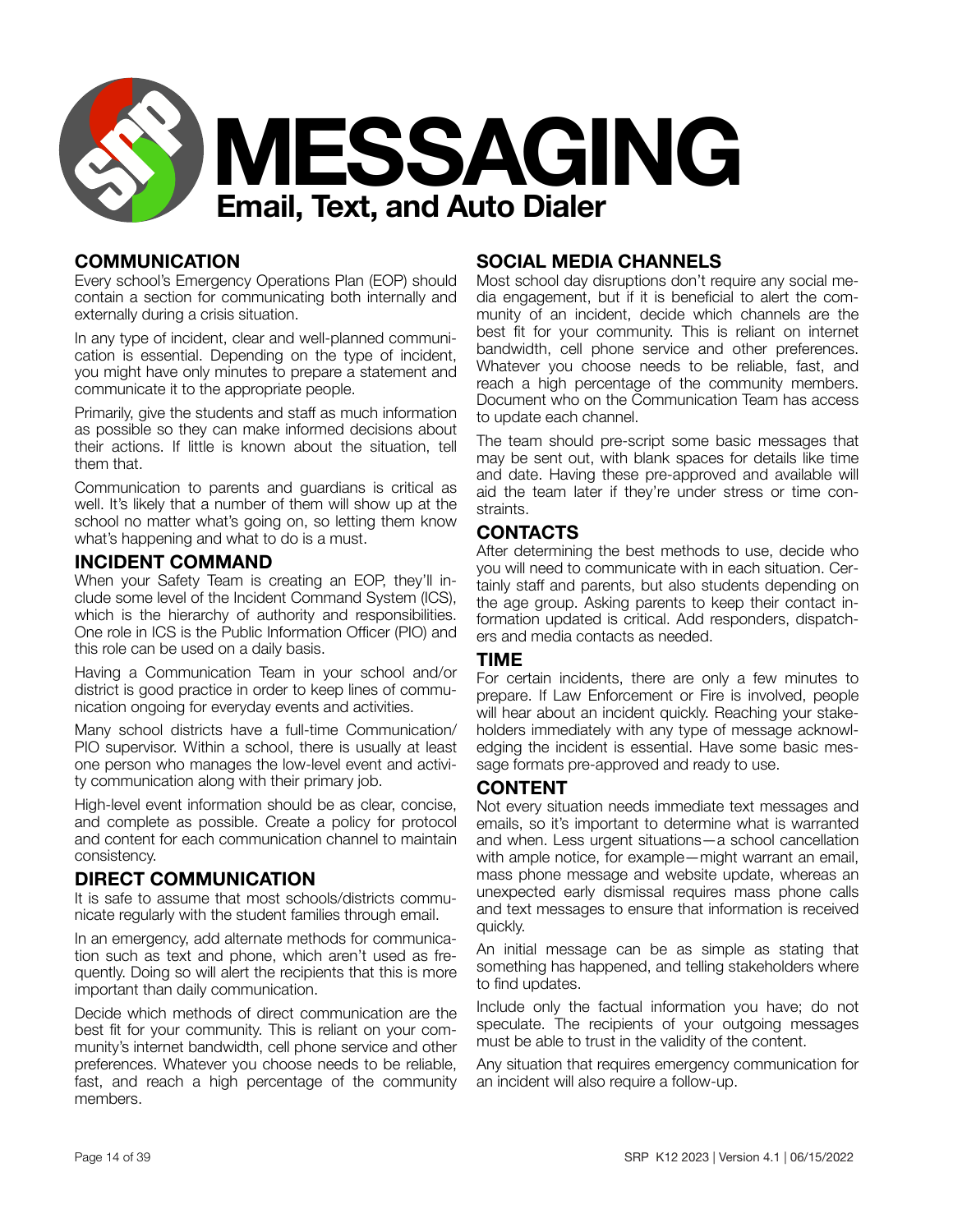If the school or district has a web page with information about what each SRP Action means and what the directives are, include a link to that page.

Plan on how you will be providing updates if those are needed, and include a link or reference to that site so recipients know where to look.



#### **SAMPLE MESSAGING FOR EACH SRP ACTION**

The following sections contain detailed instructions and considerations for each of the Standard Response Protocol Actions.

Each section has sample messaging for that specific Action, and when and how it can be used.

## **FREQUENCY**

Not all Actions will require an immediate communication response. For instance, if you anticipate a Hold or Secure taking no longer than 20 minutes, there's probably no need to alert anyone. If it looks like it will take longer, consider sending something out, since the situation has now become a bigger disruption to the day.

## **PREPARATION**

A tabletop exercise is a start; basically, it's a brainstorming session. Your Communication Team can talk through possible scenarios and formulate messaging accordingly. Think about what immediate information is necessary, how to follow up, and who they will need to speak with/ follow to receive trusted updates.

The team should pre-script some basic messages that may be sent out, with blank spaces for details like time and date. Having these pre-approved and available will aid the team later if they're under stress or time constraints.

## **TWO MINDS**

There are different messaging philosophies regarding how much information is too much information. In some events, a detailed description of the SRP Action and the steps taken by the school in response to the event are warranted. Guidance for this type of communication can be found under "Messaging to Parents" in the Hold, Secure, Lockdown, Evacuate, and Shelter sections.

For other events, a more generic message may provide enough information. The goal of the generic message is to inform the broader community that one of the SRP Actions was implemented but that no further action is required on their part. Think of it as a way to put parents, guardians, and others at ease.

Alternatively, the generic message can be used immediately following the protocol activation if details are unknown. In that case, a statement that "more information will be sent out via (*insert a link to them to click on*)."

## **GENERIC STANDARD RESPONSE PROTOCOL MESSAGE TO PARENTS**

**Subject:** Safety Notification - [School Name] Activated a Standard Response Protocol

Dear Parent or Guardian,

Today the Standard Response Protocol was activated at *[School Name]* due to *[state the reason(s) that you used the action(s) of the Standard Response Protocol]*.

The safety and security of your child are our top priority. Learn more about the Standard Response Protocol at [iloveuguys.org/The-Standard-Response-Protocol.html](http://iloveuguys.org/The-Standard-Response-Protocol.html)

|              | <b>Options</b>                                 |  |
|--------------|------------------------------------------------|--|
|              | Calibri (Bo., + 11 → A= A+ A+ A) 三 · 三 →三 →三 引 |  |
| <b>Paste</b> | B                                              |  |
|              | To: Parent List                                |  |
|              | Subiect: Standard Response Protocol Activated  |  |

Today the Standard Response Protocol was activated at your students school due to criminal activity in the area. Students were not impacted and classes continued as usual.

The safety and security of your child are our top priority. Learn more about the Standard Response Protocol at iloveuguys.org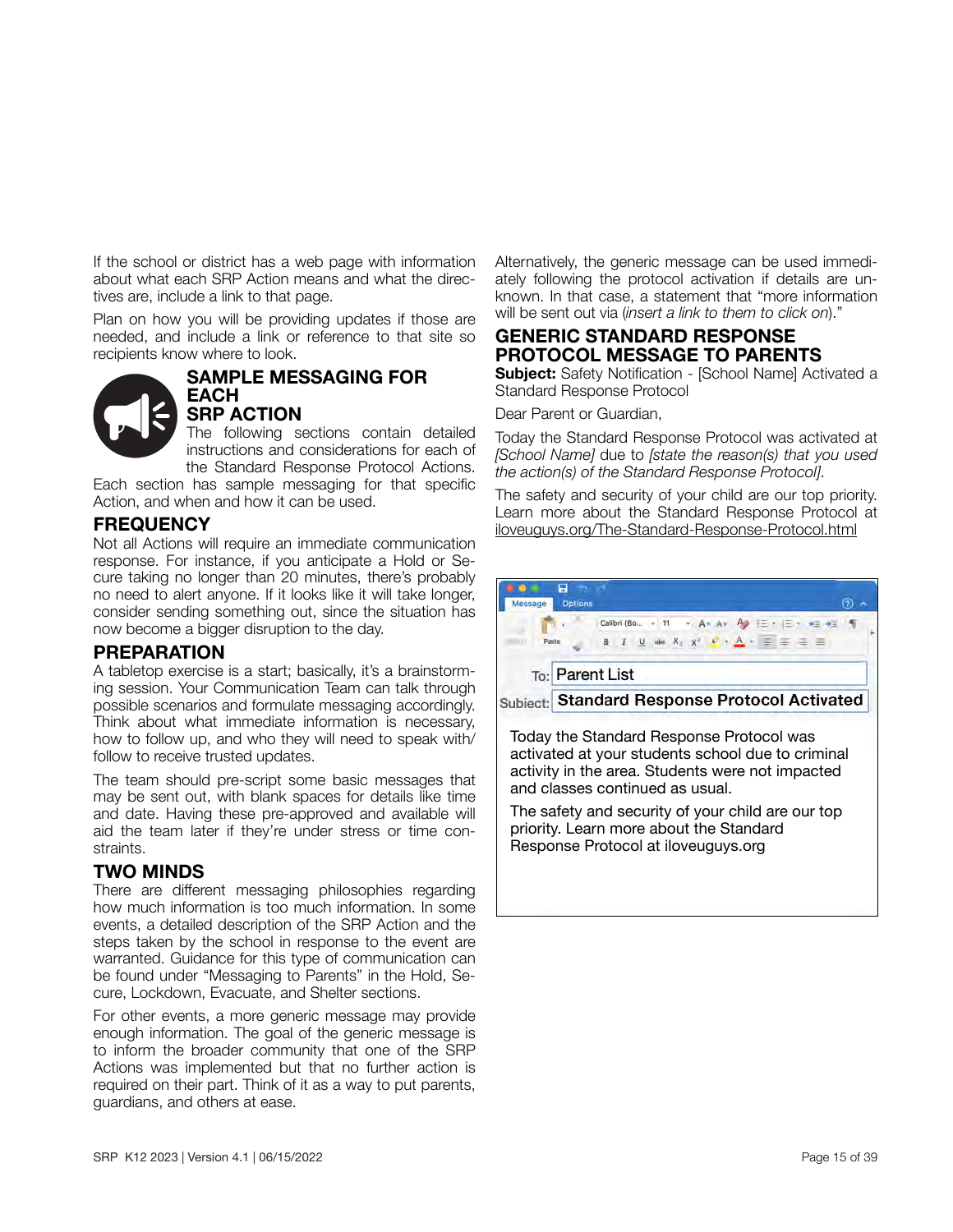

## **HOLD IN YOUR ROOM OR AREA.**

There are situations that require students and staff to remain in their classrooms or stay out of access areas. For example, an altercation in the hallway may require keeping students out of the halls until it is resolved. A medical issue may require only one area to be cleared, with halls still open in case outside medical assistance is required.

There may be a need for students who are not in a classroom to proceed to an area where they can be supervised and remain safe.

## **PUBLIC ADDRESS**

The public address for Hold is: "Hold in your room or area. Clear the Halls." and is repeated twice each time the public address is performed. There may be a need to add directives for students that are not in a classroom, at lunch, or some other location where they should remain until the Hold is lifted.

"Hold in your room or area. Clear the Halls. Hold in your room or area. Clear the Halls."

An example of a medical emergency would be:

"Students and staff, please Hold in the cafeteria or your room. We're attending to a medical situation near the office."

When it's been resolved:

"Students and staff, the Hold is released. All clear.

Thank you for your assistance in making this Hold work smoothly."

## **PUBLIC ADDRESS - RELEASE**

A Hold Action can be released by Public Address.

"The Hold is released. All Clear. The Hold is released. All Clear."

## **INCIDENT COMMAND SYSTEM**

The School Incident Command System should be initiated.

## **ACTIONS**

Students and teachers are to remain in their classroom or area, even if there is a scheduled class change until the all-clear is announced.

Students and staff in common areas, like a cafeteria or a gym, may be asked to remain in those areas or move to adjoining areas like a locker room.

Students and staff outside of the building should remain outside unless the administration directs otherwise.

It is suggested that prior to closing the classroom door, teachers should sweep the hallway for nearby students. Additionally, teachers should take attendance, note the time, and conduct classroom activities as usual.

In a high school with an open campus policy, communicate as much detail as possible to students who are temporarily off-campus.

## **RESPONSIBILITY**

Typically an administrator is responsible for initiating a Hold. However, anyone should be able to call for a Hold if they observe something happening that would require this action.

## **PREPARATION**

Student, teacher, and administrator training.

#### **DRILLS**

Hold should be drilled at least once a year, or as mandated by state requirements.

## **CONTINGENCIES**

Students are trained that if they are not in a classroom they may be asked to identify the nearest classroom and join that class for the duration of the Hold.

## **EXAMPLES OF HOLD CONDITIONS**

The following are some examples of when a school might initiate a Hold:

- An altercation in a hallway;
- A medical issue that needs attention;
- Unfinished maintenance operation in a common area during class changes.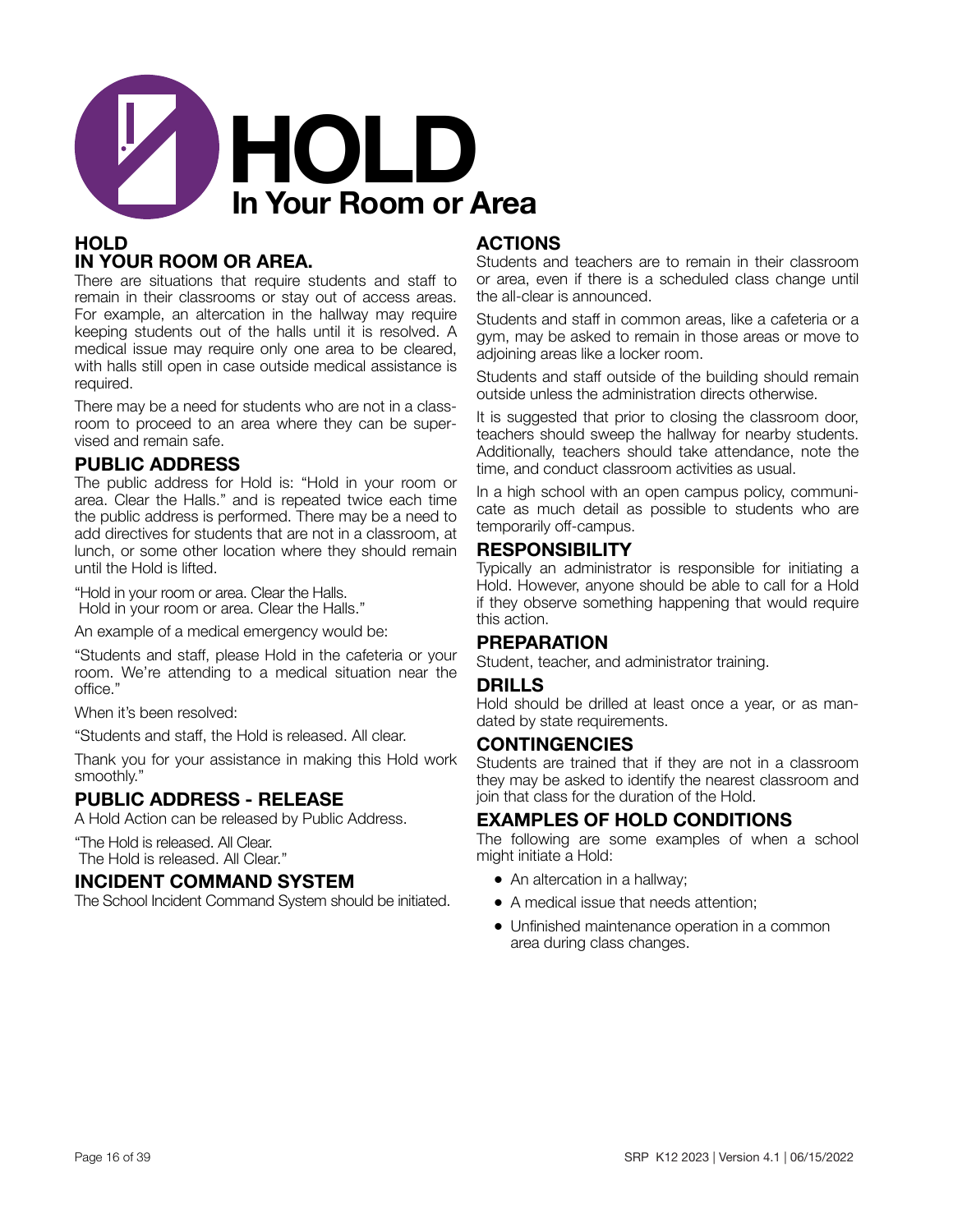

## **SAMPLE OUTWARD MESSAGING TO PARENTS**

This is a guide for outward messaging after a Hold action was used in the school. Usually, it is sent after a Hold is cleared. However if the Hold goes on for an extended peri-

od of time or it is happening close to release time, make sure to let the families know. Have a central digital platform that your public information team can easily update, and people can go to for information.

Variables in the message are in italic type.

#### **Current Hold during the school day**

#### **Email**

Subject Line: Safety Notification - Hold Currently Activated at *[School Name]*

Dear Parent or Guardian,

*[School Name]* has been placed in Hold due to *[state the reason for the Hold]*.

As a precaution, students and staff are asked to remain in their classrooms in order to keep the hallways empty. Classroom learning will continue throughout the Hold, but students will not be able to change classes.

The safety and security of your child is our top priority. We will continue to monitor the situation and update you further as soon as we have more information.

Watch for updates here *[link to the platform you'll be updating]*

What is a Hold Action? \*

#### **Current Hold at the end of the day**

#### **Email**

Subject Line: Safety Notification - Hold Currently Activated at *[School Name]*

Dear Parent or Guardian,

*[School Name]* has been placed in Hold due to *[state the reason for the Hold]*.

As a precaution, students and staff are asked to remain in their classrooms in order to keep the hallways empty. Classroom learning will continue throughout the Hold, but students will not be able to leave until the situation is resolved.

Student dismissal may be delayed for a short time. Please be patient.

The safety and security of your child is our top priority. We will continue to monitor the situation and update you further as soon as we have more information.

Watch for updates here *[link to the platform you'll be updating]*

What is a Hold Action? \*

#### **Text Message**

*[School Name]* has been placed in Hold as a precaution. This situation may impact student dismissal. Please check your email for more information.

#### **Phone Call**

Parents, *[School Name]* has been placed in Hold due to *[state the reason for the Hold]*. As a precaution, we have placed the school in Hold to keep the halls empty. Student dismissal may be delayed for a short time. Please be patient. We will continue to monitor the situation and update you further as soon as we have more information.

#### **Notification that a Hold occurred during the day**

#### **Email**

Subject Line: Safety Notification - Hold Ended at *[School Name]*

Dear Parent or Guardian,

*[School Name]* was placed in Hold from *[start time]* to *[end time]* due to *[state the reason for the Hold]*.

As a precaution, students and staff were asked to remain in their classrooms in order to keep the hallways empty. Classroom learning continued throughout the Hold, and all school operations have returned to normal.

The safety and security of your child is our top priority. We will continue to keep you informed about important concerns at our school.

What is a Hold Action? \*

\* The Hold Action is used when the hallways in the school need to remain clear. Classroom learning will still take place as normal during a Hold, but students may not be able to change classes until after the Hold has been lifted.

*Link to either your website or [iloveuguys.org/The-Stan](http://iloveuguys.org/The-Standard-Response-Protocol.html)[dard-Response-Protocol.html](http://iloveuguys.org/The-Standard-Response-Protocol.html) for them to learn more.*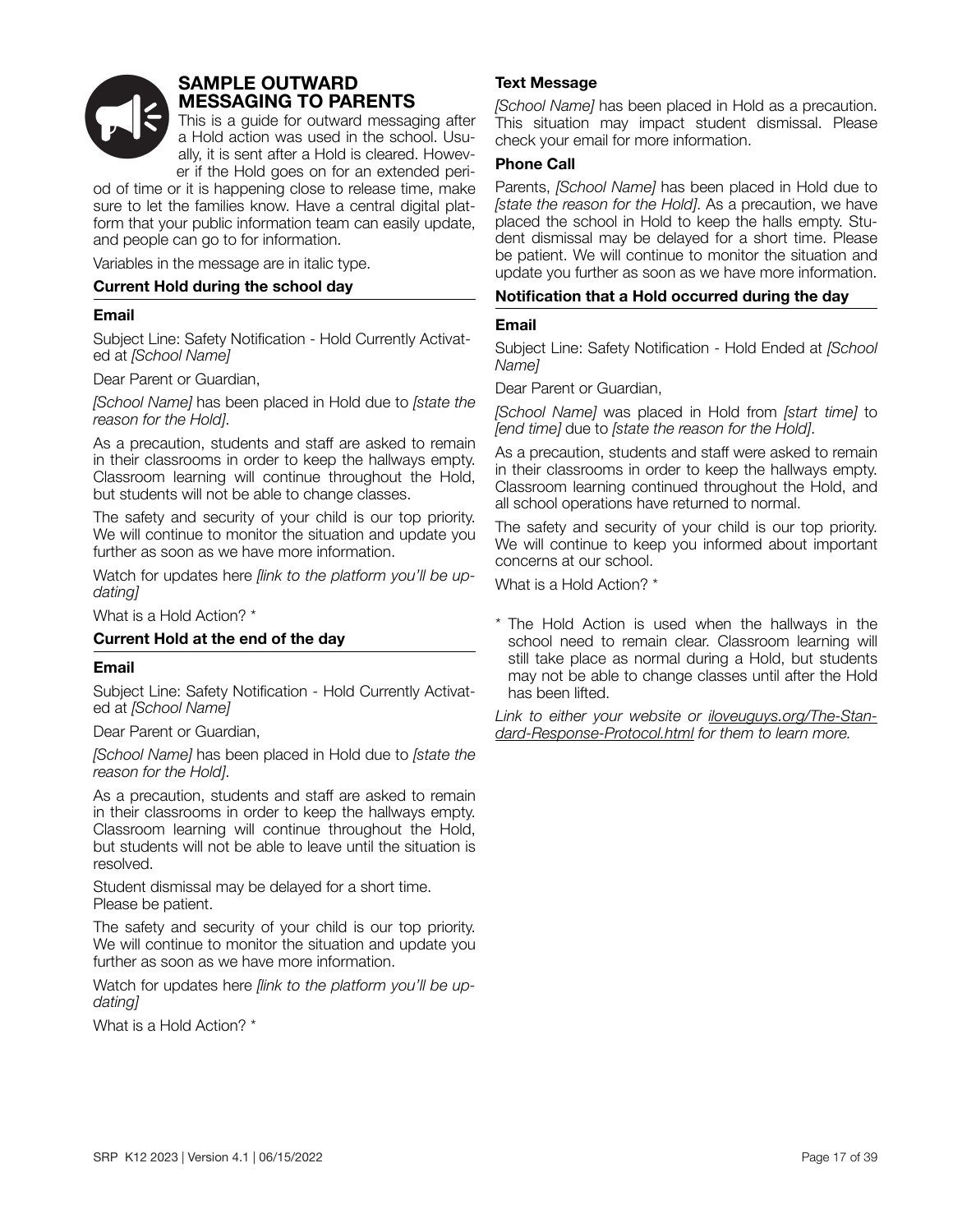

## **SECURE GET INSIDE, LOCK OUTSIDE DOORS.**

The Secure Action is called when there is a threat or hazard outside of the school building. Whether it's due to violence or criminal activity in the immediate neighborhood, or a dangerous animal in the playground, Secure uses the security of the physical facility to act as protection.

## **PUBLIC ADDRESS**

The public address for Secure is: "Secure! Get Inside. Lock outside doors" and is repeated twice each time the public address is performed.

"Secure! Get Inside, Lock outside doors. Secure! Get Inside, Lock outside doors."

"Students and staff, the school is currently in the Secure Action due to *[cause]* in the neighborhood. No one is allowed in or out of the building at this time. Stay inside and continue with your day."

## **PUBLIC ADDRESS - RELEASE**

A Secure Action can be released by Public Address.

"The Secure is released. All Clear. The Secure is released. All Clear."

"Students and staff, the Secure is released. All clear. Thank you for your assistance with making this Secure work smoothly."

## **ACTIONS**

The Secure Action demands bringing people into a secure building and locking all outside access points.

Where possible, classroom activities would continue uninterrupted. Classes being held outside would return to the building and, if possible, continue inside the building.

There may be occasions when students expect to be able to leave the building - end of classes, job commitment, etc. Depending on the condition, this may have to be delayed until the area is safe.

During the training period, it should be emphasized to students as well as their parents that they may be inconvenienced by these directives, but their cooperation is important to ensure their safety.

## **ADDING A LIFECYCLE TO THE SECURE PROTOCOL**

As a situation evolves there may be more information available to guide decision making. With the Secure Protocol, there is the option to transition from the initial response of "No one in or out" to some access control.

## **NO ONE IN OR OUT**

The initial directive and practice during the Secure Action is to retain students and staff within the building and prevent entry into the building.

## **CONTROLLED RELEASE**

An unresolved, but not directly evident, situation at the end of the school day may warrant a Controlled Release. During a Controlled Release, parents or guardians may be asked to pick up students rather than have them walk home. Buses may run as normal, but increased monitoring of the bus area should occur. There may be additional law enforcement presence.

## **MONITORED ENTRY**

When there is a perceived threat but it's not immediate, entrances may be attended by security or law enforcement and anyone entering the building is more closely monitored. Students and staff walking between buildings or going to the parking lot might be escorted with heightened awareness.

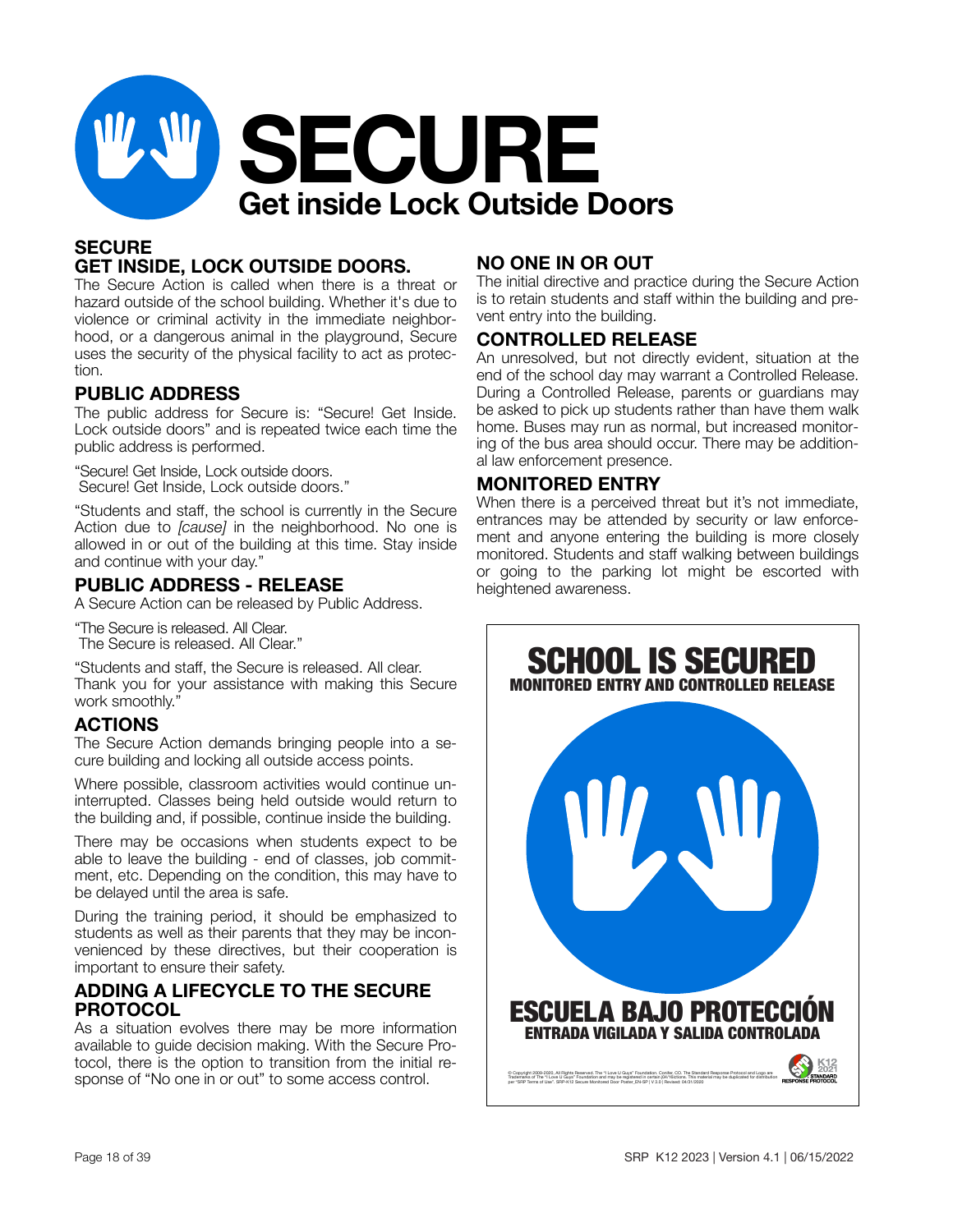## **INCIDENT COMMAND SYSTEM**

The School Incident Command System should be initiated.

#### **RESPONSIBILITY**

During a Secure Action, administration or staff may be required to lock exterior access points. Staff members assigned "Primary Responsibility" for a "Secure Zone" would follow the designated protocol during a drill as well. These areas may include doorways, windows, loading docks, and fire escape ladder access points. The assigned staff is designated as having "Secure Duty."

A person should also be assigned "Secondary Responsibility" for Secure Duty in the event the person with Primary Responsibility is absent or unable to perform the protocol.

Assign someone to attach the Secure posters outfacing to building entry doors, alerting potential visitors of the Secure condition.

## **REPORTED BY**

Secure is typically reported by local emergency dispatch to the school office. The office staff then invokes the public address and informs the administration.

It may also be reported by students, staff or teachers if a threat is directly observed outside of the building.

## **PREPARATION**

Identification of perimeter access points that must be locked in a Secure Action defines the Perimeter. In the event a perimeter cannot be secured, identify areas within each building that can be secured.

Secure Zones - areas of a school or campus with exterior access points - should be established and protocols developed to ensure that those on "Secure Duty" attend to all areas in their zone.

Preparation includes identification of staff with Primary and Secondary responsibility and assignment of these duties.

## **DRILLS**

Secure drills should be performed at least twice a year, or as mandated by state requirements. At least one should be performed while outdoor activities are in progress.

## **CONTINGENCIES**

There may be physical attributes to the campus that mandate special handling of a Secure Action. An example would be a campus where modular buildings are present. If the modular building cannot be secured, it may be best for students to Evacuate to the main building rather than going to Secure in the modular building. Listen for specific additional directives.

If the school is a distributed campus (multiple permanent buildings), they will have to consider what their perimeter is. In a perceived and indirect threat, they may decide that extra supervision for class changes between buildings is sufficient and appropriate.

If during a Secure Action, an additional hazard manifests (i.e.: fire, flood, hazmat), then additional directives will be given for the appropriate response.



## **EXAMPLES OF SECURE CONDITIONS**

The following are some examples of when a school or emergency dispatch might call for a Secure Action.

- An unknown or unauthorized person on the grounds
- Dangerous animal on or near the grounds
- Criminal activity in the area
- Planned police activity in the neighborhood

## **SECURE AND HOLD**

Sometimes people become confused about the difference between "Secure" and "Hold." During a Hold, the halls are cleared, students remain in their classrooms with their teachers and business continues as usual. If people are outside, they remain outside. During a Secure, people are brought inside, and all activities inside the school continue as usual but no one will move in or out of the building. The main difference is that during a Secure the halls are open and may be utilized by students and staff as needed. People inside the school may not notice any difference in their daily routines during a Secure.

Remember, the main difference between the two is that a Secure is enacted when a threat or hazard is outside of the school. A Hold is used when there is a need for the halls to remain empty, meaning the issue is inside the building. During both instances, classroom instruction should continue as normal.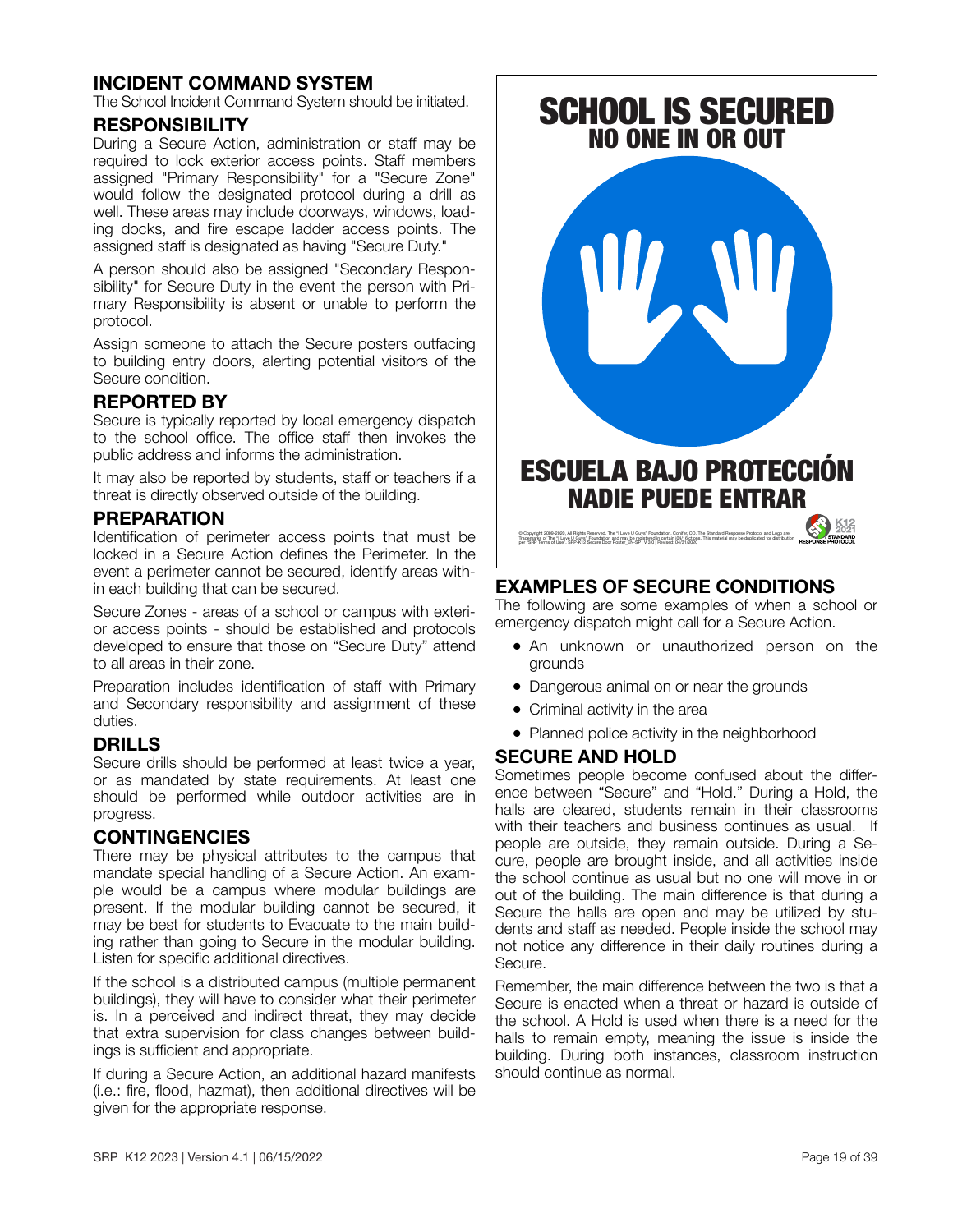



## **SAMPLE OUTWARD MESSAGING TO PARENTS**

This is a guide for outward messaging when a Secure Action is used in the school. Have a central digital platform that your public information team can easily

update, and people can go to for information.

State in the message if the situation allows for Monitored Entry and Controlled Release. Variables are in italic type.

#### **Current Secure Action during the school day**

#### **Email**

Subject Line: Safety Notification - Secure Currently Activated at *[School Name]*

Dear Parent or Guardian,

*[School Name]* has been notified of *[state the activity occurring outside of the building]*. As a precaution, we have placed the school in Secure. During the Secure Action, all doors are locked and no one can leave or enter the building. *[Modify for monitored entry and controlled release]*

Watch for updates here *[link to the platform you'll be updating]*

What is the Secure Action? \*

#### **Current Secure Action at the end of the day**

#### **Email**

Subject Line: Safety Notification - Secure Currently Activated at *[School Name]*

#### Dear Parent or Guardian,

*[School Name]* has been notified of *[state the activity occurring outside of the building]*. As a precaution, we have placed the school in Secure. During Secure, all doors are locked and no one can leave or enter the building. *[Modify for monitored entry and controlled release]*

Students may not be able to leave until the situation is resolved, and dismissal may be delayed for a short time. Please be patient.

Watch for updates here *[link to the platform you'll be updating]*

What is the Secure Action? \*

#### **Text Message**

*[School Name]* is currently in Secure as a precaution. This situation has the potential to affect student dismissal. Please check your email for more information.

#### **Phone Call**

Parents, *[School Name]* has been notified of *[state the activity occurring outside of the building]*. As a precaution, we have placed the school in Secure.

Students may not be able to leave until the situation is resolved, and dismissal may be delayed for a short time. Please be patient.

Please check your email for more information.

#### **Notification that school was in Secure Action**

#### **Email**

Subject Line: Safety Notification - Secure Ended at [School Name]

Dear Parent or Guardian,

Today *[School Name]* was notified of *[state the activity occurring outside of the building]*. As a precaution, we placed the school in Secure. The Secure status lasted *[state the length of time in Secure].* All school operations have now returned to normal.

What is the Secure Action? \*

\* The Secure Action is called when there is a threat or hazard outside of the school building. Secure uses the security of the physical facility to act as protection. During Secure, all students and staff are brought into the secure building and all exterior doors are locked. Classes are able to continue uninterrupted inside the building.

*Link to either your website or [iloveuguys.org/The-Stan](http://iloveuguys.org/The-Standard-Response-Protocol.html)[dard-Response-Protocol.html](http://iloveuguys.org/The-Standard-Response-Protocol.html) for them to learn more.*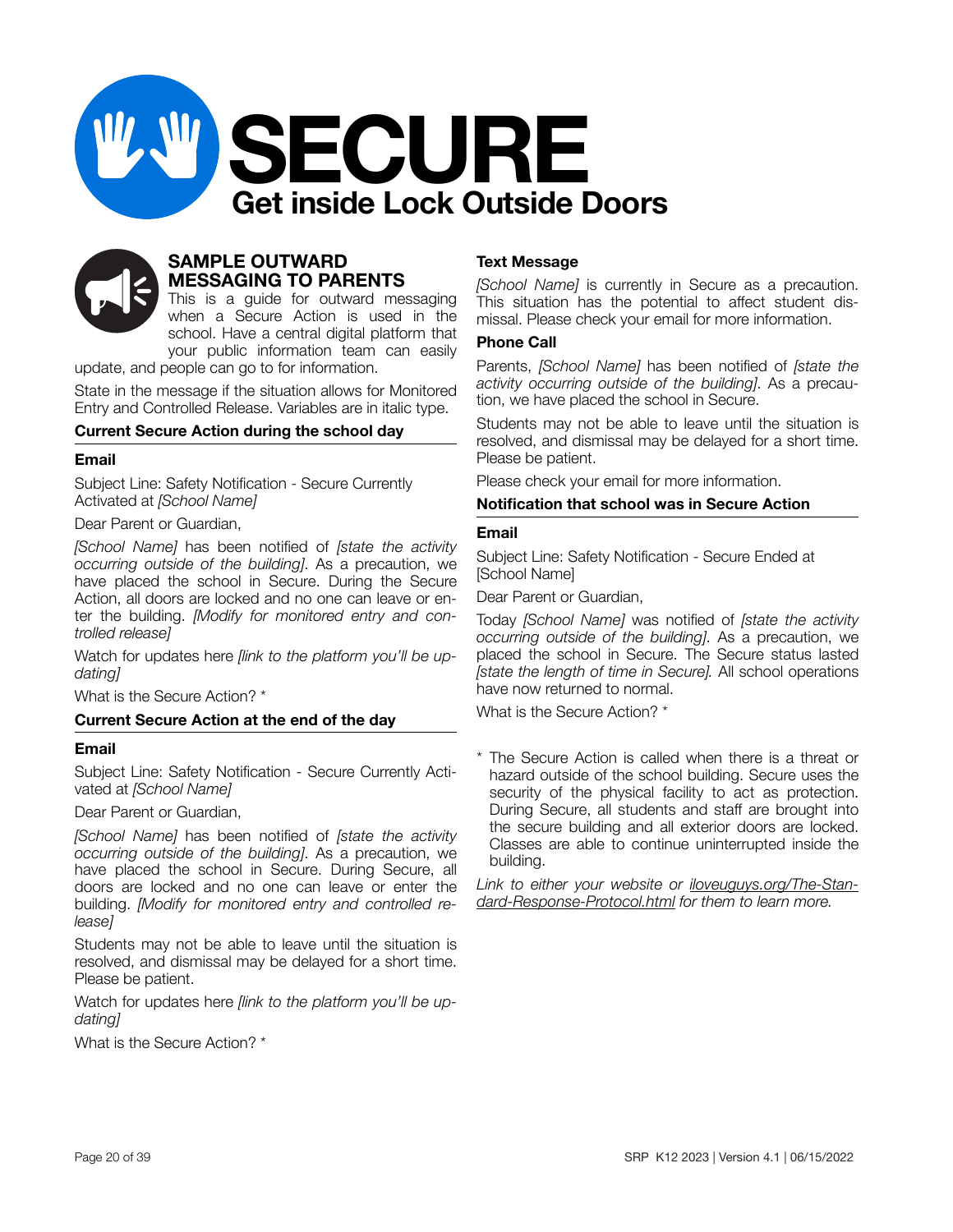

## **LOCKDOWN LOCKS, LIGHTS, OUT OF SIGHT**

Lockdown is called when there is a threat or hazard inside the school building. From parental custody disputes to intruders to an active assailant, Lockdown uses classroom and school security actions to protect students and staff from the threat.

## **PUBLIC ADDRESS**

The public address for Lockdown is: "Lockdown! Locks, Lights, Out of Sight!" and is repeated twice each time the public address is performed.

"Lockdown! Locks, Lights, Out of Sight! Lockdown! Locks, Lights, Out of Sight!"

#### **ACTIONS**

The Lockdown Action demands locking individual classroom doors, offices and other securable areas, moving occupants out of the line of sight of corridor windows, turning off lights to make the room seem unoccupied, and having occupants maintain silence.

There is no call to action to lock the building's exterior access points. Rather, the protocol advises leaving the perimeter as is. The reasoning is simple - sending staff to lock outside doors exposes them to unnecessary risk and inhibits first responders' entry into the building. If the exterior doors are already locked, leave them locked but do have a conversation with your local responders so they understand and can gain access during a Lockdown. The best option is to have the ability to lock and unlock doors remotely.

Training reinforces the practice of not opening the classroom door once in Lockdown. No indication of occupancy should be revealed until first responders open the door.

If the location of the threat is apparent and people do not have the option to get behind a door, it is appropriate to self-evacuate away from the threat.

## **INCIDENT COMMAND SYSTEM**

The School Incident Command System should be initiated.

## **RESPONSIBILITY**

The classroom teacher is responsible for implementing their classroom Lockdown. If it is safe to do so, the teacher should gather students into the classroom prior to locking the door. The teacher should lock all classroom access points and facilitate moving occupants out of sight.

#### **REPORTED BY**

When there is a life safety threat on campus, a Lockdown should be immediately initiated by any student or staff member. Initiating the Lockdown may happen through various methods, or a combination of methods, depending on the procedures and alert systems utilized by each school and district. Lockdown alerts may be made by word of mouth, phone, radio systems, intercom, panic buttons, or more advanced forms of technology. Plan the communication method in advance to set expectations for students and staff. Regardless of the method(s) of notification, the initiation of a Lockdown should be consistent, simple and swift, and include immediate notification of school administration and local law enforcement agencies.

#### **PREPARATION**

Identification of classroom access points that must be locked in the event of a Lockdown is essential preparation. These may include doorways, windows, loading docks, and fire escape ladder access points.

A "safe zone" should also be identified within the classroom that is out of sight of interior windows. Teachers and students should be trained to not open the classroom door, leaving a first responder, school safety team member or school administrator to unlock it.

#### **DRILLS**

Lockdown drills should be performed at least twice a year, or as mandated by state requirements. If possible one of these drills should be performed with local law enforcement personnel participation. At a minimum, law enforcement participation in the drill should occur no less than once every two years.

A drill should always be announced as a drill.

For more information, see the *"SRP Lockdown Drill"* section of this book.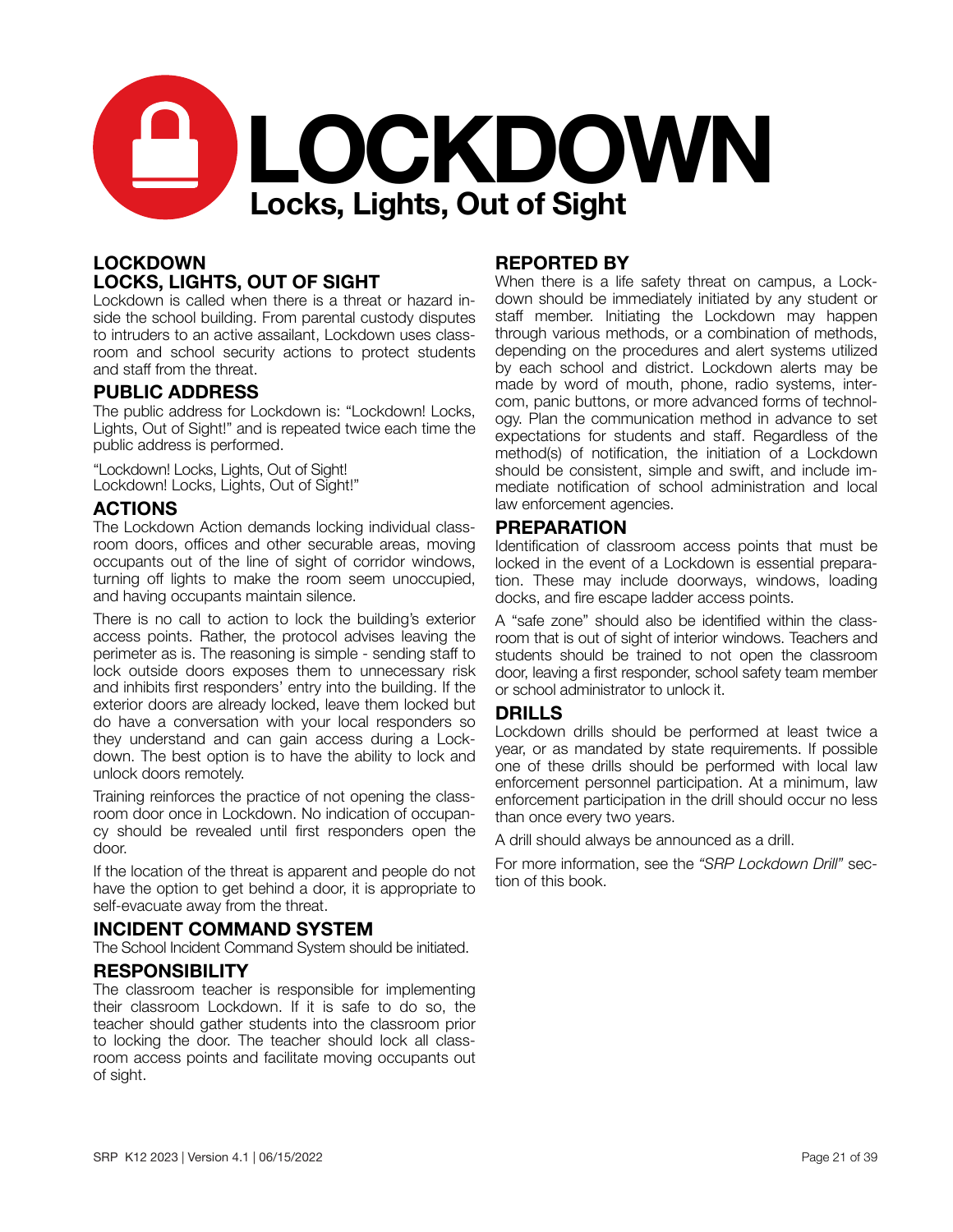

## **CONTINGENCIES**

Students and staff who are outside of classrooms when a Lockdown is announced should try to get into the closest available classroom, or room with a door that can be secured. In the event someone cannot get into a room before doors are locked, they should be instructed about other options. In this situation, students and staff should be trained to hide or even evacuate themselves away from the building or area. Students and staff should receive training on where to go if they self-evacuate so they can be safe and accounted for.

If during a Lockdown an additional hazard manifests inside the school such as a fire, flood, or hazmat incident, then situational decisions must be made. There should be discussions about reacting to a fire alarm if it is activated during a Lockdown. This may require following additional directives of the SRP.

## **EXAMPLES OF LOCKDOWN CONDITIONS**

The following are a few examples of when a school or emergency dispatch might call for a Lockdown.

- Dangerous animal within a school building
- Intruder
- An angry or violent parent or student
- Report of a weapon
- Active assailant

#### **THE DURATION OF A LOCKDOWN**

A question that occasionally arises is "How long does it take to release a Lockdown?" The answer is, "That depends, but probably longer than you want to hear."

The Foundation has heard accounts of a Lockdown lasting for hours. In one case - a weapon report - the school was in Lockdown for over three hours. In another - an active assailant in the building - it took about an hour after the issue was resolved for law enforcement to clear the classrooms.

## **RED CARD/GREEN CARD**

Red Card/Green Cards should NOT be used for a Lockdown. Based on a number of tactical assessments, the overwhelming consensus is that this practice provides information to an intruder that there are potential targets in that room.

## **CELL PHONES DURING A LOCKDOWN**

It is not uncommon for school administrators to ban cell phone use during a Lockdown. Parent instincts may be at odds with that ban. Often, one of the first things a parent will do when there is a crisis in the school is text or call their child.

In evaluating actual Lockdown events, the initial crisis may only take minutes. After the threat is mitigated, Law Enforcement typically clears the school one classroom at a time. This process may take significant time. During this time, both parents and students can reduce stress through text communications. This also provides a classroom management strategy. Selecting three or four students at a time, a teacher may ask students to text their parents with a message like this: "We're in Lockdown. I'm okay and I'll update you every 5 minutes." Certainly, if a threat is imminent, texting would be discouraged.

There is also an opportunity to ask the students to text their parents with crafted messages as an event unfolds. For example, "Pick me up at Lincoln Elementary in one hour. Bring your ID," might be recommended for studentparent reunification.

It may also be beneficial to have students turn off both Wi-Fi and cellular data services in order to free up bandwidth for first responders, while still allowing SMS text messaging.

#### **EVACUATION**

If an actual violent incident occurred, expect that the building will be evacuated by Law Enforcement since it has become a crime scene.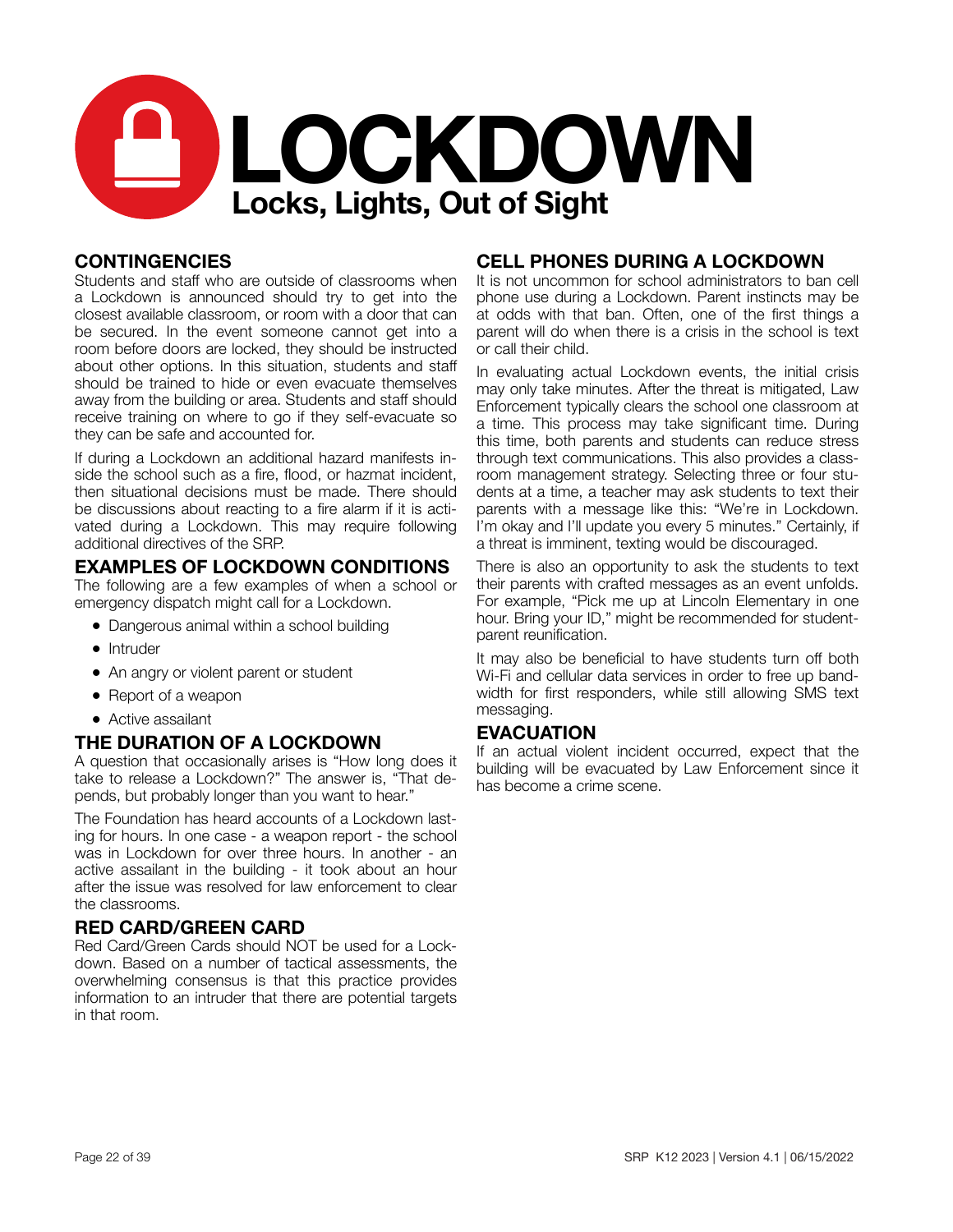



## **SAMPLE OUTWARD MESSAGING TO PARENTS**

This is a guide for outward messaging when a Lockdown Action is used in the school. Because a Lockdown is stressful for everyone, plan to send multiple mes-

sages. Have a central digital platform that your public information team can easily update, and people can go to for information.

If a Lockdown will be followed by an off-site evacuation, get that information out as quickly as possible. include the information here, or in a separate communication thread.

#### **Current Lockdown**

#### **Email**

Subject Line: Safety Notification - Lockdown Currently Activated at *[School Name]*

Dear Parent or Guardian,

*[School Name]* is currently in Lockdown due to *[state the facts you know about the situation]*.

The safety and security of your child is our top priority. We are actively responding to the situation and collaborating with emergency responders.

At this time, we ask that parents stay where they are and remain available to receive updates and instructions as needed.

Watch for updates here *[link to the platform you'll be updating]*

What is a Lockdown?\*

#### **Text Message**:

*[School Name]* is currently in Lockdown. Check your email or voicemail for more information. Please stay where you are and remain available at this time. Look here *[link to social media page/site]* for updates.

#### **Phone Call**

Parents, *[School Name]* is currently in Lockdown due to *[state the facts you know about the situation]*. At this time, we ask that parents stay where they are and remain available to receive updates and instructions as needed. Check our *[social media page/site]* for ongoing updates.

#### **Lifted Lockdown**

#### **Email**

Subject Line: Safety Notification - Lockdown Ended at *[School Name]*

Dear Parent or Guardian,

*[School Name]* was placed in Lockdown from *[start time of Lockdown]* to *[end time of Lockdown]* due to *[state the incident that occurred]*.

Thank you for your patience while we worked with first responders to respond to the situation.

The safety and security of your child is our top priority.

What is a Lockdown? \*

#### **Text Message**

The Lockdown at *[School Name]* has been lifted. Please check your email or voicemail for more information.

#### **Phone Call**

Parents, the Lockdown at *[School Name]* has been lifted. The school was in Lockdown from *[state Lockdown start time]* to *[state Lockdown end time]* due to *[state the incident that occurred]*. Thank you for your patience while we worked with first responders to respond to the situation.

\* Lockdown is called when there is a threat or hazard inside the school building. The Lockdown Action demands locking interior doors, moving occupants out of the line of sight of corridor windows, turning off lights to make the room seem unoccupied, and having occupants maintain silence. If students are unable to get behind a locked door, they are trained to self-evacuate. If your child contacts you to let you know that they safely self-evacuated, please contact the district at *[District Phone Number or Safety Hotline]* to notify us your child is safe.

*Link to either your website or [iloveuguys.org/The-Stan](http://iloveuguys.org/The-Standard-Response-Protocol.html)[dard-Response-Protocol.html](http://iloveuguys.org/The-Standard-Response-Protocol.html) for them to learn more.*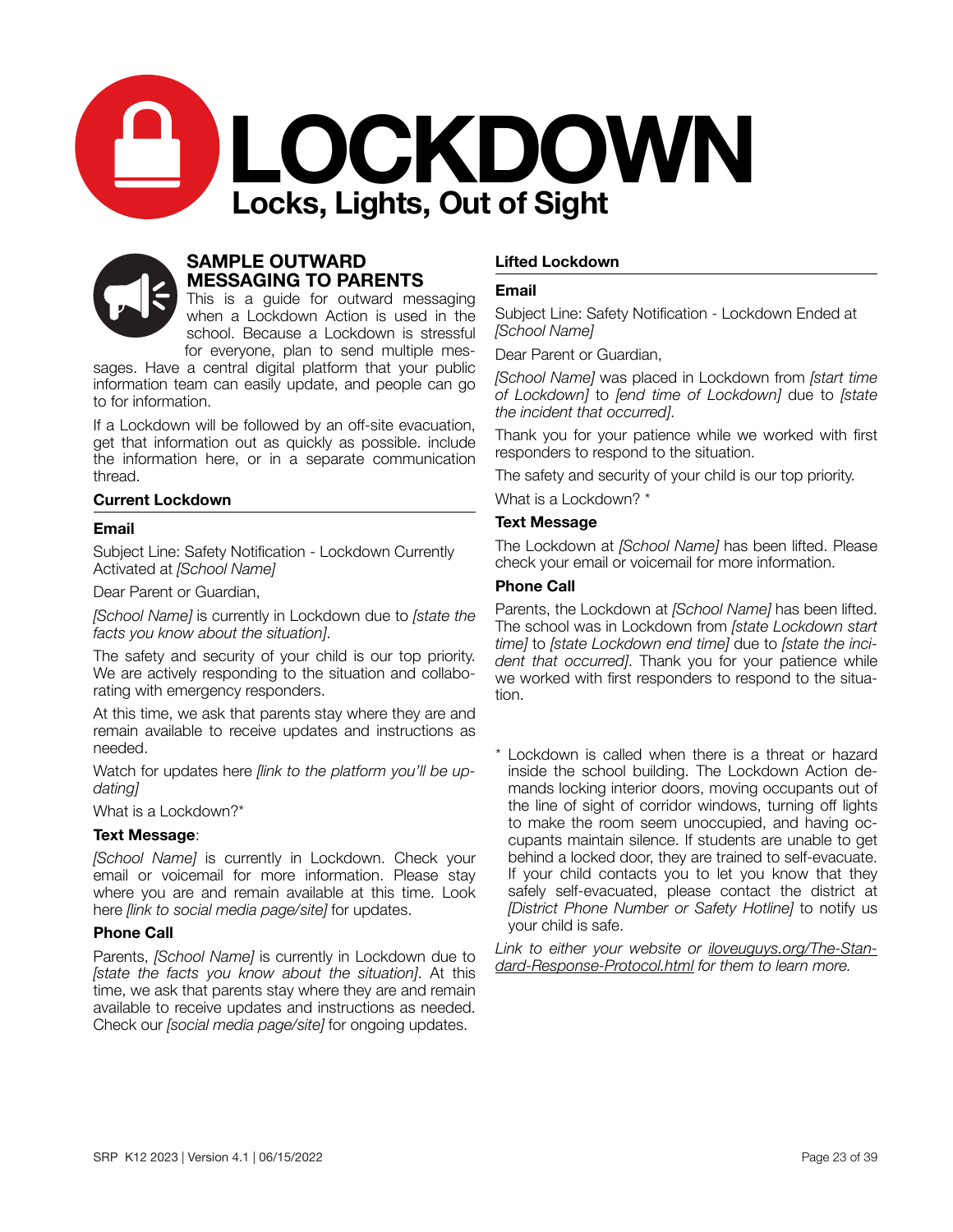

## **EVACUATE TO A LOCATION**

Evacuate is called when there is a need to move people from one location to another for safety reasons.

An on-site evacuation is conducted usually because of a mechanical failure that would disrupt the school day, such as a power outage. If it can't be resolved quickly, the school may have to plan for early dismissal.

An offsite evacuation may be necessary when it's no longer safe to stay in the building such as a gas leak or bomb threat. In this case, people will be allowed to bring their personal items with them.

If there has been a violent event at the school, an off-site evacuation will almost always be necessary since the school will be deemed a crime scene. People may or may not be able to bring their personal items with them.

## **REUNIFICATION AFTER AN EVACUATION**

When the students and staff are evacuated off-site, they may be walking to a different location or being transported to the location and there will be an organized reunification of students and parents/guardians at that site.

For in-depth information about conducting a Reunification, please refer to The Standard Reunification Method: https://iloveuguys.org/The-Standard-Reunification-Method.html

## **PUBLIC ADDRESS**

The public address for Evacuate is: "Evacuate! To a Location" and is repeated twice each time the public address is performed. For instance, "Evacuate! To the Flag Pole."

"Evacuate! To a location. Evacuate! To a location."

## **ACTIONS**

The Evacuate Action demands students and staff move in an orderly fashion to a safe area.

## **INCIDENT COMMAND SYSTEM**

The School Incident Command System should be initiated.

## **RESPONSIBILITY**

The classroom teacher or administrator is usually responsible for initiating an Evacuation. The directives or actions may vary for fire, bomb threat, or other emergencies. Other directions may be invoked during an evacuation, and students and staff should be prepared to follow specific instructions given by staff or first responders.

#### **PREPARATION**

Evacuation preparation involves the identification of facility evacuation routes, evacuation assembly points and evacuation sites, as well as student, teacher, and administrator training. An evacuation site usually becomes the reunification site, so plan accordingly. Ideally, plan to have an offsite evacuation facility that's within walking distance and another father away from the school in case the hazard is in the immediate area. Have an MOU in place with each site to outline expectations and responsibilities in advance. A sample MOU for this can be downloaded from [iloveuguys.org/The-Standard-Re](http://iloveuguys.org/The-Standard-Response-Protocol.html)[sponse-Protocol.html](http://iloveuguys.org/The-Standard-Response-Protocol.html)

An Evacuation plan must include having all supplies that people with disabilities may need such as medications, supplementary mobility devices and accessible routes for mobility-impaired people.

## **EVACUATION ASSEMBLY**

The Evacuation Assembly refers to gathering at the Evacuation Assembly Point(s). Teachers are instructed to take roll after arrival at the Evacuation Assembly Point(s).

Schools with large populations might plan on having multiple, predetermined assembly points to help manage crowds.

## **DRILLS**

Evacuation drills should be performed at least twice a year or as mandated by state law. An Evacuation drill is very similar to a fire drill. Fire drills are often required regularly and constitute a valid Evacuation drill.

Drills are also a good opportunity to talk about and practice alternate exit routes to use in case a certain area is not safe to walk through.

## **CONTINGENCIES**

Students are trained that if they are separated from their class during an Evacuation, then joining another group is acceptable. They should be instructed to identify themselves to the teacher in their group after arriving at the Evacuation Site.

## **RED CARD/GREEN CARD/MED CARD**

After taking roll, the Red/Green/Med Card system is employed for administrators or first responders to quickly visually identify the status of the teachers' classes. Teachers will hold up the Green card if they have all their students and are good to go. They hold up the Red card if they are missing students, have extra students or another problem, and use the Med card to indicate their need for some sort of medical attention.

*See the Materials section for examples.*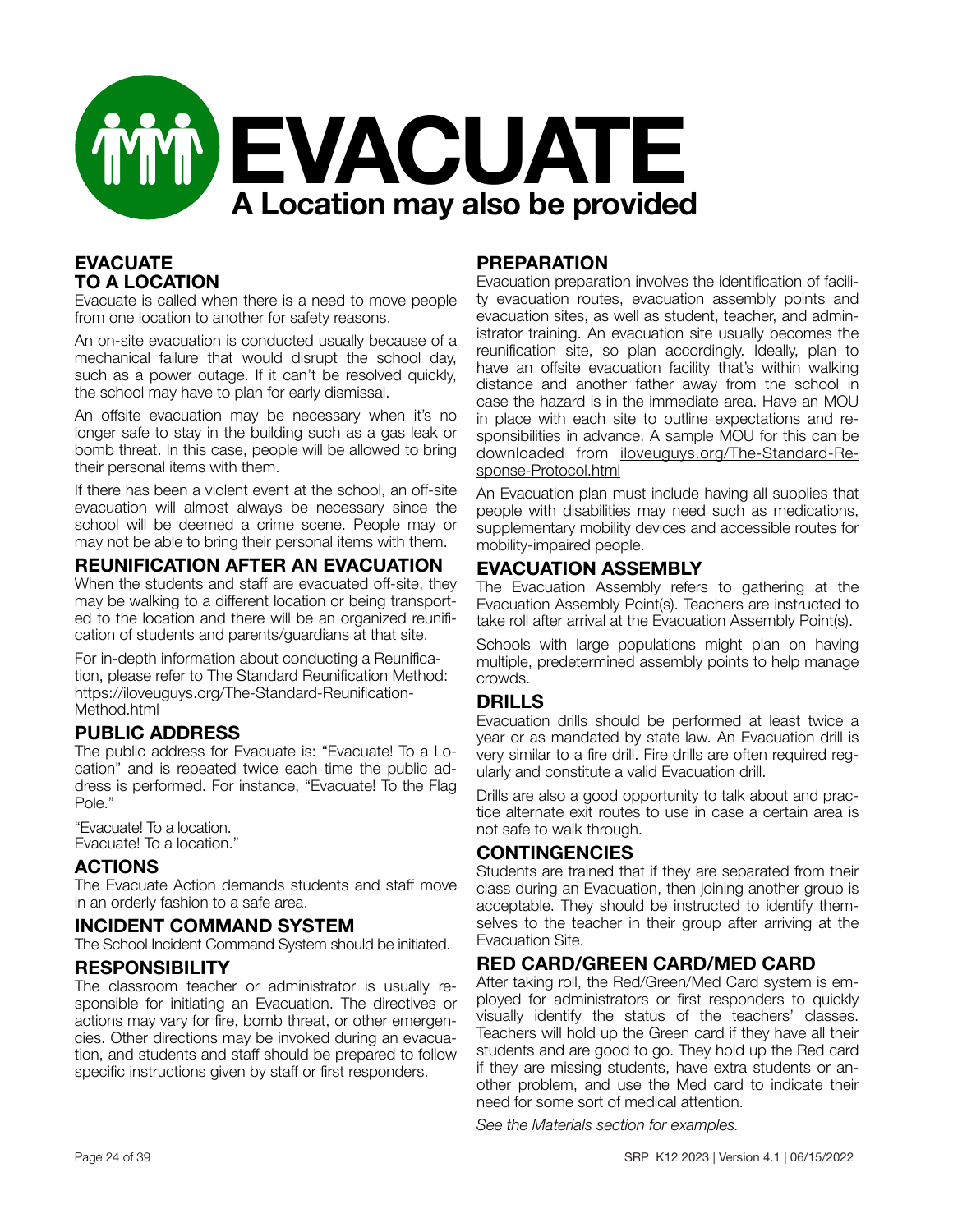

## **SAMPLE OUTWARD MESSAGING TO PARENTS**

This is a guide for outward messaging when an Evacuation is necessary. Evacuations can be stressful because they are disruptive, whether they're on-site or off-

site, so plan to send multiple messages. Have a central digital platform that your public information team can easily update, and people can go to for information.

Variables in the message are in italic type.

#### **Evacuation with a return to school anticipated**

#### **Email**

Subject Line: Safety Notification - *[School Name]* Has Been Evacuated

Dear Parent or Guardian,

*[School Name]* was Evacuated at *[state evacuation time]*  due to *[state reason for evacuation]*.

The safety and security of your child is our top priority. We are actively responding to the situation and collaborating with emergency responders.

The [*state the reason for evacuation]* is expected to be resolved with students returning to class. Dismissal will be at the regular time today. Watch for updates here *[link to the platform you'll be updating]*

What is the Evacuate Action? \*

#### **Text Message**

*[School Name]* has been Evacuated due to *[state reason for evacuation]*. Please check your email and voicemail for details and information.

#### **Phone Call**

Parents, *[School Name]* has been Evacuated due to *[state reason for evacuation]*. Please check your email for details and information.

#### **Evacuation with early dismissal planned**

#### **Email**

Subject Line: Safety Notification - *[School Name]* Has Been Evacuated

Dear Parent or Guardian,

*[School Name]* was Evacuated at *[state evacuation time]* due to *[state reason for evacuation]*. Because of *[reason],*  there will be an early dismissal at *[state the time].*

The safety and security of your child is our top priority. We are actively responding to the situation and collaborating with emergency responders. Watch for updates here *[link to the platform you'll be updating]*

*What is the Evacuate Action? \**

#### **Text Message**

*[School Name]* has been Evacuated due to *[state reason for evacuation]* and students will be dismissed early at *[state the time].* Please check your email and voicemail for details.

#### **Phone Call**

Parents, *[School Name]* has been Evacuated due to *[state reason for evacuation] a*nd students will be dismissed early at *[state the time]*. Please check your email for details and information.

#### **Evacuation to an off-site location**

#### **Email**

Subject Line: Safety Notification - *[School Name]* Has Been Evacuated

Dear Parent or Guardian,

*[School Name]* was Evacuated at *[state evacuation time]*  due to *[state reason for evacuation]*.

The safety and security of your child is our top priority. We are actively responding to the situation and collaborating with emergency responders.

At this time, we ask that parents stay where they are and remain available to receive updates and instructions as needed.

You will receive communications as soon as we have additional details and information on when and where to pick your child up. Please bring your ID and your patience when you are picking up your child.

Watch for updates here *[link to the platform you'll be updating]*

What is the Evacuate Action? \*

#### **Text Message**

*[School Name]* has been Evacuated due to *[state reason for evacuation]* which renders the building unsafe at this time. Students can be picked up at *[alternate location]*  after *[time].* Please check your email and voicemail for details. Please bring your ID and your patience when you are picking up your child.

#### **Phone Call**

Parents, *[School Name]* was Evacuated at [*state evacuation time]* due to *[state reason for evacuation]*. At this time, we ask that parents stay where they are and remain available to receive updates and instructions as needed. We will update you with further communications as soon as we have additional details and information on when and where to pick your child up. Please check your email for details and information.

\* Evacuate is called when there is a need to move people from one location to another. During an evacuation, students and staff are asked to move from one location to another in an orderly fashion.

*Link to either your website or [iloveuguys.org/The-Stan](http://iloveuguys.org/The-Standard-Response-Protocol.html)[dard-Response-Protocol.html](http://iloveuguys.org/The-Standard-Response-Protocol.html) for them to learn more.*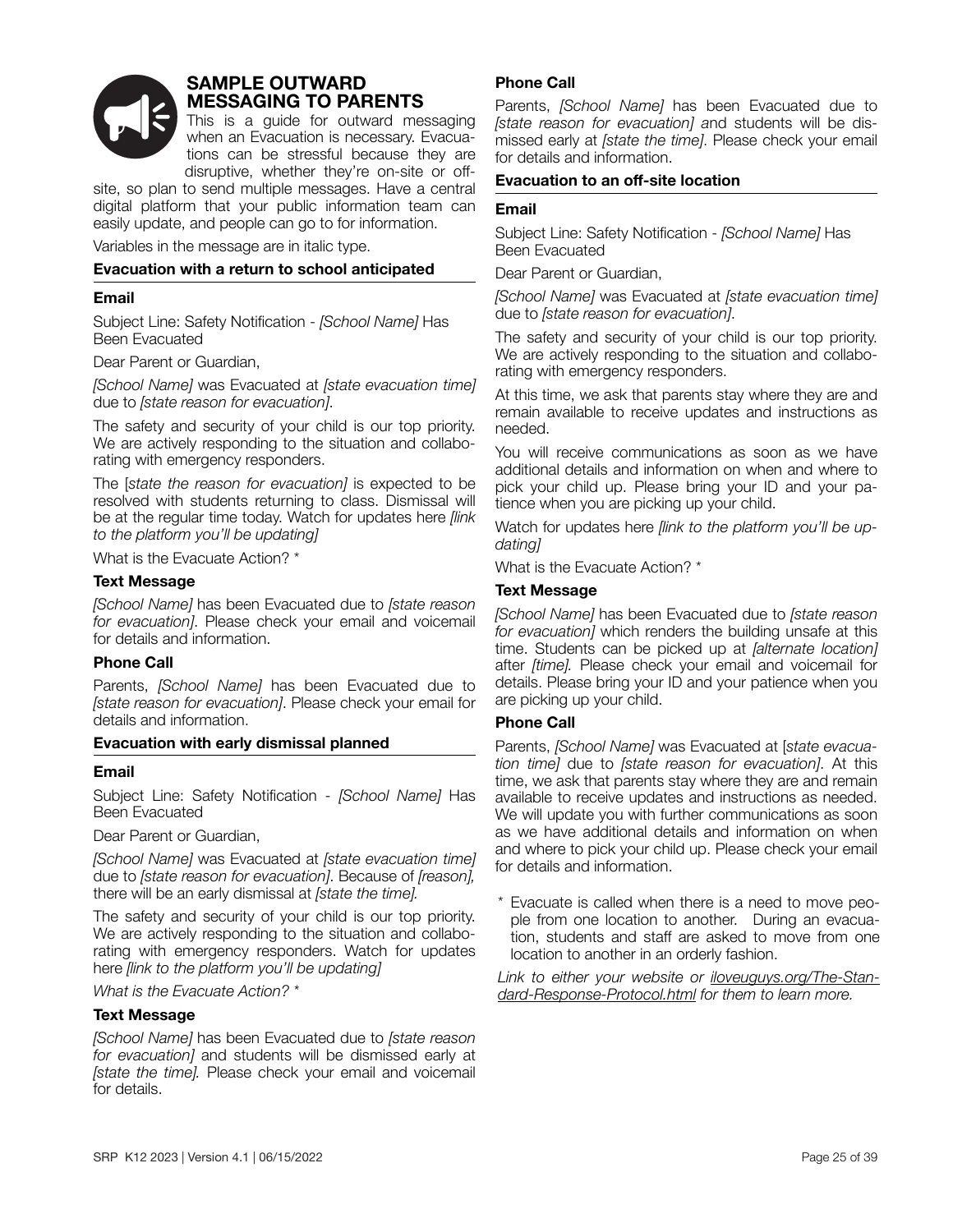

## **POLICE LED EVACUATION**

In the rare situations where law enforcement is clearing classrooms and escorting students and staff out of the classroom and through the building, it is important to have provided advance instruction on what to expect.

## **PUBLIC ADDRESS**

There may or may not be any public address notifying students and staff that law enforcement is performing these actions.

## **ACTIONS**

As officers enter the classroom, students and staff must keep their hands visible and empty. It is unlikely they will be able to bring backpacks, purses or any personal items with them during a Police Led Evacuation. Students may be instructed to form a single file line and hold hands front and back, or students and staff may be asked to put their hands on their heads while evacuating.

## **WHAT TO EXPECT**

Prepare students and staff that during a Police Led Evacuation, officers may be loud, direct and commanding. Students and staff may also be searched both in the classroom and again after exiting the building.

## **EMOTIONAL RESPONSIBILITY**

There is a conversation occurring with law enforcement regarding their role in post-event recovery. This is a growing concern, and warrants conversations between schools, districts, and agencies about how to keep students safe, and reduce trauma that might be associated with a Police Led Evacuation.

## **PREPARATION**

Student, teacher, and administrator training.

In the event of a police led evacuation, policies should be in place on how to give key access to law enforcement officers evacuating all rooms in the school building.

## **MEDIA MESSAGING**

To the media/community after an event.

Example Situation: Violent Event

"On (date) at (time of day), (agency name) responded to (school name) in reference to (event type). Officers assisted with safely escorting students and staff out of the school and to the Evacuation and Reunification site where the (School District) was able to initiate the Reunification process."

## **DISPATCH MESSAGING**

To responding officers during an event.

Example Situation: Police Led Evacuation

"(*Dispatched Units*) respond to (*school name*) to assist with Evacuation of students and staff. Assistance is needed to accompany individuals out of the school and to the Secure Assembly Area at (*location*). Respond to the Command Post for your assignment. (*time stamp*)"

## **LAW ENFORCEMENT MESSAGING**

To responding officers during an event.

Example Situation: Gas Leak

(*Police unit name*) respond to (*area near the school*) to assist with evacuating students from (*school name*) because of a gas smell in the building. Meet with (*supervisor*) for further information to assist with Evacuation and Reunification.

## **LAW ENFORCEMENT GUIDANCE**

Once the threat has been neutralized, it is recommended that first responders re-group and slowly move to the evacuation phase. Identify the location of the evacuation area or bus staging area prior to releasing classrooms. Take this time to discuss emotional responsibility when releasing classrooms. Begin releasing people from classrooms and offices to the designated area.

Law enforcement officers may also be needed to assist with directing traffic and ensuring the evacuation process is being done safely.

## **CONTINGENCIES**

In an off-site evacuation to a reunification site, Incident Commanders should consider leaving students and staff in their rooms until transportation arrives. Your team can also discuss communicating to classrooms that the threat has been minimized enough that they may relax and wait for evacuation.

When it's time, each room can be cleared directly to the buses in order to minimize trauma.

It is recommended to avoid the scene of the incident when exiting. Transport directly to the Reunification Site.

## **TRANSPORTATION**

During a police led evacuation, transportation is going to be initiated. Have a policy in place for your transportation department or contracted transportation company so they are ready to respond in a timely manner with enough buses.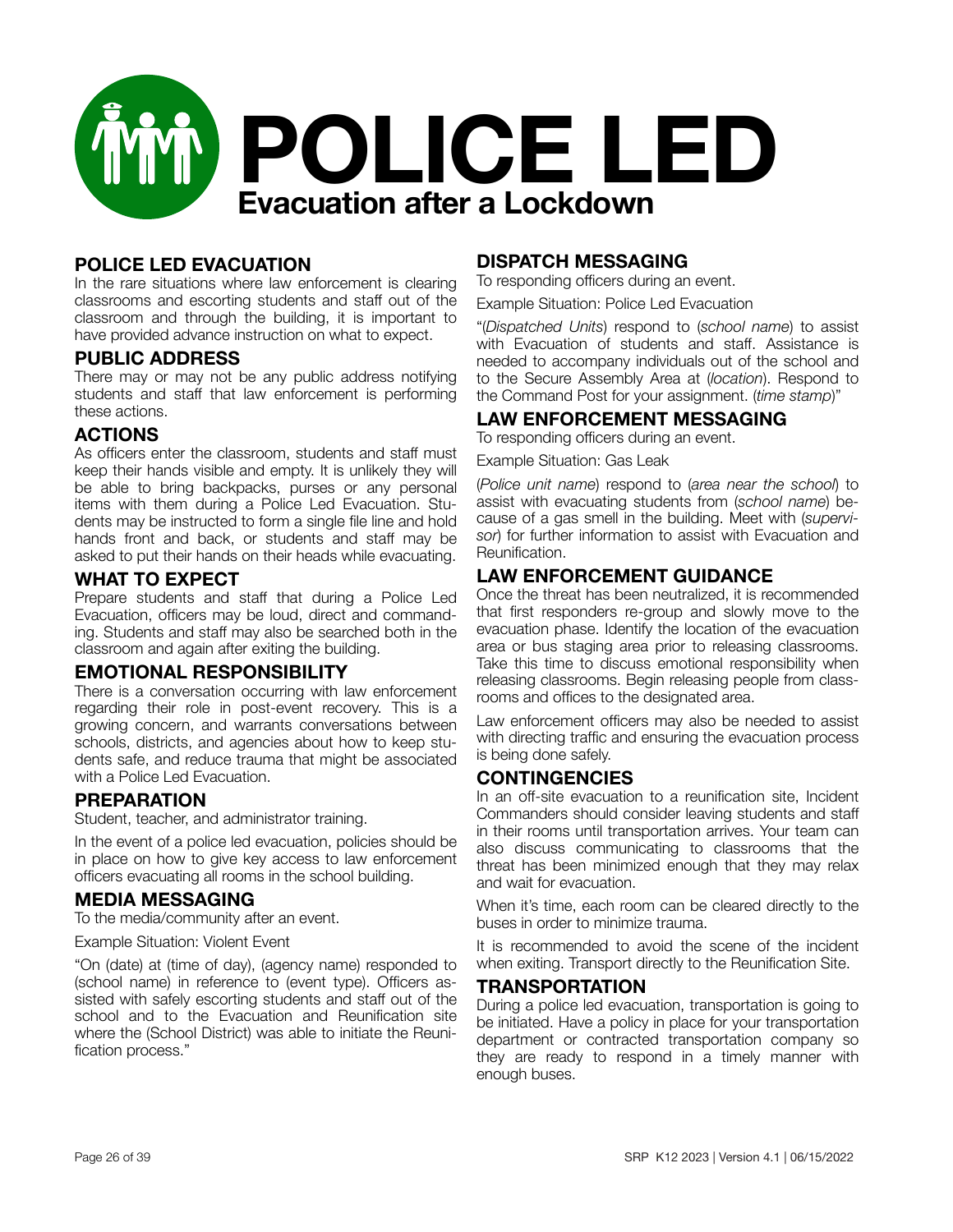

## **SHELTER STATE THE HAZARD AND SAFETY STRATEGY**

Shelter is called when specific protective actions are needed based on a threat or hazard. Training should include response to threats such as tornadoes, earthquakes, hazardous materials situations or other local threats.

## **PUBLIC ADDRESS**

The public address for Shelter should include the hazard and the safety strategy. The public address is repeated twice each time the public address is performed.

"Shelter! For a hazard. Using safety strategy. Shelter! For a hazard. Using safety strategy."

For a tornado, an example would be:

"Shelter for a tornado. Go to the tornado shelter. Shelter for a tornado. Go to the tornado shelter."

After the danger has passed:

"Students and staff, the Shelter is released. All clear.

Thank you for your assistance and patience during the Shelter."

## **HAZARDS MAY INCLUDE**

- Tornado
- Severe weather
- Wildfires
- Flooding
- Hazmat spill or release
- Earthquake
- Tsunami

## **SAFETY STRATEGIES MAY INCLUDE**

- Evacuate to Shelter area
- Seal the room
- Drop, cover and hold
- Get to high ground

## **ACTIONS**

Collaboration with local responders, the National Weather Service, and other local, regional and state resources will help in developing specific actions for your district response.

## **INCIDENT COMMAND SYSTEM**

The School Incident Command System should be initiated.

## **RESPONSIBILITY**

Sheltering requires that all students and staff follow response directives. Districts should have procedures for all foreseeable local hazards and threats which include provisions for those individuals with access and functional needs.

#### **PREPARATION**

Identification and marking of facility Shelter areas.

#### **DRILLS**

Shelter safety strategies should be drilled at least twice a year, or as mandated by the state.

## **STATE THE HAZARD AND SAFETY STRATEGY**

Using the Shelter Protocol and stating the hazard allows for an understanding of the threat and the associated protective actions. Most often, the Shelter Protocol is utilized for tornadoes and other severe weather, in which case it would include the Shelter location for students and staff, and what protective posture or action they should take.

Sheltering for a hazardous materials spill or release is very different. In the case of a hazmat situation, students and staff would be directed to close their windows, shut down their heating and air conditioning units and seal windows and doors to preserve the good inside air while restricting the entry of any contaminated outside air. Listening to specific directives is critical to successful emergency response.

## **PLAIN LANGUAGE**

NIMS and ICS require the use of plain language. Codes and specific language that are not readily understood by the general public are no longer to be used. The SRP uses shared, plain, natural language between students, staff and first responders. If there are specific directives that need to be issued for a successful response in a school, those should be made clearly using plain language. There is nothing wrong with adding directives as to where to Shelter, or what protective actions should be used in the response.

## **CUSTOMIZATION**

The classroom poster is sufficient for generic Shelter guidance. The Foundation recognizes that localized hazards may need to be added to the poster. For this reason, the Public Address poster is available in MS Word for customization ([https://iloveuguys.org/The-Standard-](https://iloveuguys.org/The-Standard-Response-Protocol.html)[Response-Protocol.html\).](https://iloveuguys.org/The-Standard-Response-Protocol.html)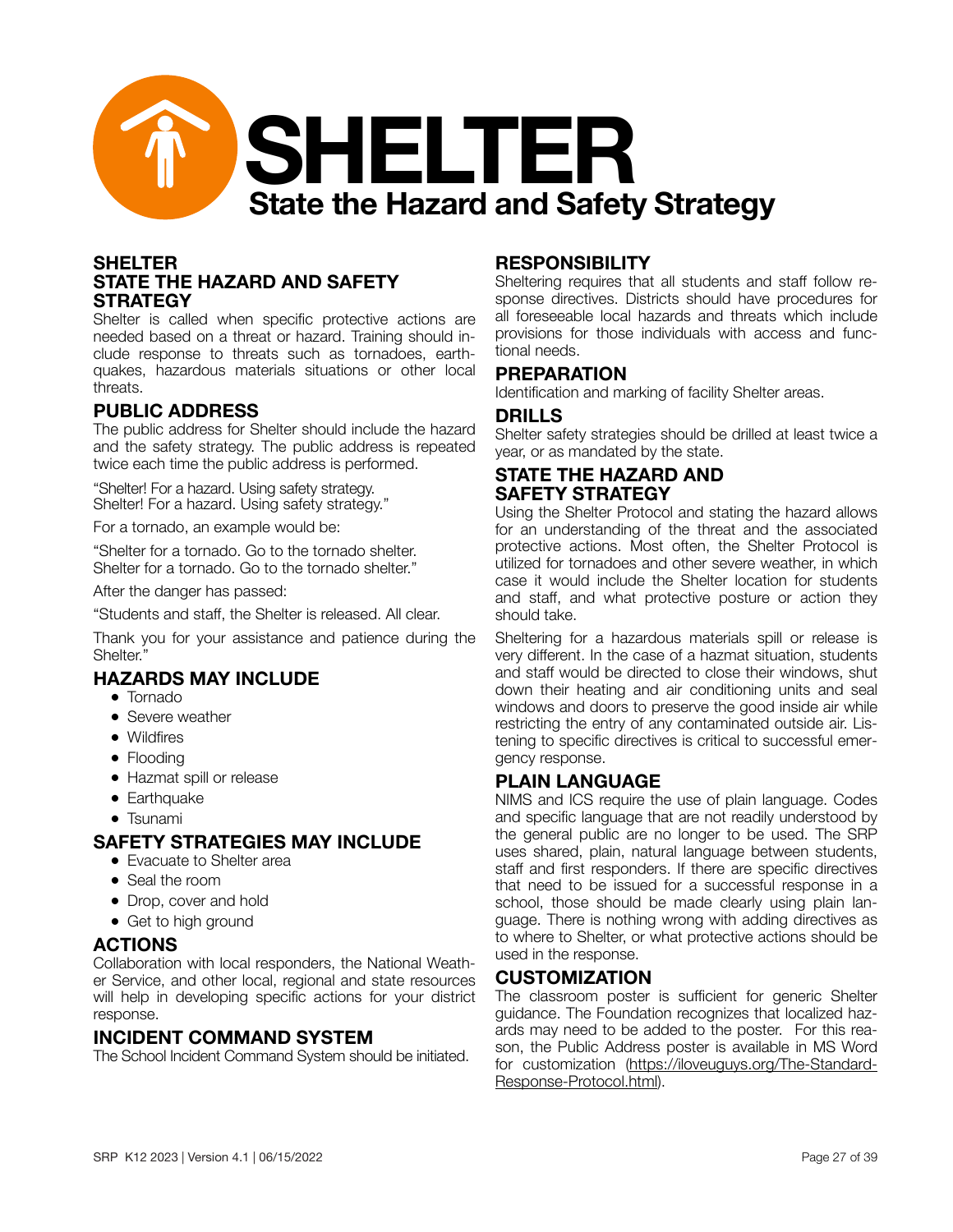



when a Shelter Action is necessary. In a weather event, which is a commonly the

reason this is used, it's likely that families are also sheltering. They will want to know their children are in a safe situation. Have a central digital platform that your public information team can easily update, and people can go to for information.

## **Shelter (Current)**

#### **Email**

Subject Line: Safety Notification - Shelter Currently Activated at [School Name]

Dear Parent or Guardian,

*[School Name]* is currently Sheltering due to *[state reason for Shelter]*.

The safety and security of your child is our top priority. We are actively monitoring the situation.

Watch for updates here *[link to the platform you'll be updating]*

What is Shelter? \*

#### **Text Message**

*[School Name]* is currently Sheltering due to *[state reason for Shelter]*. Please check your email and voicemail for more information.

#### **Phone Call**

Parents, [*School Name]* is currently Sheltering due to *[state reason for Shelter]*. The safety and security of your child is our top priority. Please check your email for more information. We are actively monitoring the situation and will send updates as necessary.

#### **Shelter (Past)**

#### **Email**

Subject Line: Safety Notification - Shelter Ended at [School Name]

Dear Parent or Guardian,

*[School Name]* used the Shelter Action from *[start time of Shelter]* to *[end time of Shelter]* due to *[state reason for Shelter]*. All school operations have now returned to normal.

The safety and security of your child is our top priority. We will continue to keep you informed about important concerns at our school.

Watch for updates here *[link to the platform you'll be updating]*

What is Shelter? \*

Shelter is called when specific protective actions are needed based on a threat or hazard. Sheltering requires that all students and staff follow response directives based on the threat or hazard.

*Link to either your website or [iloveuguys.org/The-Stan](http://iloveuguys.org/The-Standard-Response-Protocol.html)[dard-Response-Protocol.html](http://iloveuguys.org/The-Standard-Response-Protocol.html) for them to learn more. protocol at iloveuguys.org/The-Standard-Response-Protocol.html* 

#### **Text Message**

The Shelter at *[School Name]* has been lifted. All school operations have now returned to normal.

Please check your email and voicemail for more information.

#### **Phone Call**

*[School Name]* used the Shelter Action from *[start time of Shelter]* to *[end time of Shelter]* due to *[state reason for Shelter]*. All school operations have now returned to normal.

\* Shelter is called when specific protective actions are needed based on a threat or hazard. Sheltering requires that all students and staff follow response directives based on the threat or hazard.

*Link to either your website or [iloveuguys.org/The-Stan](http://iloveuguys.org/The-Standard-Response-Protocol.html)[dard-Response-Protocol.html](http://iloveuguys.org/The-Standard-Response-Protocol.html) for them to learn more.*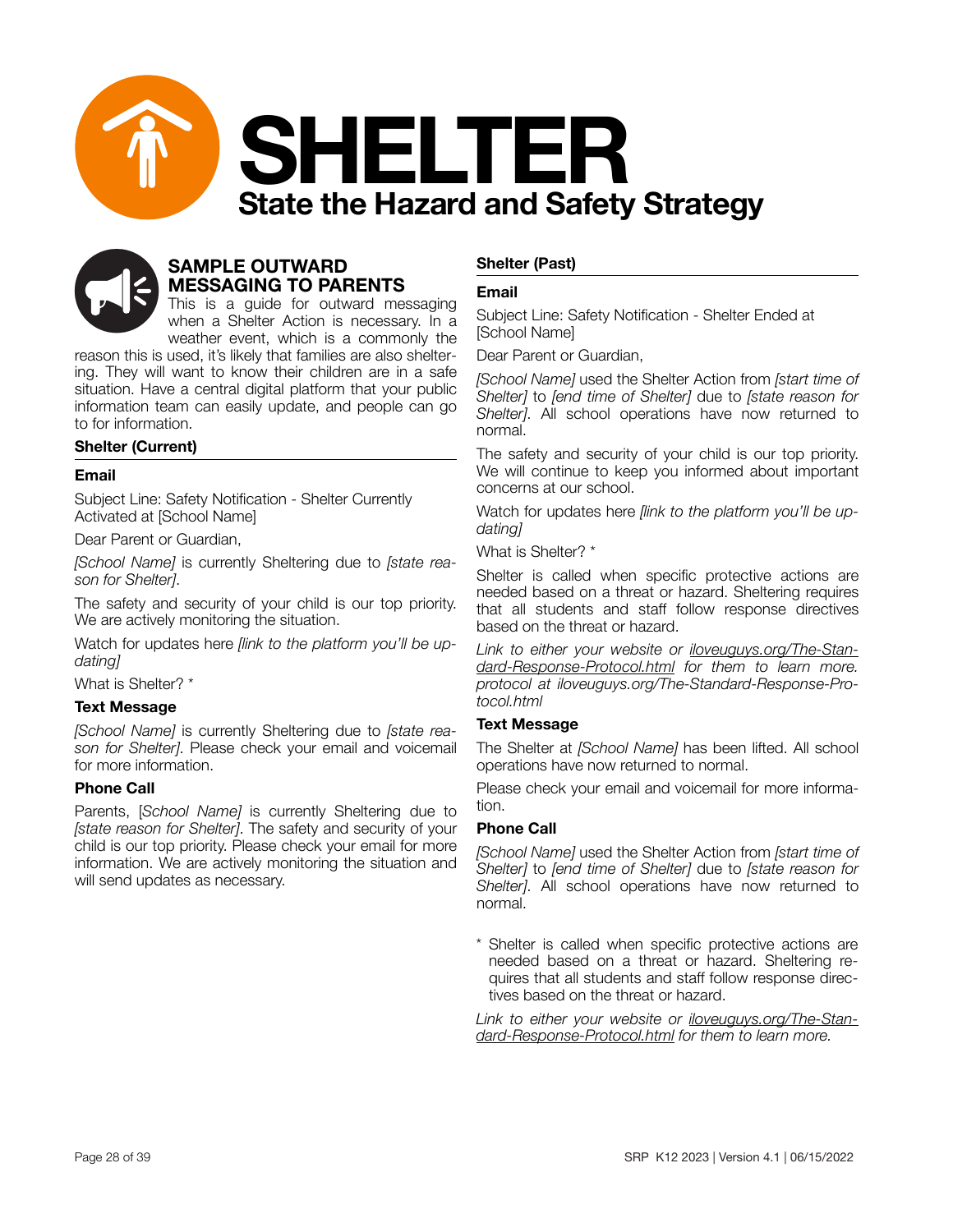## **SEQUENCING The Actions**



The five actions of the Standard Response Protocol can work together as situations evolve and information is gathered. Here are some examples of how this can, and has, been done.

## **HOLD ESCALATES TO LOCKDOWN**

The school receives a vague or anonymous report, through social media, of a student carrying a weapon. There is neither an immediate confirmation of it nor a substantiated threat. School personnel needs time to locate the student and send security/SRO to locate and confront the student in a very low-key way. They initiate the Hold Action during the search. Additional information and evidence may lead to a Lockdown because an imminent threat is detected.

## **LOCKDOWN MISTAKE SHIFTS TO SECURE**

The Police Department received reports from passers-by of a person with a rifle on the bike path adjacent to an elementary school. They called the school directly and directed them to put the school in Lockdown, which was incorrect but this can happen when there are many unknown factors. Officers and District Security Teams were on the scene within 2-5 minutes and a suspect was taken into custody within that time. Personnel on-site were able to quickly confirm the building wasn't breached.

The Lockdown was shifted to a Secure Action, with each classroom being released by school and security personnel. Releasing each classroom instead of using a public address is to retain continuity for releasing any Lockdown.

## **SECURE ESCALATES TO LOCKDOWN**

Recently there was a shooting in a park adjacent to a high school. The school was immediately placed in Secure, however, several victims and witness students ran back inside before the doors could be secured. In this case, it was unknown exactly who entered the building. The Secure Action shifted to Lockdown as a precaution while officers searched the building. It was determined to be safe within about 30 minutes, but the Lockdown was not immediately lifted. Moving to Hold at that point may have been a better choice in order to manage the situation and maintain tactical control of the building while allowing some monitored movement inside.

## **HOLD TO EVACUATE**

Utilize a Hold Action for a brief time during an unexpected fire alarm that is not accompanied by immediate signs of smoke or fire. This allows safety/security teams to scan for actual signs of fire, or other ambush type threats before Evacuating the building. An Evacuation would still occur per fire department requirements, but the tactical pause to gather information before evacuating allows for more situational awareness.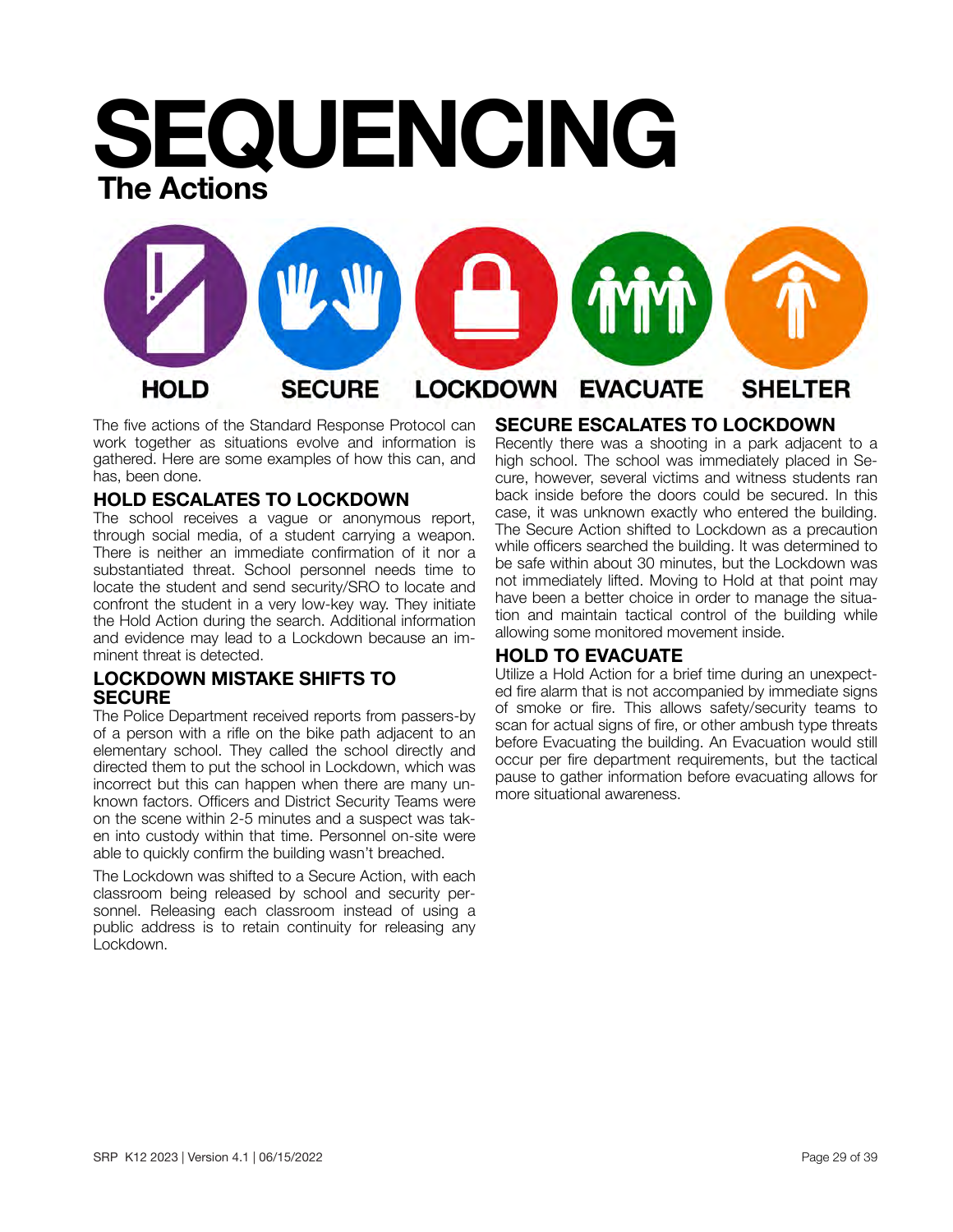

## **WHERE YOU ARE DICTATES WHAT YOU DO**

The SRP was designed as an all-hazards model for incident response. The protocol is easily modifiable for any location or environment. It is not necessary to list every possible scenario that may occur, as the protocol provides universal response actions. A school's action in response to a fire is an evacuation. To prepare for this evacuation drills are practiced, not fire drills. This is the same response that would occur due to a gas leak, or long-term power outage in winter conditions. By preparing for and practicing evacuation drills the school is prepared for any eventuality that may require the staff and students to leave the school location.

Your specific environment will dictate what additional plans or resources you may need. For example, a school in Alaska must think about warming locations for winter evacuations while a school in Arizona will need to think about cooling areas for a summer evacuation.

## **GLASS. LOTS OF GLASS**

Glass is always one of the weakest points of building security. As more and more schools are built with the open concept, we are seeing walls of glass throughout buildings. While beneficial for increased light and a sense of openness, they provide little protection. If your school has interior glass walls or large interior windows we recommend you plan to purchase window film and some sort of shade system. The film will increase the strength of the glass and the shades will offer concealment.

Similar steps should be taken on the perimeter of buildings. Main entrances traditionally have large glass doors. Film is appropriate here as well. Be sure to inspect your school and note areas of potential weakness and address them appropriately.

## **DISTRIBUTED CAMPUS**

Some school locations have a distributed campus with multiple buildings spread out over the property, similar to a college environment. The layout of a distributed campus brings unique challenges for school and district staff. Your jurisdictions will need to develop specific policies for each action. Additionally, it will be crucial for staff to be expertly trained on the process so they can use their judgment when needed. Nearly every action will have variations that may be necessary for a distributed environment.

Both Hold and Secure can be applied to the entire school property or only to specific buildings as appropriate. Whoever enacts the protocols will need to provide enough details for proper decisions to be made. If exact details are unknown then it is best to treat each building as an individual school and place the entire property into the protocol until more information is known.

During the Secure Action, there is some type of threat outside the school building. The action is for everyone to move inside, lock outside doors, and continue the day as usual. In a distributed campus more information about the threat is going to be needed.

If the threat is on school property, such as a dangerous animal roaming the grounds, then each building should go into Secure with students remaining where they are.

If the threat is off the property and a perimeter can be established then it may be appropriate for movement between buildings to occur but no one on or off the school property. An alternative approach could be to have security or law enforcement escort students and staff between buildings. The exact situation and your school's specific layout will determine your actions.

If the exact location of the threat is unknown, then it is better to err on the side of caution and keep everyone within their respective buildings.

A Hold will need to be handled similarly. If the reason for a Hold only affects a single building then it may be appropriate for only that building to go into the Hold protocol. However, you will need to make sure no students or staff are leaving other buildings and entering the Hold area.

## **TEMPORARY OR MODULAR BUILDINGS OR CLASSROOMS**

Additional policy will be needed if your school has temporary or modular buildings. One option is to treat them in the same way as a distributed campus. Alternatively, if it is appropriate, and depending on the size of the school, students and staff from these areas can be brought into the main building.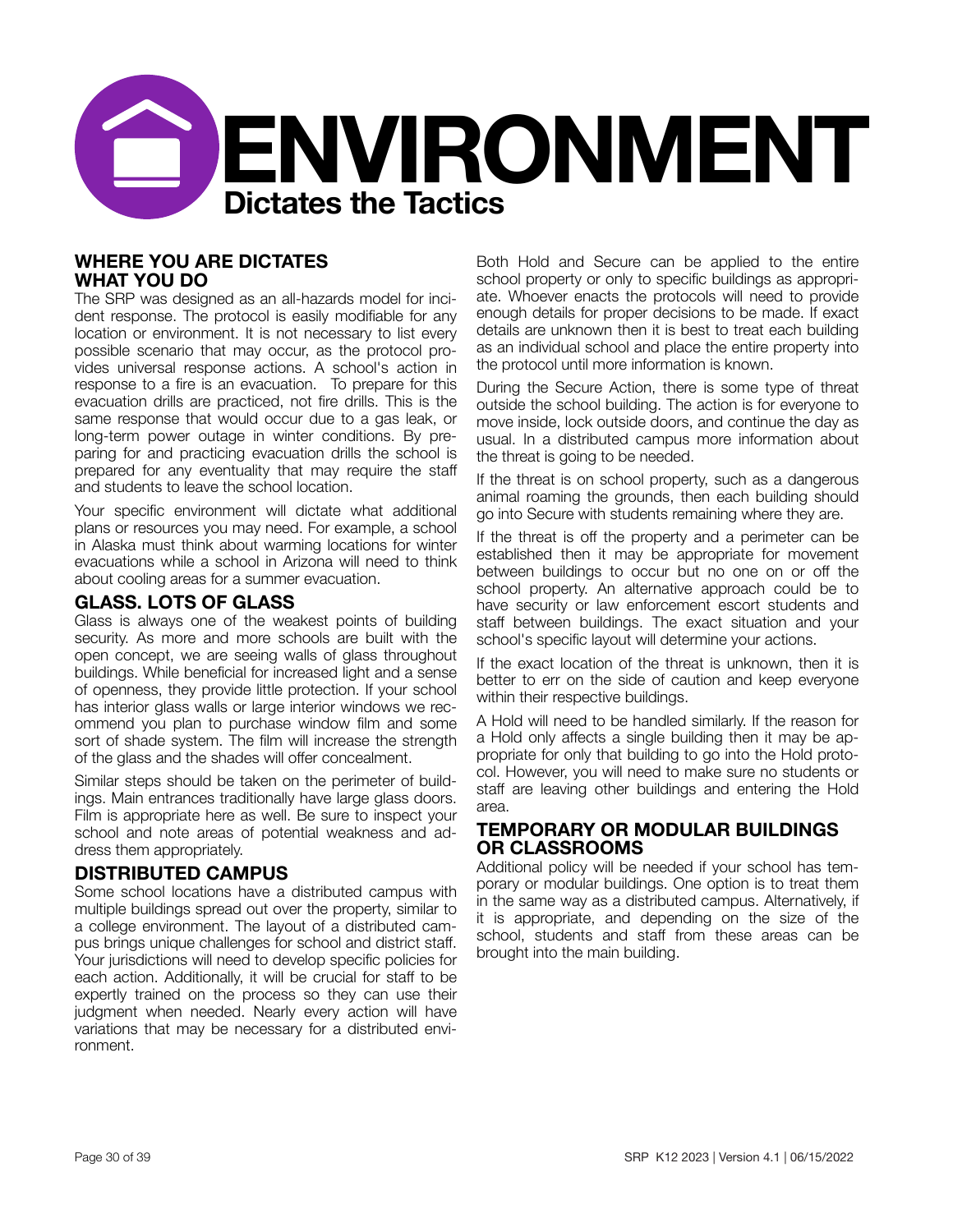

## **NOTE TO PRINTERS**

All materials are available to download from https://iloveuguys.org/The-Standard-Response-Protocol.html

This material may be duplicated for distribution per "SRP Terms of Use," which reads as follows:

Terms of Use: District/school is responsible for physical material production of any online resources provided by The Foundation. The District/school is not required to utilize printing services provided by The Foundation for production of support materials.

What this means: You may have print these yourself or send them to a printer.

Terms of Use: School District agrees to incorporate the SRP using the terms of art and the associated directives as defined in the Program Description.

What this means: The school, district, agency or organization may place their logo and/or name on printed material to personalize it. They may not substantively change the wording or actions, except as it applies to hazards specific to their region.

## **PRINTING THE BOOKS**

Books have been laid out with a 5 pica (.83") interior margin and a 4 pica (.67") exterior margin to facilitate duplex printing of the materials. Books can be finished using common bindery methods: perfect bind, comb bind, spiral bind, saddle stitch, or punch for a 3-ring binder.

## **SRP CLASSROOM POSTER**

This K12 SRP overview wall poster was created to be printed and placed on walls in order to remind everyone of the different SRP actions and allow teachers to start



the conversation about SRP with their students.

Placing posters is an essential step in the full implementation of the SRP. The poster should be displayed in every classroom, near building entries, and at the entrances to the cafeteria, auditorium and gym. The

Shelter hazards and safety strategies can be modified for local conditions.

The poster is available in letter size (8.5  $x$  11") and tabloid size (11  $x$  17"), in English and Spanish.

## **PUBLIC ADDRESS PROTOCOL POSTER**

The Public Address Protocol Poster can be placed near all reasonable public address locations. This is a sample. Your district, department or agency should customize this poster for regional hazards. It is available to download in Microsoft Word format. The public address is repeated twice each time the public address is performed.



Hold! In your room or area. Clear the halls.

Secure! Get Inside. Lock outside doors.

Lockdown! Locks, Lights, Out of Sight.

Evacuate! To a Location.

Shelter! State the Hazard and Safety Strategy.

## **INFORMATION FOR PARENTS AND GUARDIANS**

Clear communication to parents and guardians about the SRP is essential so they understand the actions your school will be using. By being as clear as possible, you can reduce the amount of stress they might experience

> for even the small disruptions in a school day.



They need to understand their roles in any incident. The letter-size handout is in PDF format and can be emailed or printed to hand out. It describes what is expected of people in the school, and outlines the roles of the parents and guardians during Secure and Lockdown events.

Schools should outline the methods with which they will be communicating with parents and guardians about any drill or actual incident. It is imperative that parents and guardians keep their contact information up to date with the school and district.

Additionally, there is a web page for parents to go to for detailed information and conversations. Your school or district is welcome to post this on your website for easy access.

The Parent Handout is available in accessible PDF formats in English and Spanish.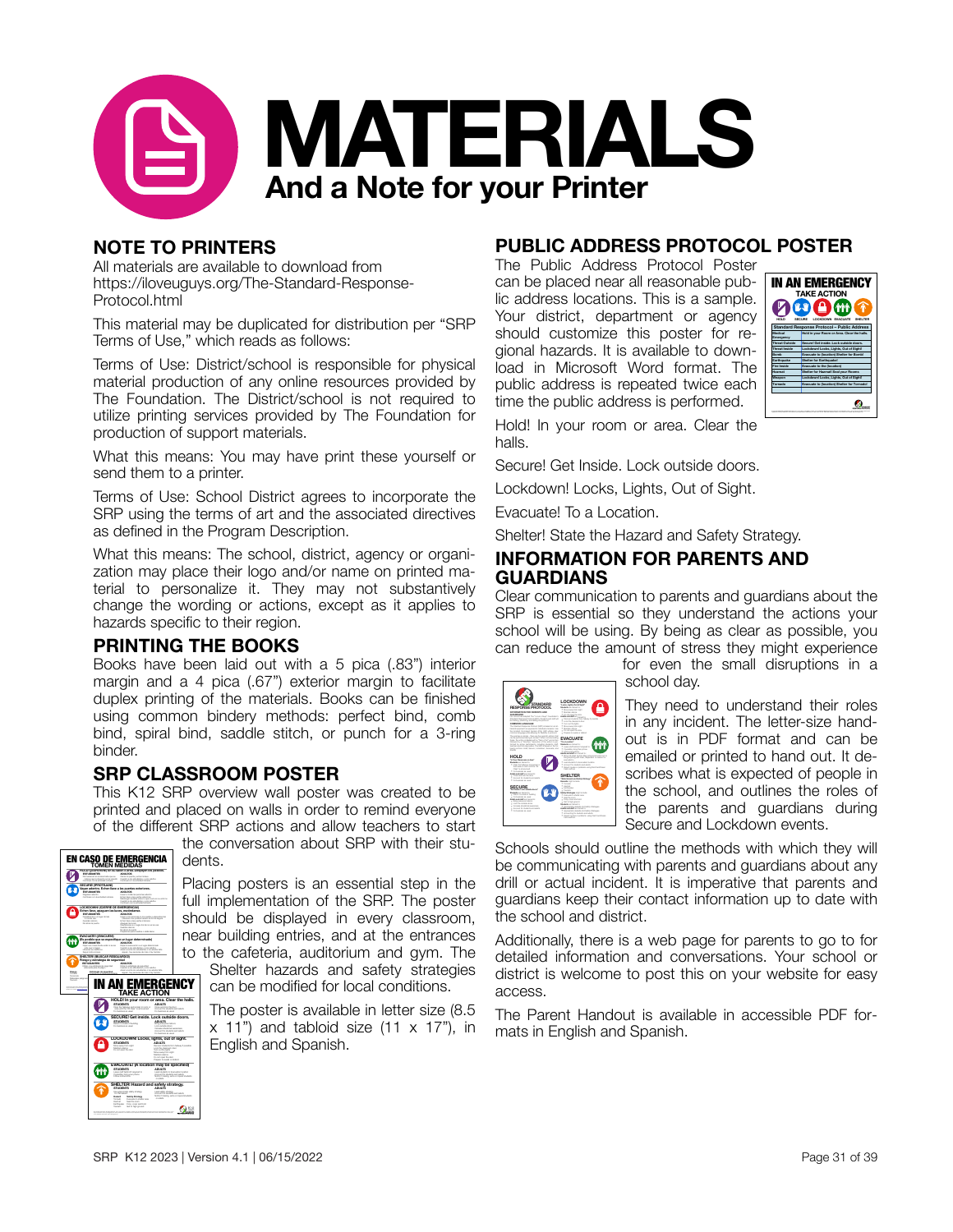

## **STATUS POSTERS**

Letter-size posters for use to communicate the status of the school during drills or incidents.

These include posters for two levels of Secure conditions, and a Lockdown Drill Poster.



## **VIDEO TRAINING**

There are some videos you can download from http:// iloveuguys.org, or YouTube, to use for training purposes.

#### **The Standard Response Protocol (SRP) for Students (7:26)**

This is a teenage student speaking with a School Resource Officer about the actions of the SRP. It's appropriate for students in middle school and older.

#### **Lockdown Drill with Standard Response Protocol (3:35)**

This was recorded during a High School Lockdown drill. It includes interviews with students, and is appropriate for all ages of students.

#### **For the Little Ones**

There are links on the website to training modules that were created for younger students by school districts. We link to those with permission by the creators.

## **ID CARDS**

Art for printing onto identification cards is available for slotted and unslotted cards in the standard size of 3.375" x 2.125".

## **POCKET GUIDE**

This is a quick guide to the five actions. It folds to the size of a business card to fit in wallets, pockets, and ID cardholders. It prints on two sides of letter-size paper and there are three to a page.

## **RED CARD/GREEN CARD**

This is for use in an Evacuation Assembly to do a quick assessment of the status of all groups. It is not for classroom use during a Lockdown or Lockdown Drill.

There are three different types for different situations, so choose to use the one that's best for your environment.

After arriving at an Evacuation Assembly and taking roll, the Red/Green Cards are used for administration or first responders to quickly and visually identify the status of the teachers' classes after an evacuation.



Green Card (OK) - All students accounted for, No immediate help is necessary

Red Card (Help) - Extra or missing students, or vital information must be exchanged

#### Red/GREEN/Med Card

Red and White Cross (Medical Help) - Immediate medical attention is needed

#### Red/GREEN/Roll Card

This includes a roll sheet for users to record who is in their group.

#### Red/GREEN/Alert Card

The Alert card is used to indicate there is a problem in your group and you need assistance.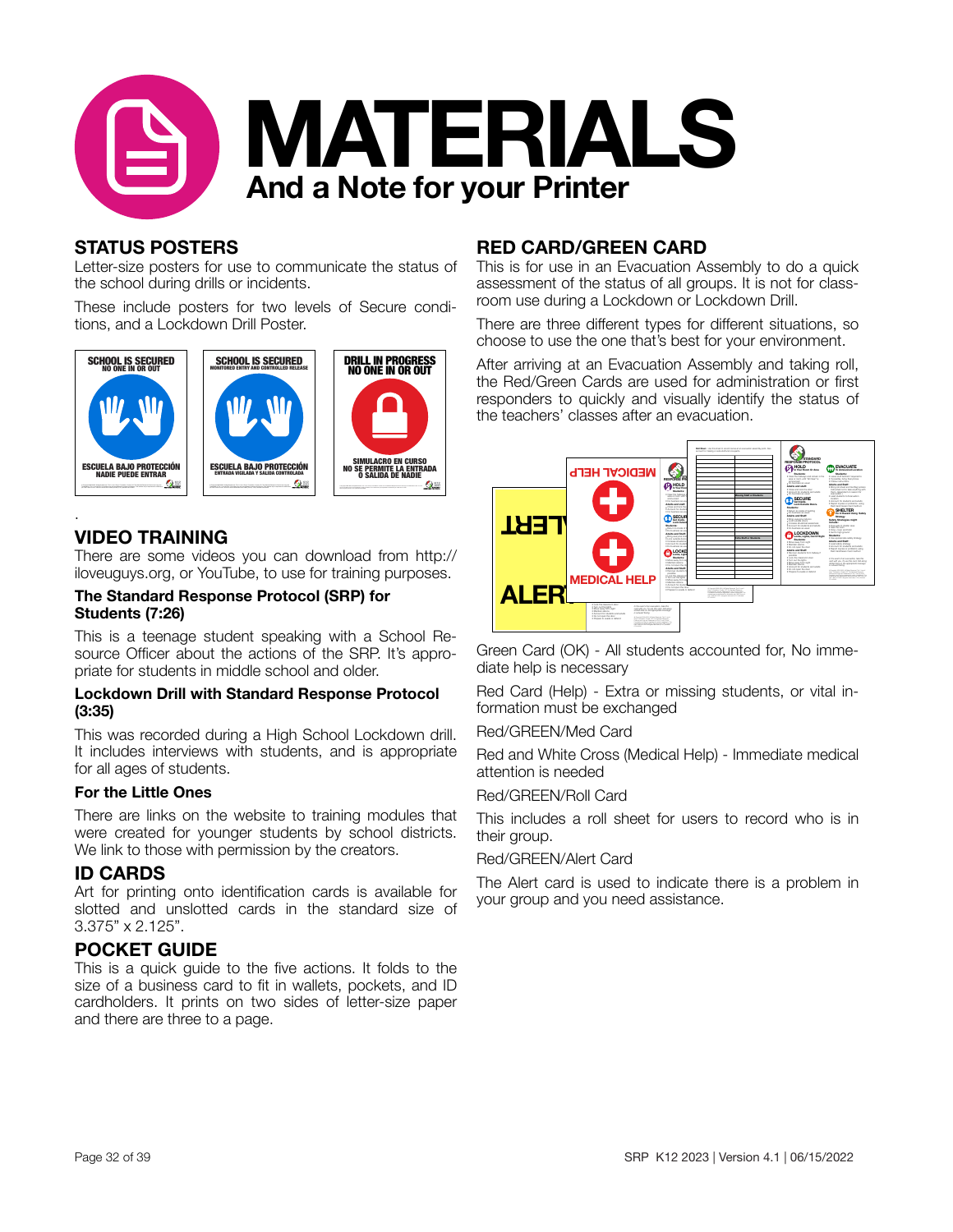

Here are some definitions and descriptions of drills and exercises. This is a compilation from various sources and includes the important points from each one. It includes information gained by experience with actual drills and exercises in schools and districts.

## **DRILLS VS. EXERCISES**

Media coverage exploring issues with lockdown drills potentially causing trauma has resulted in the need for clarification. Much of the coverage attributed the word "Drill" to what was actually a "Drill Game or Functional Exercise."

School lockdown drills are not synonymous with functional exercises. Nor are they understood and practiced properly. According to FEMA (see Appendix A), exercises help build preparedness by allowing organizations to test and validate plans, determine strengths, and identify areas for improvement.

#### **SCENARIO, OR NO SCENARIO**

It is important to note that any type of exercise can be conducted with or without a scenario. The I Love U Guys Foundation recommends an all-hazards approach to exercise design and development, where the main goal is to practice or test a specific capability. For example, a functional exercise could be designed to practice interagency coordination in response to a large-scale power outage. The reason for the outage does not matter. At times a scenario can enhance the realism of an exercise but it is not needed.

The I Love U Guys Foundation uses this approach during reunification exercises and it is also recommended for Evacuation, Lockdown, Secure, and Hold drills.

## **DRILL**

The primary objective of a drill is for participants to build muscle memory, and practice an action to use in various events or situations. A secondary objective is for the people who are administering the drill to validate procedures, clarify roles and identify operational process gaps.

Drills are for staff and students, and are educational opportunities to practice life safety skills. For example, an evacuation drill is conducted at schools worldwide regularly. A fire alarm goes off, students line up and head outside. There is no trauma in these events because there is no simulation of a threat or hazard. Schools do not light fires in the hallways to simulate an evacuation due to fire.

Lockdown drills are similar. There is no simulated violence needed to conduct them. The only information needed is for the protocol to be enacted, "Lockdown, locks, lights, out of sight," and then students and staff perform the proper functions.

## **EXERCISE - TWO CATEGORIES**

There are several types of exercises, which are divided into two categories. The categories are discussion-based exercises and operations-based exercises.

Discussion-based exercises are designed to introduce concepts to organizations. They allow individuals to become familiar with policies and procedures. Seminars, workshops, tabletops, and games are types of discussion-based exercises. Some of those will include talking about scenarios and regional hazards, and what sort of response might be required for those specific issues.

Operations-based exercises involve actual response actions and are used to practice or validate plans and policies. The learning objective is to test response, capacity, and resources across the system. Students are rarely asked to engage with these. An exercise can include a description or enactment of an incident, but doesn't have to.

Exercises are broader in scope than drills, and are designed to encourage people to think on their toes, work together, and apply lessons learned from drills.

Invite people from your community to participate as volunteers in an exercise, or to observe it. You will probably be introducing scenarios they have thought about, and this level of engagement can be useful.

In a Functional Exercise, participants perform their duties in a simulated environment. Functional exercises typically focus on specific team members and/or procedures and are often used to identify process gaps associated with multi-agency coordination, command and control.

The "I Love U Guys" Foundation's reunification exercises (Rex) are an example of a functional exercise. During these, participants test and practice the capabilities of the reunification team to properly reunite students with the appropriate parent or guardian. The exercise starts with notification that students were evacuated from the school and are already at the reunification site.

A Full-Scale exercise is similar in execution to a Functional exercise and is as close to the real thing as possible. It can include employees from multiple functions, community first responders, local businesses, and regulatory agencies. This type of exercise should utilize, to the extent possible, the actual systems and equipment that would be dispatched during a real incident. From a duration standpoint, full-scale exercises often take place over the course of an entire business day.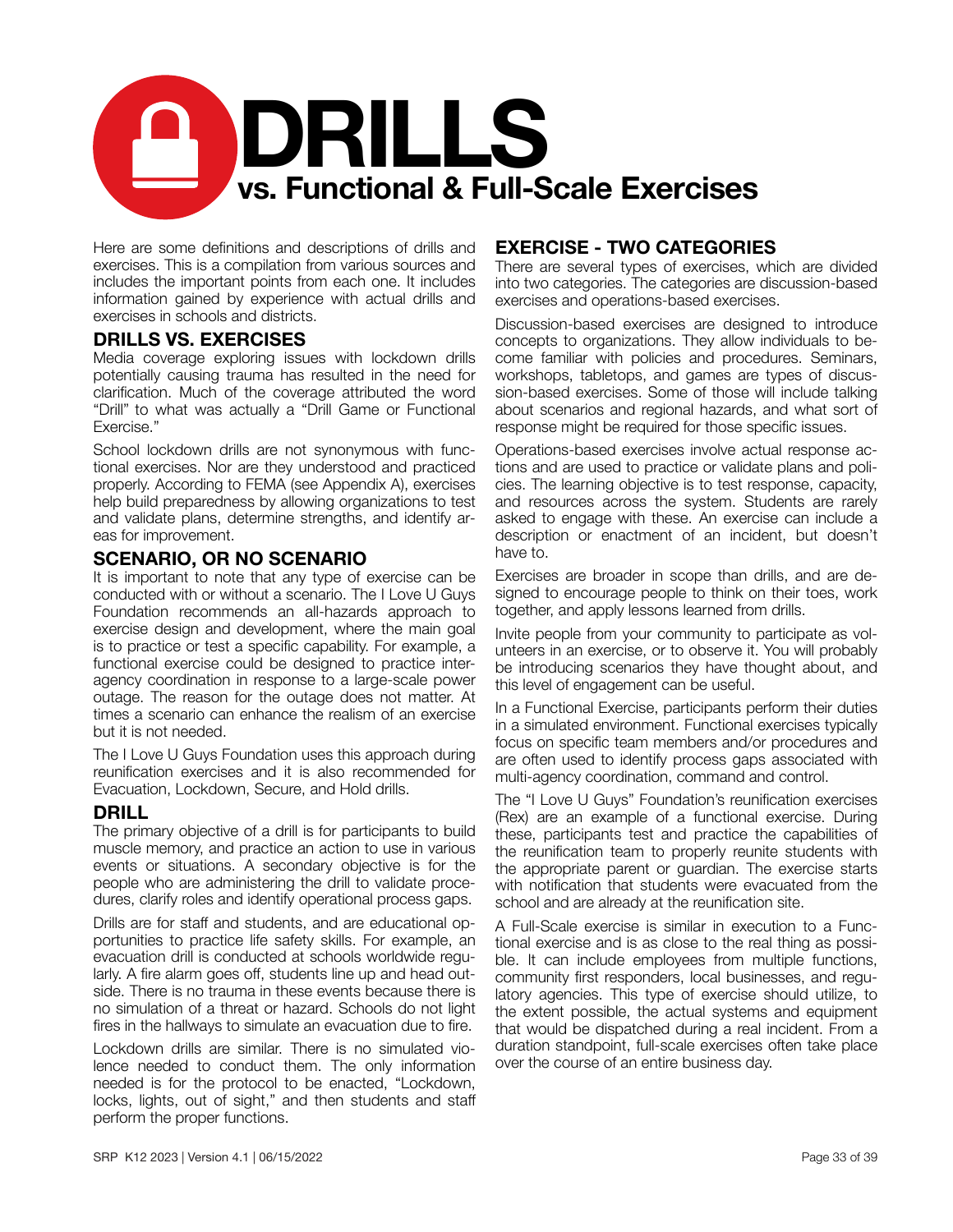

## **SRP EVOLUTION**

In developing the Standard Response Protocol, The "I Love U Guys" Foundation took the following approach:

- \* Identify the hazard;
- \* Develop response;
- \* Train;
- \* Practice;
- \* Drill;
- \* Exercise.

## **PROBLEM IDENTIFICATION**

The first priority of the SRP was to introduce common, plain language responses to various events. An assessment of various school responses in 2009 revealed there was no common language between students, staff, parents, media, and first responders. The core areas examined were:

- \* Something happening outside the school;
- \* Something is happening inside of the school;
- \* How to get out of the school;
- \* Natural or man-made hazards;
- \* Keeping the halls clear.

## **DEVELOP RESPONSE**

Given those conditions, the Standard Response Protocol was developed, piloted and released.

## **TRAIN**

The next step in the process is providing training to students and staff on each of the response protocols, which can be done with the downloadable materials.

## **PRACTICE**

Once training has been delivered, practice is recommended prior to any drill. This may initially involve a discussion between staff and students to:

- Find various exit routes in advance of an Evacuation drill;
- Discuss ways to protect oneself from various weather hazards prior to a Shelter drill;
- Identify Safe Zones within a classroom and practice moving students to those zones prior to a Lockdown drill;
- Talk about situations that may require a Secure or Hold action.

## **COMMUNICATING ABOUT DRILLS**

Prior to conducting any drills, schools are advised to send concise communication to parents and guardians about the nature and objectives of, and reason for, the drill. This can be done with an email or letter or both. It is not necessary to state the exact day or time of certain drills.

If parents feel their student(s) will be upset by certain drills, invite them to attend, or give them a chance to opt their family out of the drill. If possible, arrange to have an opt-out student stay on school grounds, but not participate, in order to minimize disruption to the school day.

## **LOCKDOWN DRILL GUIDANCE**

A critical aspect in implementing the SRP with fidelity is the Lockdown Drill. Successful drills provide participants with the "muscle memory" should an actual Lockdown occur. Drills also reveal deficiencies that may exist in either procedures, training or personnel.

Understand that a Lockdown drill is for practicing an action, not an event. An actual Lockdown can occur due to a variety of threatening situations which may present an immediate and ongoing danger to the safety of students, staff and visitors within a building.

## **PREPARATION**

Prior to drilling, students, staff and administration should review the SRP Training Presentation, which is available on https://iloveuguys.org/The-Standard-Response-

Protocol.html. Administration should also verify with law enforcement their use of the SRP in the school or district.

Teachers should take time with students to identify and occupy a "Safe Zone" in the classroom where they cannot be seen through any corridor windows. If visibility in a classroom is problematic, window coverings or alternative locations should be identified. Speak with local law enforcement about their preference for using window coverings.

Additionally, the following instructions should be delivered to students.

- Locate yourself at a point in the classroom where you can no longer see out the corridor window.
- Maintain silence. No cell phone calls.
- Discuss the cell phone policy based on Lockdown guidance on page 22.

## **PARTNERSHIPS**

School-level drills should have district support. There may also be district resources available to assist in conducting the drill. Another key partnership is with local law enforcement. Local patrol, community resource officers or school resource officers should be part of the drill process.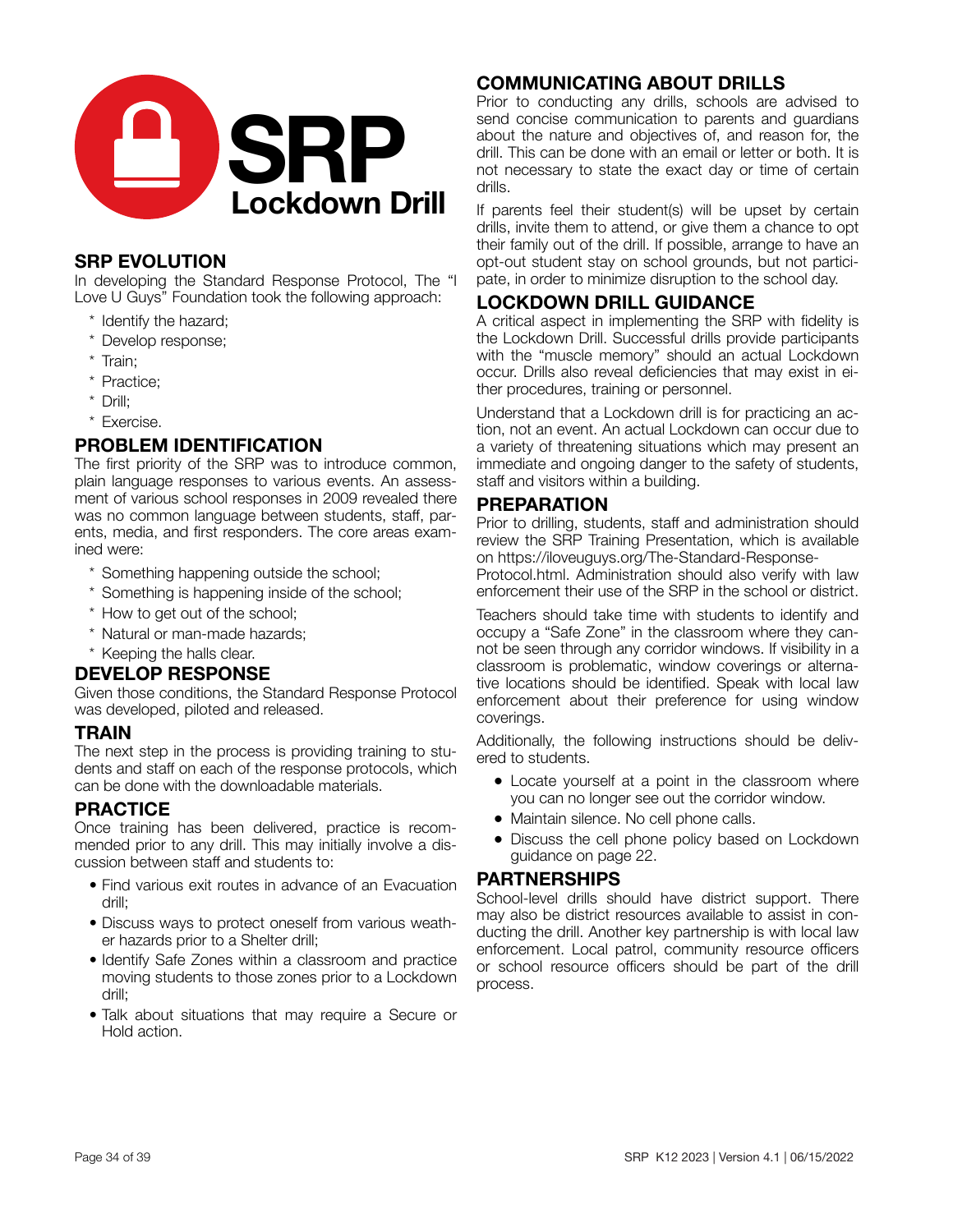## **THE EMERGENCY RESPONSE TEAM**

Some schools have a pre-identified Building/School Emergency Response Team. These teams are effective for responding to any type of incident.

It is a noted best practice for administration to survey the staff population for prior emergency response, military or law enforcement experience and specialized training and skills for use in district emergency operations.

## **THE LOCKDOWN DRILL TEAM**

During an actual Lockdown, members of the Emergency Response Team may be in classrooms or administrative offices in Lockdown mode and unable to assist with the response.

The Lockdown Drill Team should not include personnel that have specific roles during an actual emergency within that school. Instead, the team might include a school nurse or medical professional, district safety representatives, law enforcement, and those administrators from another school.

## **STAFF NOTIFICATION**

When Lockdown drills are first being introduced to a school, it is absolutely okay to tell staff in advance of the drill. There may be staff members adversely affected by surprise drills.

## **SPECIAL NEEDS CONSIDERATIONS**

It is critical to identify any specific issues that may cause challenges for students with special needs or disabilities and incorporate appropriate actions for notification prior to drills. It is not recommended that additional assistance be provided in special needs areas for drills, UNLESS this assistance is part of the plan and those resources will be assigned in an actual emergency.

## **THE PRE-DRILL BRIEFING**

Prior to the Lockdown drill, a short planning meeting with the Lockdown Drill Team should occur. The agenda is simple:

- Review the floor plan and team member assignments;
- Expected drill duration;
- The door knock and classroom conversation:
- Potential student or staff distress:
- Ensure law enforcement has access to keys to unlock all doors.

## **ANNOUNCING THE LOCKDOWN DRILL**

When using public address to announce a Lockdown drill, repeat, "Lockdown. Locks, Lights, Out of Sight. This is a drill." It's important to tell students and staff that it's a drill. Failure to do so will most likely result in parents, media and maybe even law enforcement coming to the school.

"Lockdown. Locks, Lights, Out of Sight. This is a drill.

Lockdown. Locks, Lights, Out of Sight. This is a drill."

Alternately, consider announcing the drill prior to saying which type of drill it is. This technique will prevent an immediate reaction to the word Lockdown.

"This is a drill. Lockdown. Locks, Lights, Out of Sight"

"This is a drill. Lockdown. Locks, Lights, Out of Sight,"

or

"We are going to conduct a Lockdown drill. Please listen for the Lockdown announcement."

## **CONDUCTING THE DRILL**

The Lockdown Drill Team should be broken into groups of two or three members who go to individual classrooms. One of the members acts as "Scribe" and documents each classroom response. Large schools will need multiple Lockdown Drill Teams in order to complete the drill in a timely fashion.

At the classroom door, team members listen for noise and look through the corridor window for any student or staff visibility or movement. A team member then knocks on the door and requests entry. There should be no response to this request. At this point, a member of the team unlocks the classroom door and announces their name and position. A quick assessment is made by the safety team. The occupants of the room are reminded that they are still in Lockdown and should remain so until they hear an announcement that the drill is completed.

A Lockdown Response Worksheet was created by The "I Love U Guys" Foundation to assist in documenting the Lockdown drills. It can be copied from the following page or downloaded.

## **WINDOWS**

Often there is a conversation about inside and outside windows. Corridor windows are left uncovered so that first responders can see inside the room. Outside windows are left untouched because the threat would be inside the building. There are different preferences regarding window coverings, so please discuss this with your local responders to make sure you're in agreement.

## **THE CLASSROOM CONVERSATION**

Make sure to stake out a few minutes after the room has been checked, and before the release of the drill, to allow for conversation in the classroom.

Typically, this conversation addresses the purpose of the drill, and the observed outcome for that classroom. Additionally, self-evacuation and other life safety strategies can be discussed.

Any issues should be addressed gently but immediately. When possible, have a school counselor available to address any staff or student distress.

## **THE LOCKDOWN DRILL TEAM DEBRIEF**

At the conclusion of the drill, the team should reconvene for a debrief and use this time to review portions of the school safety plan. A good debriefing may reveal some gaps and areas for improvement in the plan.

Any issues should be documented, the safety plan reviewed, and action items identified. An opportunity for all staff to submit information regarding the performance of the drill should be part of the after-action review process.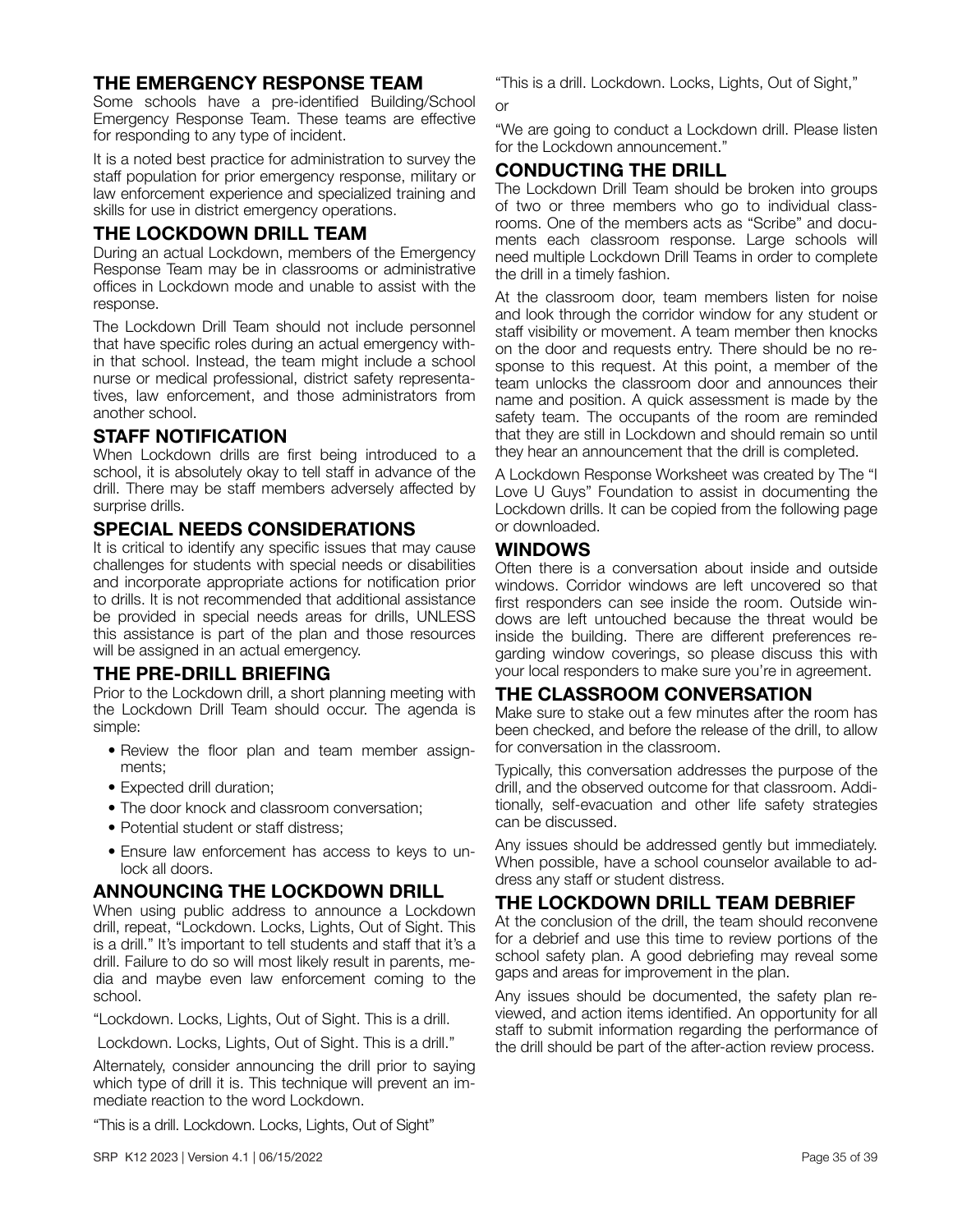

## **FREQUENTLY ASKED QUESTIONS**

Since introducing the Standard Response Protocol in 2009, thousands of districts, departments and agencies have scrutinized, evaluated and ultimately implemented the program. During the process some questions seem to come up often.

## **SERIOUSLY, WHAT DOES IT REALLY COST?**

Since its introduction in 2009, public K12 schools, districts, departments and agencies were free to use The "I Love U Guys" Foundation programs at no cost.

In 2015, the Foundation expanded availability, and now offers the programs to any public or private organization at no charge. Download the materials and begin the process.

## **WHAT ABOUT BUSINESS/CHURCH/ INSTITUTION USE?**

Please look at the materials designed specifically for institutional use on the website. http://iloveuguys.org.

## **I SEE YOU OFFER TRAINING. DO WE NEED TO BUY TRAINING IN ORDER TO USE THE PROGRAMS?**

No. We've attempted to put enough material online so that schools and law enforcement can successfully implement Foundation programs. We know of thousands of schools across the US and Canada that have implemented the programs using internal resources.

That said, part of our sustainability model relies not just on charitable giving, but in providing training for districts ,departments and agencies. If your organization is interested in Foundation training, please contact us for rates and terms.

## **WHAT IS THE DIFFERENCE BETWEEN SECURE AND LOCKDOWN AGAIN?**

The term "Secure" is used when there is a potential threat that can be mitigated by bringing everyone inside. It should be announced with the directive "Get inside. Lock outside doors," which signals to bring people in and lock exterior doors. While it calls for heightened situational awareness, it also allows for indoor activities to continue.

The term "Lockdown" means there is an active or imminent threat inside or nearby requiring immediate protective action. It is followed by the directive "Locks, Lights, Out of Sight" and requires locking classroom doors, turning out the lights, and remaining hidden until first responders arrive.

Effectively if the threat is outside the building, Secure. If the threat is inside the building, Lockdown.

## **WHAT IF THE THREAT IS CLOSE TO THE BUILDING?**

There may be situations where both Secure and Lockdown protocols may be called sequentially. In this case, use Secure to get people inside and lock exterior doors. When the perimeter is Secured, this may become a Lockdown if the threat is persistent and appears to be coming closer. Exterior doors would stay locked.

## **IN LOCKDOWN, YOU SUGGEST UNLOCKING THE OUTSIDE DOORS. WHAT'S UP WITH THAT?**

No, we don't. We occasionally hear this but our guidance is actually a little different. We suggest not putting anyone at risk by locking or unlocking outside doors. If the doors are locked, leave them locked. Be sure you have a plan that allows first responders to enter the building quickly.

## **WON'T PEOPLE STILL COME IN THE BUILDING IF THE OUTSIDE DOORS ARE UNLOCKED DURING A LOCKDOWN?**

Yes, people may be able to enter the building during the window of time between calling a lockdown and the arrival of first responders.

A lockdown is called when there is a life safety threat inside the building. During the development and throughout the lifecycle of the SRP, constant and deliberate scrutiny of all risk/benefit guidance is performed by the Foundation, district and law enforcement representatives. This has resulted in the lockdown guidance provided.

That said, with any guidance provided, we defer to local decisions. If you are a district, please consult with your local law enforcement representatives for final guidance.

## **I THOUGHT I SAW SHELTER GUIDANCE?**

When we developed the SRP and released the first version in 2009 we included FEMA guidance regarding the Shelter directive and actions. FEMA changed that guidance in 2014. We are removing specific shelter guidance from our documentation and defer to the current practices published at http://fema.gov as well as your local emergency management guidance.

## **CAN THE SRP BE USED IN CONJUNCTION WITH OTHER SAFETY PLANS?**

Yes, absolutely. The SRP is designed as an enhancement to any safety plan. It covers critical incidents by standardizing vocabulary so stakeholders can easily understand the status and respond quickly when an unforeseen event occurs. Comprehensive safety plans will include components such as communications, threat assessment, local hazards, operation continuity and reunification, among other items.

## **CAN I MODIFY MATERIALS?**

That depends. The core actions and directives must remain intact. These are:

1. Hold "In your room or area. Clear the halls."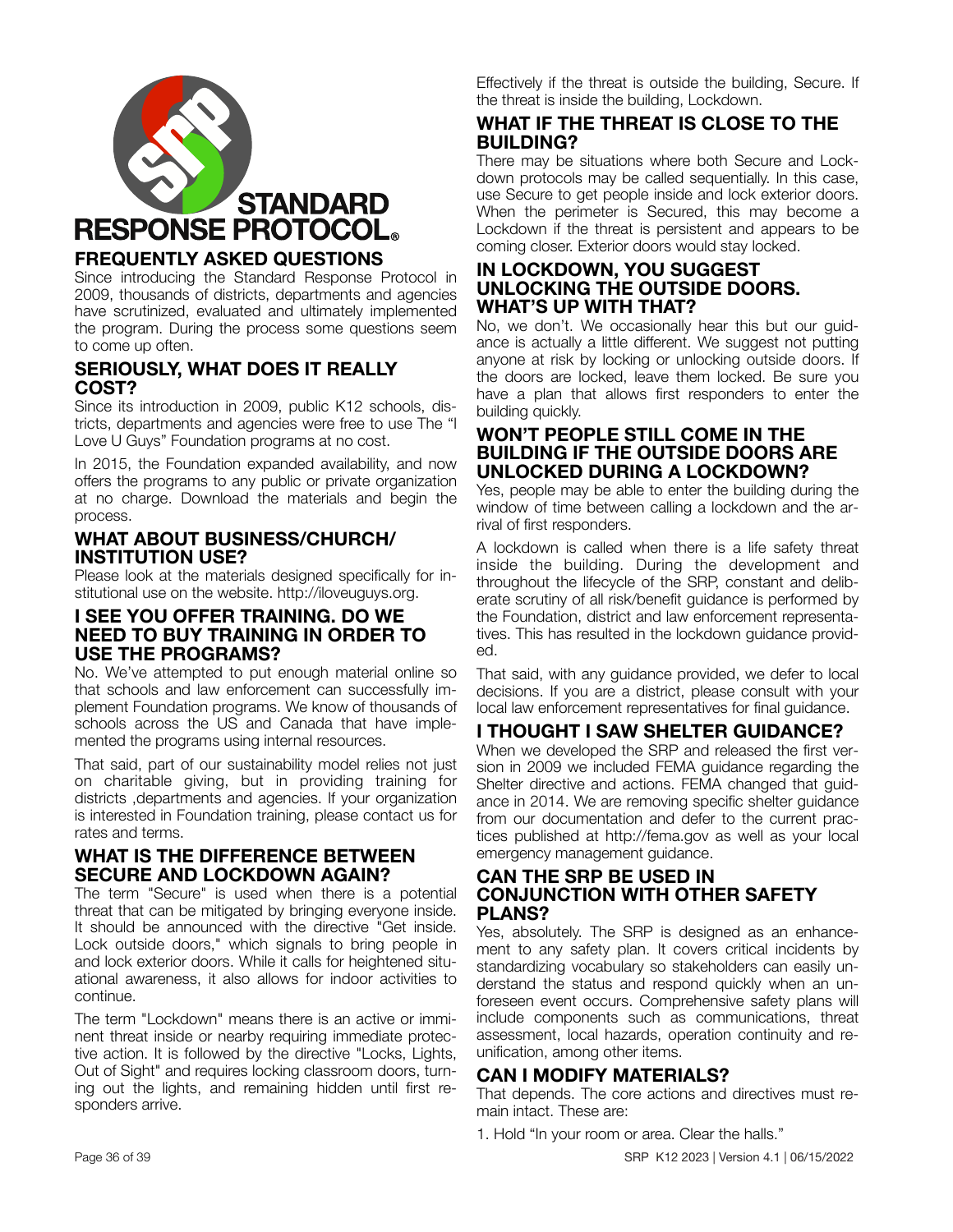- 2. Secure "Get inside. Locks outside doors"
- 3. Lockdown "Locks, Lights, Out of Sight"
- 4. Evacuate followed by the announced location

5. Shelter followed by the announced hazard and safety strategy

Some details may need to be customized to your location. For instance, the public address poster should be modified to include hazards and safety strategies that are specific to your location.

#### **ARE THE SOURCE MATERIALS AVAILABLE?**

Yes. Some of the materials are available. Original, digital artwork can be provided to organizations that have signed "Memorandum of Understanding" with The "I Love U Guys" Foundation.

Please note: Currently, original artwork is only provided in Mac OS X, Pages version 10.0 or QuarkXPress 2019  $(15.2.1)$ .

## **CAN YOU SEND ME MATERIALS IN MICROSOFT WORD?**

The Public Address Poster, and all MOUs and NOIs are produced in Word. The other materials are not. Retaining the graphic integrity of the materials proved beyond our capabilities using Microsoft Word.

#### **CAN I REALLY USE THE MATERIALS? WHAT ABOUT COPYRIGHTS AND TRADEMARKS?**

Schools, districts, departments, agencies and organizations are free to use the materials under the "Terms of Use" outlined in this document and in the Memorandum of Understanding.

## **DO I NEED TO ASK PERMISSION TO USE THE MATERIALS?**

No. You really don't need to ask permission. But, it would be great if you let us know that you're using our programs.

## **DO I HAVE TO SIGN AN MOU WITH THE FOUNDATION?**

It is not necessary to sign an MOU with the Foundation, but please consider it. The Foundation is committed to providing programs at no cost. Yet, program development, enhancement, and support are cost centers for us. One way we fund those costs is through private grants and funding.

An MOU is a strong demonstration of program validity and assists us with these types of funding requests.

When you submit a completed MOU or NOI, you will be added to our database and notified when updates and new materials are available.

## **DO I HAVE TO SEND A NOTICE OF INTENT?**

In the absence of an MOU, a Notice of Intent provides similar value to us regarding demonstrations of program validity to potential funders. Either one means that you will receive notification of updates and new materials.

## **DO I HAVE TO NOTIFY YOU AT ALL THAT I AM USING THE SRP?**

We often speak with school safety stakeholders who have implemented the SRP but haven't mentioned it to us. Please let us know that your school, district, department or agency is using the SRP.

It is our goal that the SRP becomes the "Gold Standard." The more schools, districts, departments and agencies that we can show are using the program, the greater the chance for achieving our goal of having clear communication in a crisis.

## **CAN I PUT OUR LOGO ON YOUR MATERIALS?**

Yes. But with some caveats. If you are a school, district, department or agency you may include your logo on posters and handouts. If you are a commercial enterprise, please contact us in advance with intended usage.

In some states, we have co-branding agreements with "umbrella" organizations (school district insurance pools, school safety centers, etc.). In those states, we ask that you also include the umbrella organization's branding.

## **WE WOULD LIKE TO PUT THE MATERIALS ON OUR WEBSITE.**

Communication with your community is important. While you are free to place any material on your website, it's preferable that you link to the materials from our website. The reason for this is to allow us to track material usage. We can then use these numbers when we seek funding.

But, don't let that be a show stopper. If your IT group prefers, just copy the materials to your site.

## **DOES THE SRP WORK WITH "RUN, HIDE, FIGHT?"**

In 2014, the Department of Education suggested "Run, Hide, Fight" as the preferred response to an active shooter. We don't believe the practice is mutually exclusive to the SRP, as that is a single-incident response. Again, consult with local law enforcement regarding your specific active shooter response.

There may be some challenges regarding training students using some of the "Run, Hide, Fight" materials. The Department of Education states "These videos are not recommended for viewing by minors."

## **DOES THE SRP WORK WITH A.L.I.C.E.?**

Again, we don't believe that SRP and A.L.I.C.E. (single incident response) are mutually exclusive.

## **DOES THE SRP WORK WITH "AVOID, DENY, DEFEND?"**

The SRP attempts to be an all-hazards approach to school based events. Of all of the active shooter responses, our determination is that "Avoid, Deny, Defend" from Texas State University has the best positioning, linguistics and actions. This response was created for adults and is for use in workplaces.

http://www.avoiddenydefend.org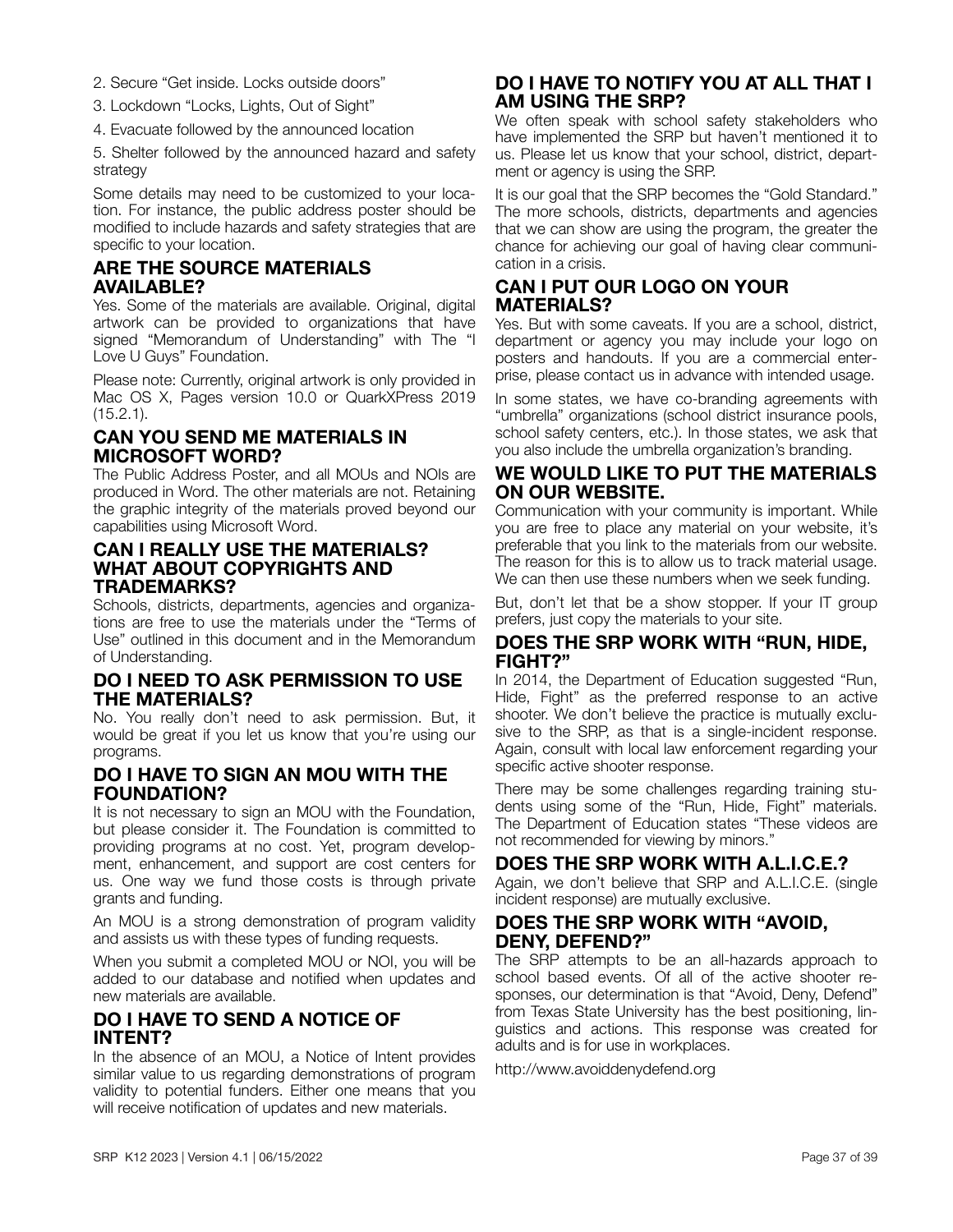

## **APPENDIX A - FEMA GUIDANCE**

FEMA provides a description of each exercise and drill. The following information is from FEMA resources. The chart on the right page is their Building Block chart, and the descriptions here are how FEMA describes what each one entails, and the expected outcomes.

For in-depth learning, see IS-120.C: An Introduction to Exercises: ( [https://training.fema.gov/is/](https://training.fema.gov/is/courseoverview.aspx?code=is-120.c) [courseoverview.aspx?code=is-120.c \)](https://training.fema.gov/is/courseoverview.aspx?code=is-120.c)

## **DISCUSSION-BASED EXERCISES**

## **SEMINAR**

Seminars orient participants to or provide an overview into strategies, plans, policies, or procedures. Seminars can be valuable when an entity is developing new plans or making changes to existing plans or procedures.

#### **Goals**

- Orient participants to new or existing plans, policies, or procedures
- Research or assess interagency capabilities or inter-jurisdictional operations
- Construct a common framework of understanding

#### **Characteristics**

- Casual atmosphere
- Minimal time constraints
- Lecture-based

## **WORKSHOP**

Workshops are more structured than seminars. Participant attendance and collaboration from relevant stakeholders is essential to obtain consensus and produce effective plans, procedures, and agreements.

#### **Goals**

- Develop a written product as a group, in coordinated activities
- Obtain consensus
- Collect or share information

#### **Characteristics**

- Broad attendance by relevant stakeholders
- Conducted based on clear objectives/goals
- More participant discussion than lecture-based seminar
- Frequently uses break-out sessions to explore parts of an issue with similar groups

## **Outcomes**

- Emergency Operations Plans (EOPs)
- Mutual Aid Agreements
- Standard Operations Procedures (SOPs)

## **TABLETOP EXERCISE (TTX)**

Tabletop exercises facilitate conceptual understanding, identify strengths, and areas for improvements, and/or achieving changes in perceptions. Participants are encouraged to problem-solve together through in-depth discussion. An effective TTX comes from active participants and their assessment of recommended revisions to current plans, policies, and procedures. It is important to have a facilitator keep the participants focused on the exercise objectives.

#### **Goals**

- Enhance general awareness
- Enhance roles and responsibility understanding
- Validate plans and procedures
- Rehearse concepts and/or assess types of systems in a defined incident

#### **Characteristics**

- Requires an experienced facilitator
- In-depth discussion
- Low stress, problem-solving environment

#### **GAME**

A simulation of operations that often involves two or more teams, usually in a competitive environment, using rules, data, and procedures designed to depict an actual or hypothetical situation. Identifying critical decision-making points is a major factor in the success of games.

## **Goals**

- Explore decision-making processes and consequences
- Conduct "what-if" analyses of existing plans
- Evaluate existing and potential strategies

## **Characteristics**

- No actual resources used
- Often involves two or more teams
- Includes models and simulations on increasing complexity as the game progresses
- May include pre-scripted messages